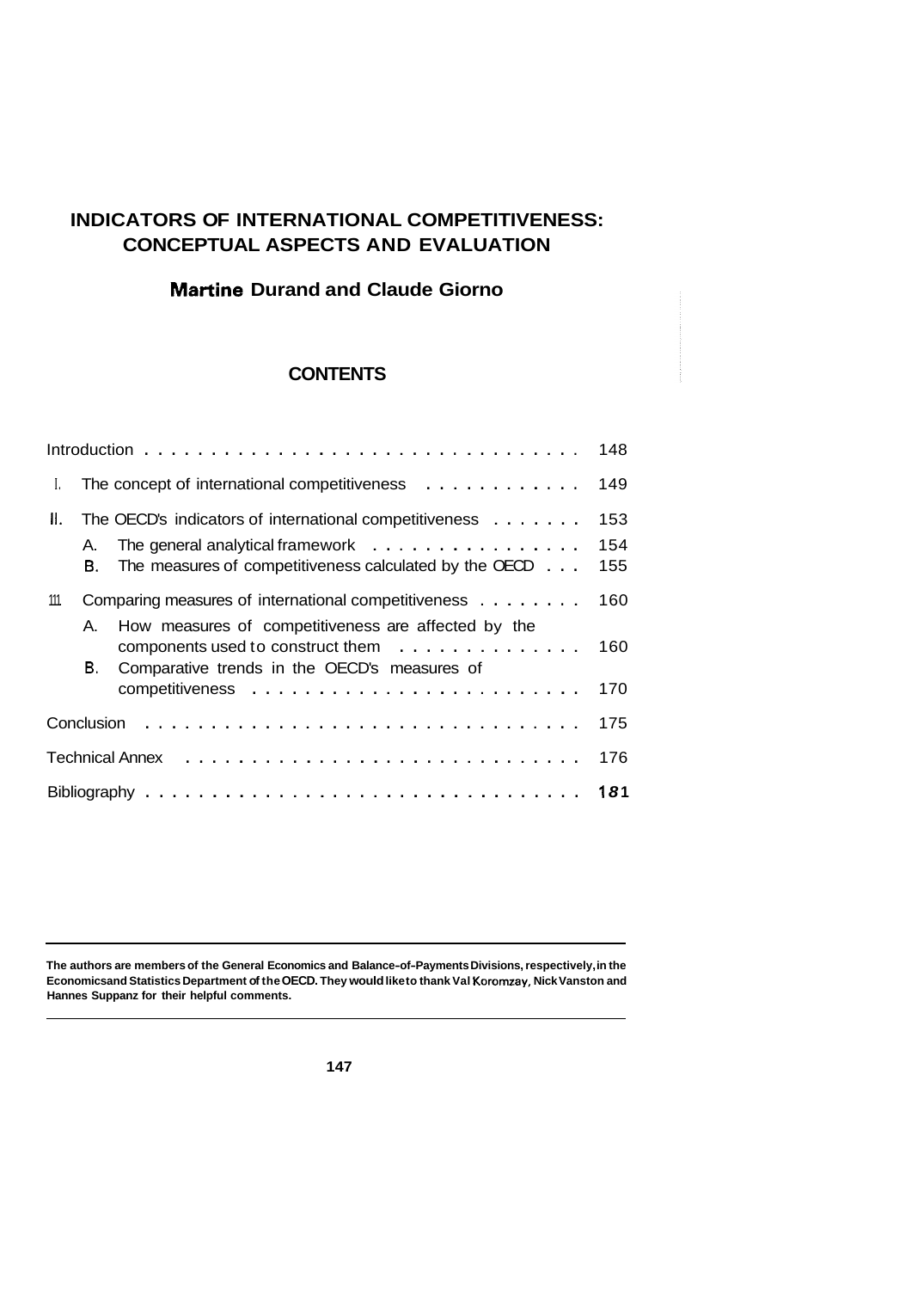#### **INTRODUCTION**

Since the beginning of the **1980s.** OECD countries have seen major changes in their prices, costs and exchange rates. These movements, furthermore, have varied widely across countries. The impact of the second oil shock on countries was very different depending on the extent of their reliance on external energy supplies and their relative cyclical positions over this period. Thus, the steep rise in inflation in the aftermath of the second oil shock had long-lasting effects in some countries, but much more short-lived ones in others. Unit labour costs have also changed markedly, and again patterns have varied across countries. Finally, there have been massive movements of the U.S. dollar against most other currencies. Between **1980** and **1985** the U.S. dollar exchange rate against the ECU doubled; it subsequently depreciated by 70 per cent. During this time, the principal EMS currencies fluctuated far less widely against each other.

These very large and disparate movements in prices, costs and exchange rates have all influenced relative competitive positions of the major OECD countries, and have been associated with major changes in trade balances. In particular, the dollar's appreciation in the first half of the decade is one factor accounting for the emergence of a large U.S. current-account deficit. But the fall in the dollar since **1985** has not yet brought about a corresponding adjustment on the trade front, and this asymetry has refocused attention on the question of how competitiveness should be measured, and on the relationship between competitiveness and trade performance.

This paper attempts to review the first of these questions, that of measuring competitiveness, and to present the measures that are used in the OECD. Part I begins by introducing concepts of competitiveness, identifying and seeking to appraise a number of indicators that are commonly employed. Part **II** sets out in detail the framework for calculating the OECD's measures of competitiveness and shows the importance of methodological aspects in interpreting the information provided by these indicators. Part **111,** finally, examines the sensitivity of indicators of competitiveness to different measurement approaches, and shows trends in the OECD's measures over the longer term.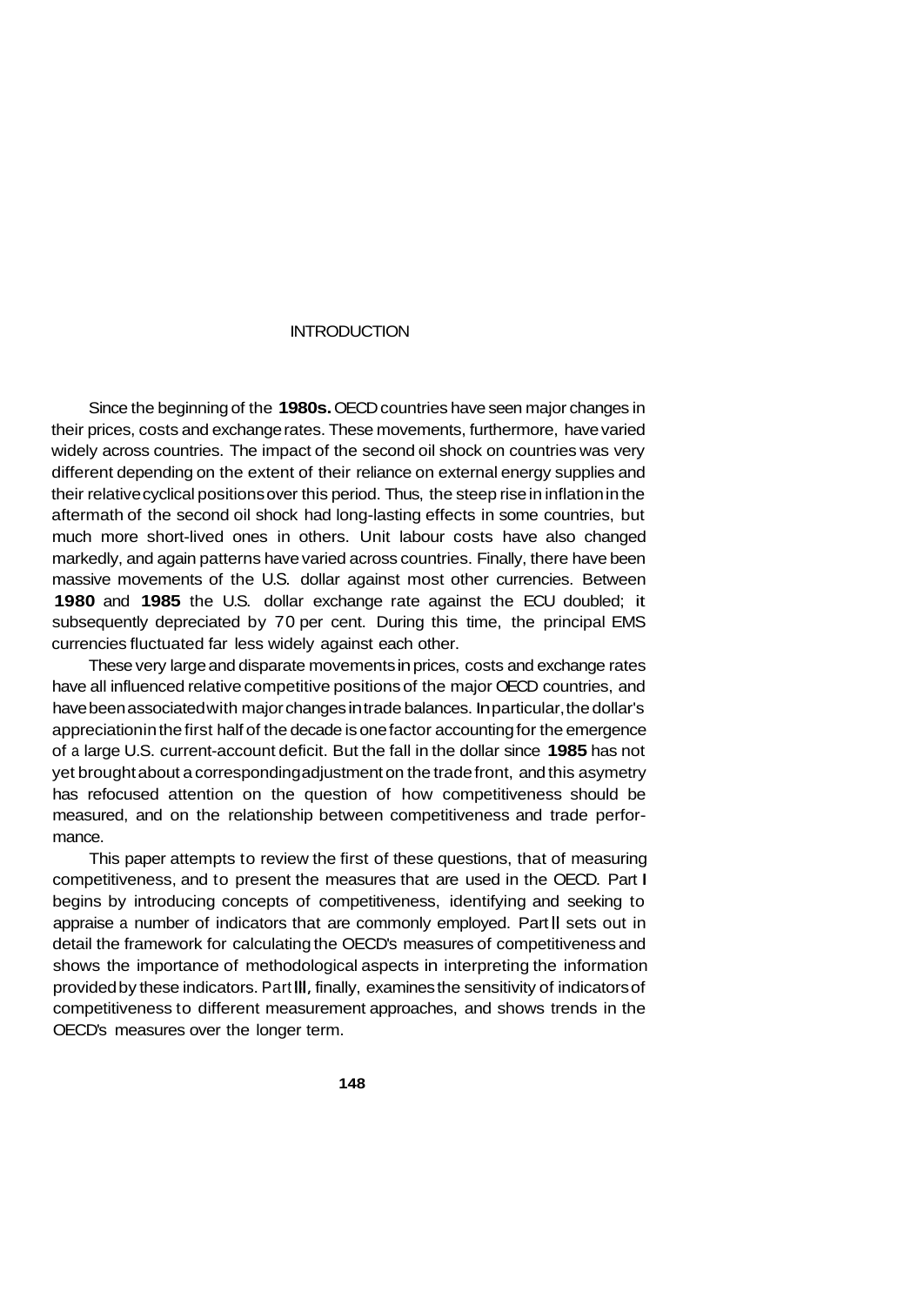#### I. THE CONCEPT OF COMPETITIVENESS

The concept of international competitiveness is often used in analyzing countries' macroeconomic performance. It compares, for a country and its trading partners, a number of salient economic features that can help explain international trade trends. This concept encompasses, first of all, qualitative factors or factors that do not lend themselves readily to quantification. Thus, capacity for technological innovation, degree of product specialization, the quality of the products involved, or the value of after-sales service are all factors that may influence a country's trade performance favourably. Likewise, high rates of productivity growth are often sought as a way of strengthening competitiveness. But it is not necessarily the case that favourable structural factors of this sort will give rise to increased sales on foreign markets. They may, instead, show up as improving terms of trade brought about through exchange-rate appreciation, while leaving export performance broadly unchanged. It is for this reason, as well as because these factors are hard to measure in quantitative terms, that consideration here is confined to a more restricted notion of relative competitive positions, namely that related to international cost or price differentials or, more precisely, to changes in such relative measures.

While it is sometimes possible to obtain absolute measures of cost differences among suppliers of a given good  $-$  for instance, the average production cost of a ton of steel in the United States and Japan – there is no data base that allows systematic comparison of absolute price or cost levels for a broad range of goods produced in a number of different countries'. In most cases, therefore, all that can be done is to compare indicators which show relative price or cost movements with reference to a base period. While this is undoubtedly a drawback for some purposes, it is not a major one since changes in relative competitiveness, rather than levels of relative competitiveness, are what is generally required for analyzing trade trends. Indeed, by restricting attention to changes in rather than levels of competitiveness, some of the biases resulting from failure to take non-price elements of competitiveness into account may be mitigated  $-$  to the extent that such non-price factors do not change rapidly or systematically when relative price-competitiveness changes.

Ideally, measures of competitiveness should satisfy three basic criteria: first, they should cover all the sectors exposed to competition, i.e. represent all goods traded or tradeable that are subject to competition and only those goods; second, they should encompass all the markets open to competition; and, third, they should

 $\frac{1}{2}$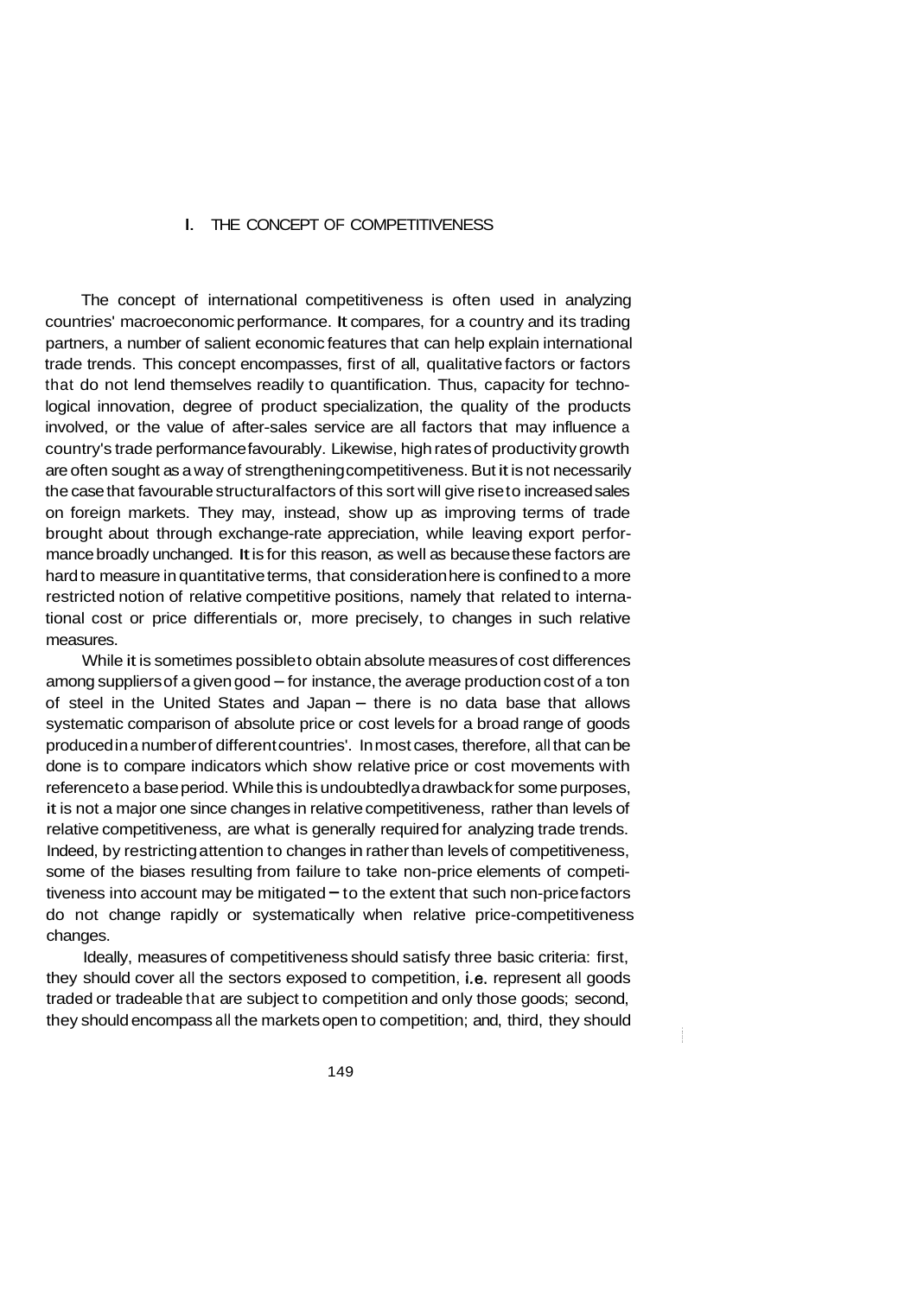be constructed from data that are fully comparable internationally. In practice, none of the indicators that are available fulfil these three criteria. Data and other limitations mean that compromises have to be made at every stage, so that any measure of competitiveness is in fact only a rough approximation of the ideal.

In principle, to obtain a comprehensive picture of competition by exporters and producers on given markets, it would be necessary to carry out studies covering all categories of tradeable goods, with as detailed a breakdown as possible. In practice, such studies are normally confined to aggregate measures of manufacturing output. Clearly, manufacturing covers only a part of overall trade, but there are difficulties in extending the analysis to other groups of products. In particular, many services are traded, but statistics on service prices are often not very reliable, and in any case not available for a sufficient number of countries. As for transactions in raw material and energy products, these take place on world markets where price differentials are generally arbitraged away so that price-based measures of relative competitiveness would in principle not yield useful information. The same holds for agricultural products whose prices are highly regulated in many markets - including the largest ones. Indices constructed on the basis of trade in manufactures thus seem more appropriate than broad composite indices calculated for a larger set of tradeable goods. Moreover, the data available for this sector are often reasonably homogeneous and lend themselves to international comparisons. This is not generally the case for the other types of products.

Even where the focus of analysis is restricted to trade in manufactures, a number of different variables are used in practice for constructing competitveness indicators: producer or wholesale prices, consumer prices, GDP deflators, export prices, unit labour costs and exchange rates. All these types of indicators, which we discuss in turn below, have strengths and weaknesses.

A first type of indicator that is sometimes calculated relates to producer prices of manufactures. In principle, they measure the prices of goods that are tradeable on both home and foreign markets. However, the indices published vary in quality across countries, their movements tend to be heavily influenced by changes in the prices of intermediate inputs, and above all their lack of homogeneity in terms of weighting and coverage makes them unreliable. Relative indicators derived from consumer prices also exist, but these have the drawback of including a whole range of goods and services that are not subject to international competition. Moreover, their components and method of calculation and weighting also vary from country to country. They are nonetheless often used, since consumer price statistics are readily available for a large number of countries. For the same reasons, relative indicators based on GDP deflators are sometimes used.

Indicators for the manufacturing sector that are comparable for a reasonably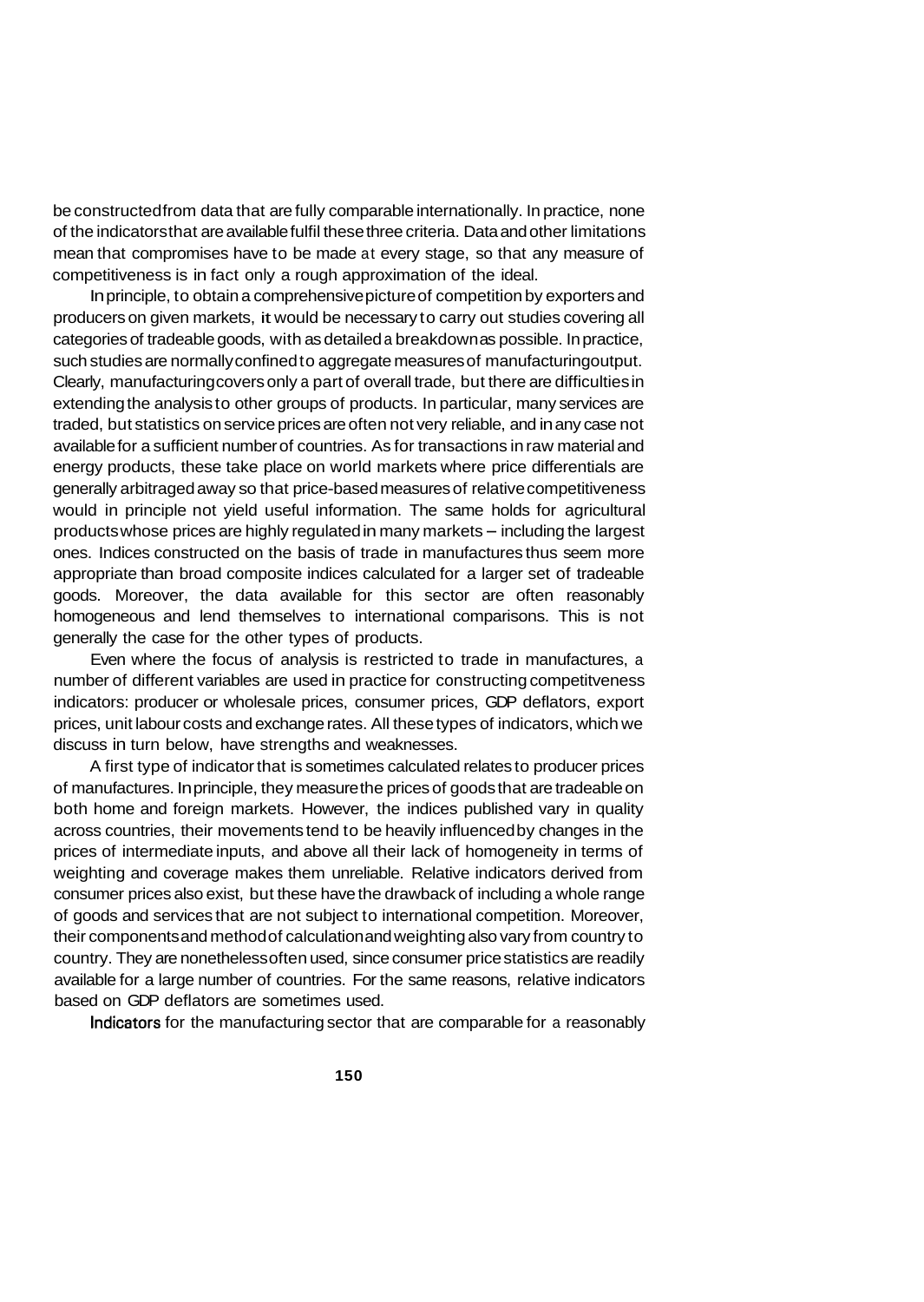large number of countries include average export unit value indices, and it is these indicators that are the most frequently used. Their particular advantage is that the data relate to goods recorded by the customs authorities as having left the national territory and are representative of goods actually competing on foreign markets. On the other hand, these indices exclude potentially exportable goods, which can be a problem since account may not be taken of possible losses of competitiveness in respect of goods which, while potentially exportable, have not been exported so far because they are too highly priced. Thus, these unit values do not take account of the effects on competitiveness of changes in profitability in the exporting industries. This is a drawback inasmuch as a lasting change in profitability may result in resources being switched to non-competitive sectors, which may adversely affect the country's competitive position. Another drawback is that the definitions of these indices differ from country to country, particularly as regards the degree of disaggregation in the underlying data. Finally, the use of indicators of competitiveness based on average export values poses a problem, in that every exporter is implicitly assumed to pursue an identical pricing policy on all markets. This is clearly not the case but, because of the lack of comprehensive bilateral price data, there is no way of avoiding such approximations2.

As mentioned, indicators based on export prices do not adequately reflect what happens to enterprises' profits in the competitive sector. Hence, a relative cost measure is also called for. While export unit values at a point in time may provide the relevant information that purchasers of a country's goods look at in making their buying decisions, they may not provide a good indicator for longer-termtrade trends when they diverge markedly from domestic cost trends. Thus, enterprises may be prepared in the short term to squeeze their profit margins on sales abroad in order to maintain their market shares; but such situations are unlikely to persist for, should margins be squeezed overlong, this would alter some of the determinants of structural competitiveness, leading to an eventual reallocation of resources to the non-traded sector. In addition, for a number of homogeneous goods, prices tend to be determined at world level rather than **by** each producer independently. This being so, only differences in cost-competitiveness will serve as an indicator of changes in countries' relative competitive positions. It is thus generally necessary to use both labour costs and export prices when assessing changes in competitive positions.

Because of problems of international consistency of data, it is usual to take indices of unit labour costs rather than total costs. Labour costs are obviously only one component of total costs, but broader cost measures are difficult to constuct and may not yield superior information. The costs of raw material inputs, for instance, may be relatively homogenous across countries, since their prices are

à.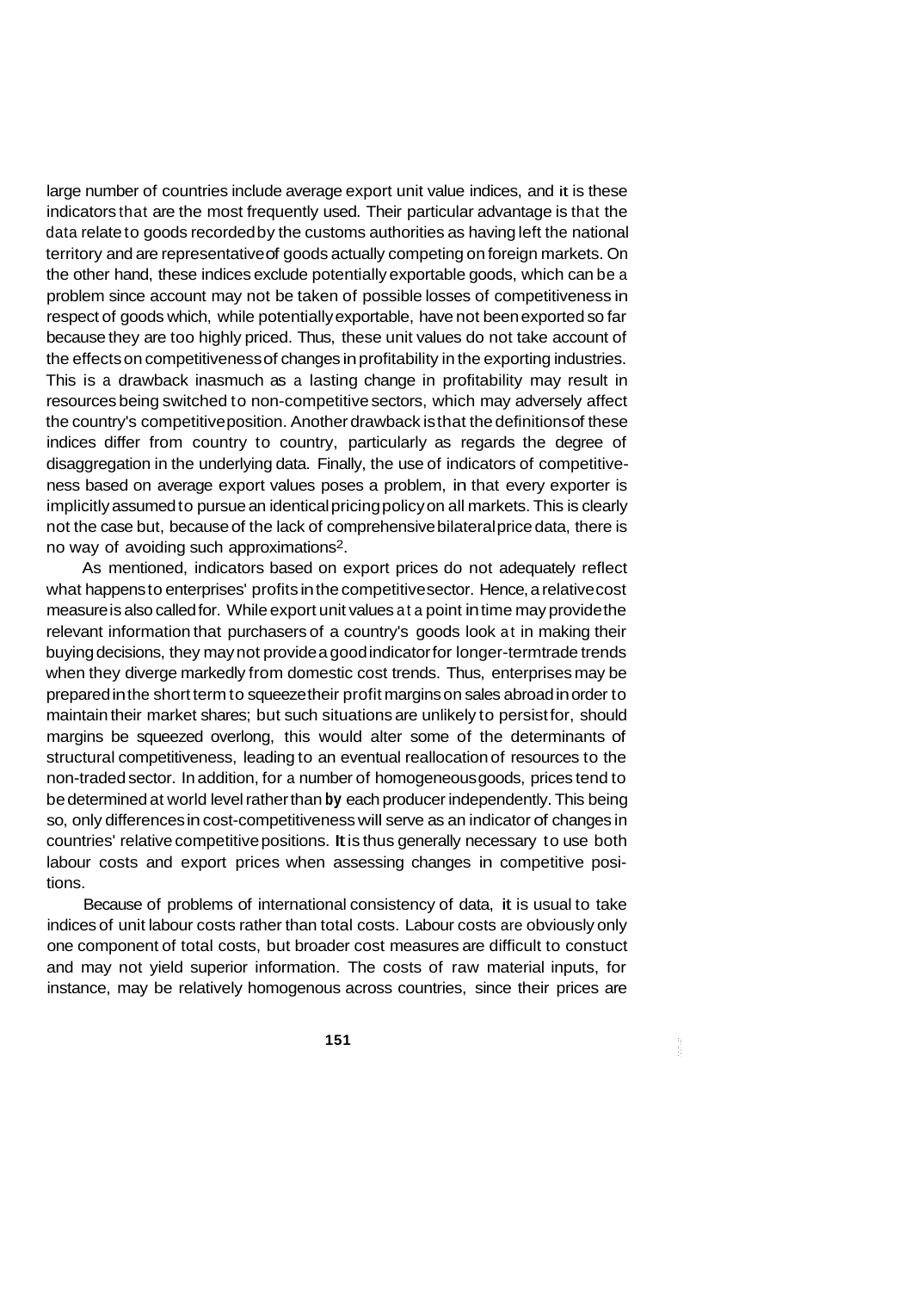generally determined at world level. Moreover, major problems have been encountered in compiling data on the costs of capital or other inputs that are reliable and comparable across a sufficient number of countries. Unit labour costs in manufacturing, rather than the economy as a whole, are generally used as being more representative of unit labour costs in the competitive sector, where costs are often lower than the average for the whole economy.

For purposes of international comparison, costs and prices need to be converted to a common reference currency, generally the U.S. dollar. The competitiveness represented by a price (or cost) differential is then measured by a real effective exchange rate (see Technical Annex). The nominal effective exchange rate, an indicator that is often mentioned in the literature, is only one factor in appraising competitiveness. The other is the nominal relative price (or cost), which is much more seldom calculated. To disregard it would be to assume implicitly that prices (or costs) move in the same way in the country in question and in all its trading partners. There may be grounds for doing so when the calculation is made for a group of countries with similar levels of inflation. Even in this case, however, misleading results can be obtained. For example, Japanese and German nominal effective exchange rates have risen much faster than their real effective exchange rates since 1985 owing to offsetting reductions in nominal relative prices: German and Japanese exporters lowered their prices on selected markets substantially in order to limit the erosion of their competitive edge. Furthermore, even if, for the OECD countries, the nominal effective exchange rate indicator were to give a good approximation of the trend in competitiveness (since overall rates of inflation in most OECD countries are fairly similar), this indicator will be seriously biased when effective exchange rates are calculated relative to high-inflation countries (such as some of the newly-industrializing countries  $(NICSS)^3$ .

Ultimately, the role of price-competitiveness indicators is to act as a yardstick of price-competitition between producers located in different countries. It is thus necessary, in constructing such indicators, to specify clearly the particular aspect of competition that is being investigated, and to define both the countries relative to which competitiveness is to be measured and the markets on which competition operates.

Thus, the measurement of a country's competitiveness will be affected both by the location and the structure of the markets for which it is calculated. Several possible approaches may be adopted depending on the purpose to which the proposed indicator is to be put. In practice there are three options: study may be confined either to each country's export markets or to its home market; or else a country's competitive position on both its export and its home markets may be measured. Very substantial differences can arise in the measurement of competi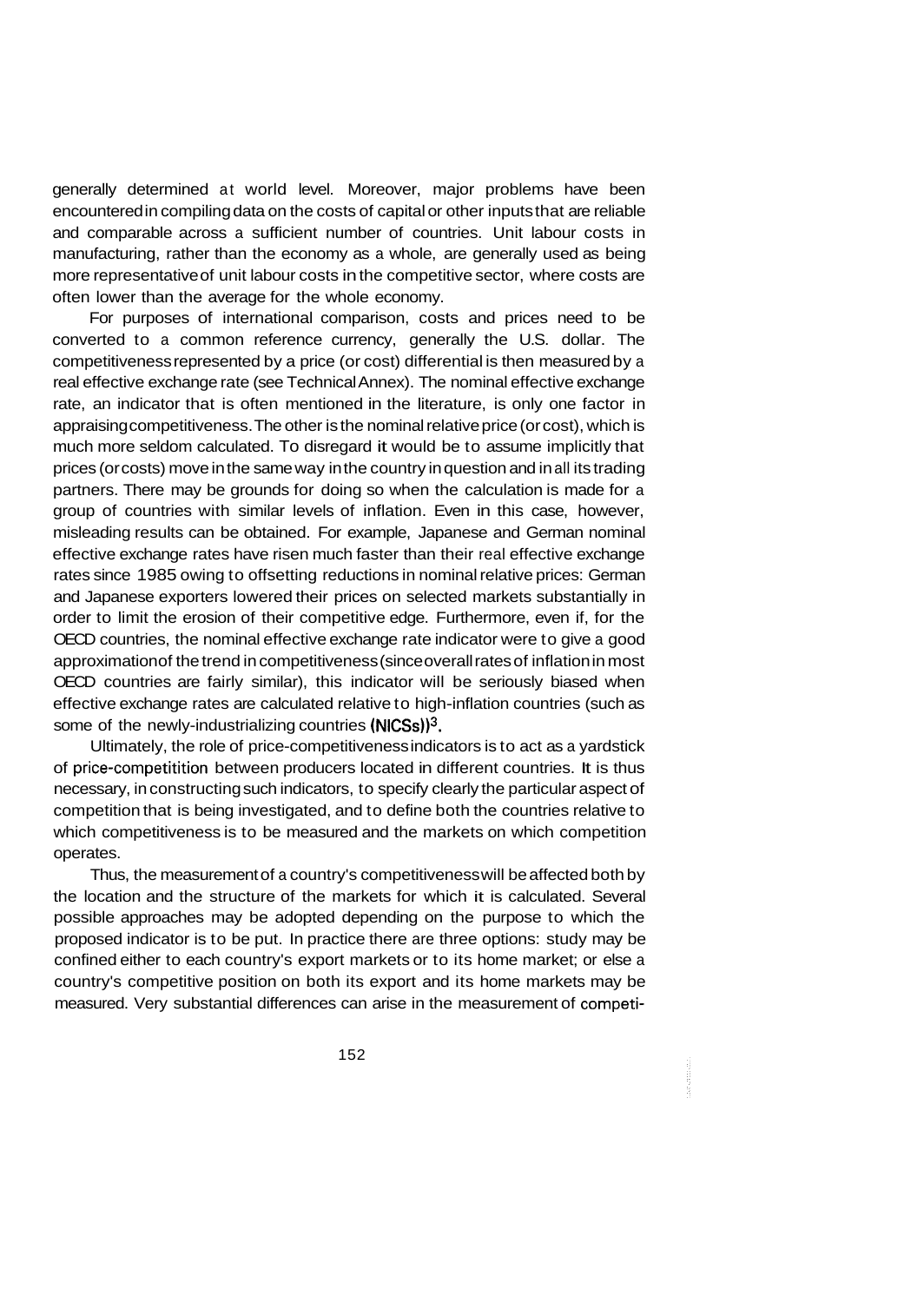tiveness, depending on the markets chosen for analysis. Measures of import and export competitiveness, for instance, can behave in very different ways. It is thus important to recognize that any particular indicators may be relevant only for a particular aspect of trade performance, and the indicator used should depend on the question being asked.

Once the markets have been decided upon, it is necessary to select the countries relative to which it is wished to measure competition. While in principal one would want to consider the totality of competitors in the world, data limitations generally imply that only a sub-set of competitors is taken into account - essentially the OECD countries and a small number of developing countries whose trade in manufactured goods is significant on a world scale.

To sum up, the measurement of competitiveness is  $-even$  within a well-defined conceptual framework - very much a matter of compromises with available data, and entails a number of trade-offs among different criteria and objectives. In addition, a number of technical considerations arise in the construction of competitiveness indicators, not all of which have unambiguous solutions, even in theory. In the following section, the construction of various indicators developed by the OECD is explained, together with some indication of the reasons for which particular choices were made.

## **II.** THE OECD'S INDICATORS OF INTERNATIONAL COMPETITIVENESS

The OECD regularly produces indicators of relative competitiveness based on the export unit values of manufactures, unit labour costs in manufacturing and consumer price indices. These are published both in the *€conomic Outlook* and, more frequently, in the *Main Economic Indicators.* The OECD also produces indices of effective exchange rates, which are shown as charts in the *Economic Outlook.*  Finally, for internal use in connection with the running of the OECD's global model, INTERLINK, somewhat different measures of import- and export-competitiveness are also computed. While these measures all differ from each other in detail  $-$  reflecting the specific use made of them  $-$  they all stem from a common analytical framework, which is briefly described below.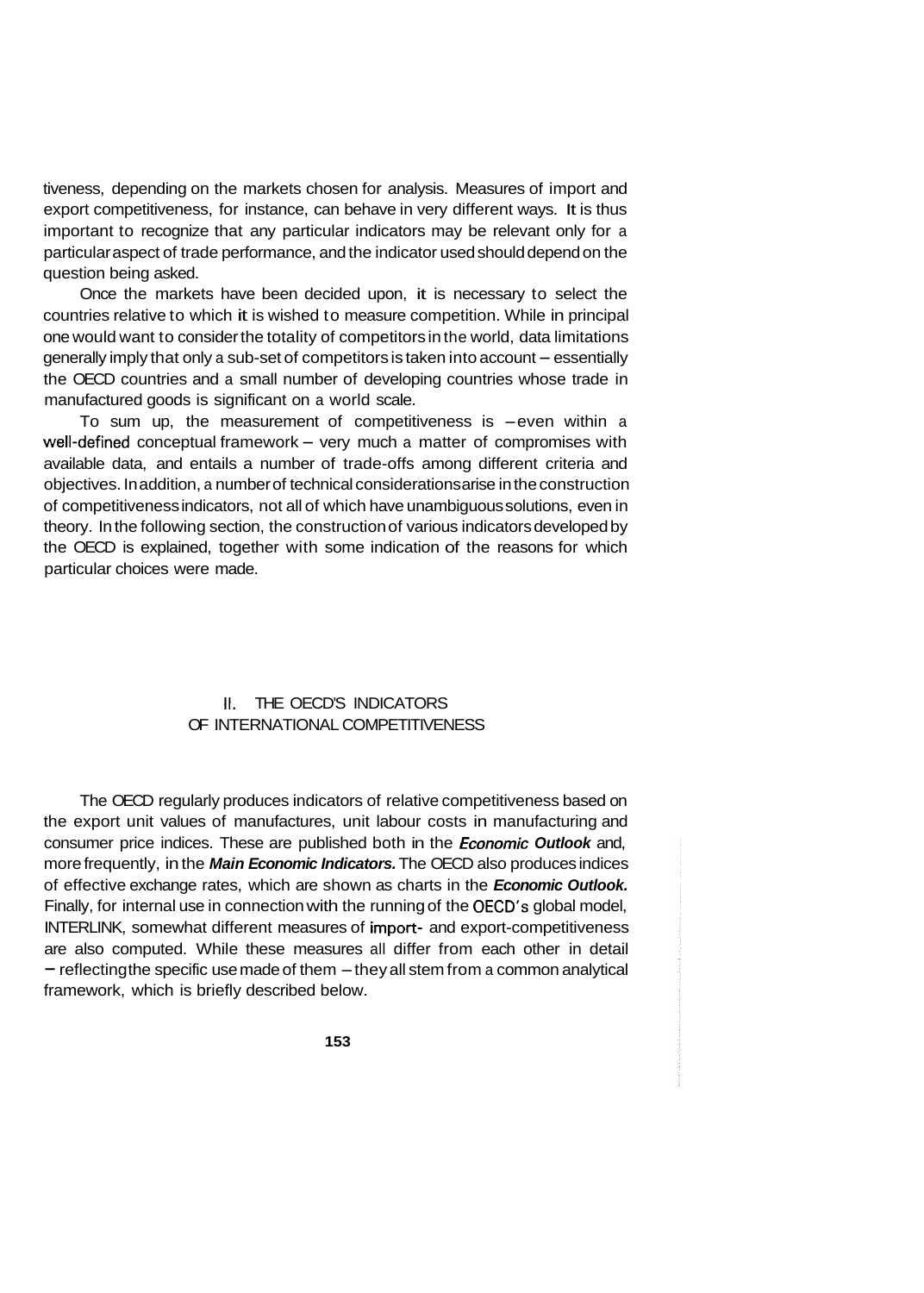#### **A. The general analytical framework**

The indicators of competitiveness calculated by the OECD's Economics and Statistics Department form part of a common general analytical framework based on the Armington approach ( 1969a). This is defined by a particular characterization of the links between foreign trade variables (export and import volumes) and the measures of price-competition influencing them. In breaking down tradeable goods by place of production and product category (food, manufactures, etc), Armington has shown that by drawing up, for each type of tradeable good, an equation of market share for each exporting country which is a function only of the differential between the export and the market price, and by explaining the change in total demand for this good on a market as the outcome of an income effect and a product-substitution effect, it is possible to derive equations for the demand for these goods. By aggregating these equations of bilateral flows for a given product for all markets or producers, global export and import equations may be derived for each country. The parameters of these equations are, of course, constrained by the need for world trade to add up. That is, global exports have to equal global imports both in volume and in value. The competitiveness variables that appear in such equations are explicitly defined price (or cost) differentials based on a weighted average whose weighting pattern is imposed by the model. It is these weights that underly the construction of the OECD's indicators.

The key point about defining competitiveness indicators in this framework is that the resulting measures all exhibit global consistency. Competitiveness for the world as a whole cannot change, and the OECD measures respect this property (at least in principle, though data problems generally result in small inconsistencies in practice). This property is not, perhaps, one that need be of concern when the object is to measure competitiveness for a single country. But when, as in OECD practice, the need is to develop consistent indicators for the global economy, this constraint is one that cannot be ignored.

The indicators of competitiveness regularly calculated by the Economics and Statistics Department fit into this general framework. Thus, in the **INTERLINK**  model, the indicators of import- and export-competitiveness stem from equations derived in accordance with the principles described above. Moreover, since considerations of global consistency are, in this case, of primary importance, the measures of import- and export-competitiveness are in principle global in their coverage: they measure competition among the twenty-three OECD countries and the six non-OECD country groupings<sup>4</sup> on the markets made up by these countries or country groupings. In principle, they thus cover the entire domain of world trade in manufactures. The indicators published in Economic Outlook and in Main Economic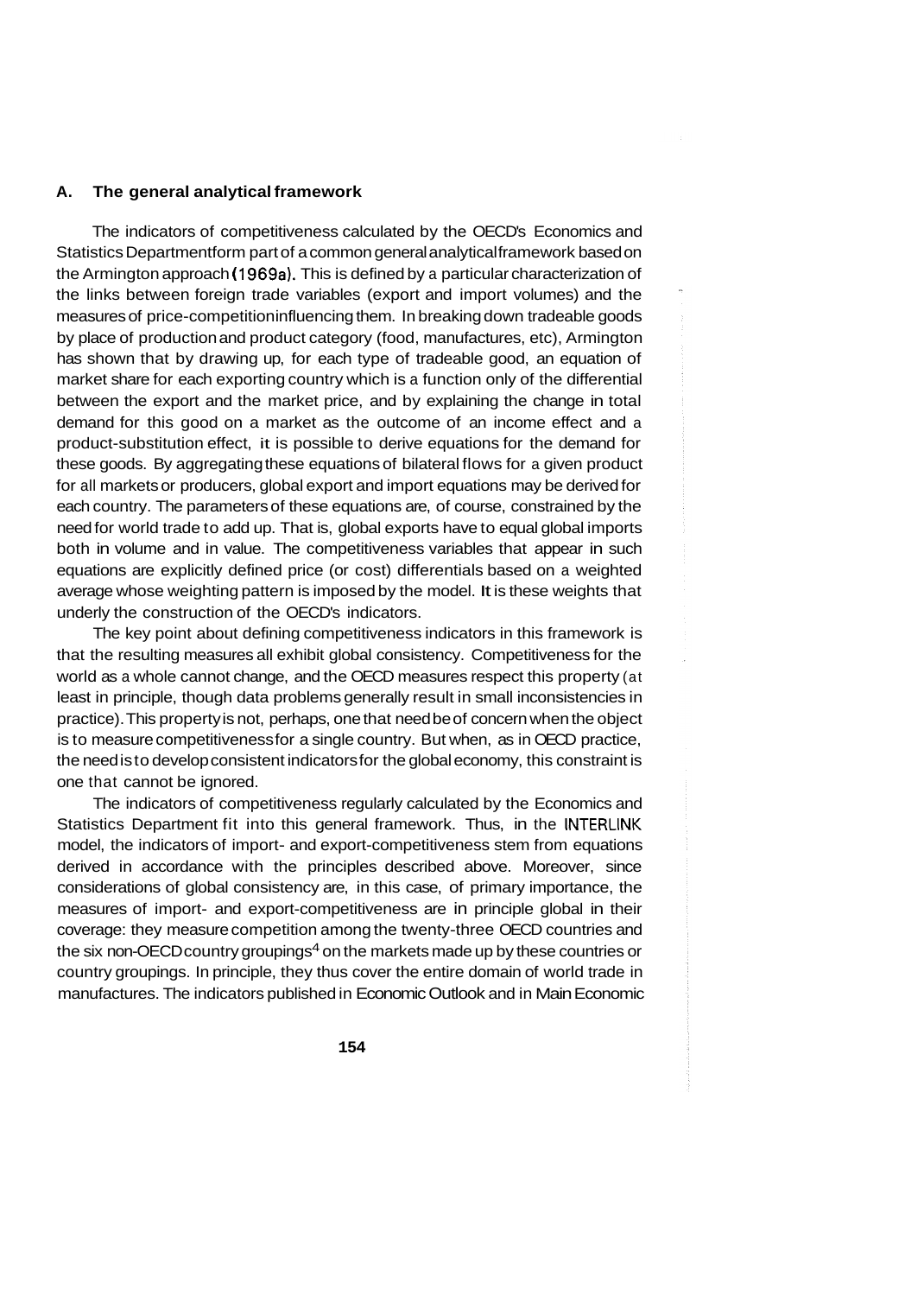Indicators are derived from the equations for total demand directed at a given country. They are somewhat more restricted in country coverage, reflecting a desire to include only those competitors and markets where data of adequate quality are judged to be available. At present, these indicators provide a composite measure of import- and export- competitiveness covering only sixteen OECD countries<sup>5</sup>. The methodology underlying both these sets of indicators is set out below.

#### **B. The measures of competitiveness calculated by the OECD**

#### 1. Import competitiveness

If the theoretical model is once again taken as our starting point, competitiveness is measured in the equations for manufacturing import volumes **by** the differential between the producers' market price and that of their competitors, which may be defined as:

$$
PCM_k = \sum_i m_{ik} \cdot PX_{ik}
$$
 (A)

where **PCM<sub>k</sub>** and *mik*  is the competitors' price on market  $k^6$ is country i's export price to country k is competitor i's market share in *k's* total imports  $PX_{ik}$ 

This weighted average of bilateral export prices  $PCM_k$  is in fact an approximation of the import price *PMk* on market *k. PCMk* and *PMk* are actually not equal for two reasons: first, there are statistical divergences between the price measures supplied by the exporting and importing countries. Second, average export prices on all markets are only an imperfect proxy for bilateral export prices because of price discrimination by exporters on different markets. Current work in the OECD is aimed at endogenising such patterns of price discrimination. At present, import-competitiveness for the past is expressed by:

## $P_k - PM_k$

where *Pk* is the producer price on market k and *PMk* denotes the actually measured, rather than the constructed price of imports in market k. In forecasting, it is *PCMk*  that is used as a proxy for *PMk.* 

Given the lack of homogeneity in the producer price series, the **INTERLINK**  model uses domestic demand prices instead of producer prices as the measure of domestic prices in each market.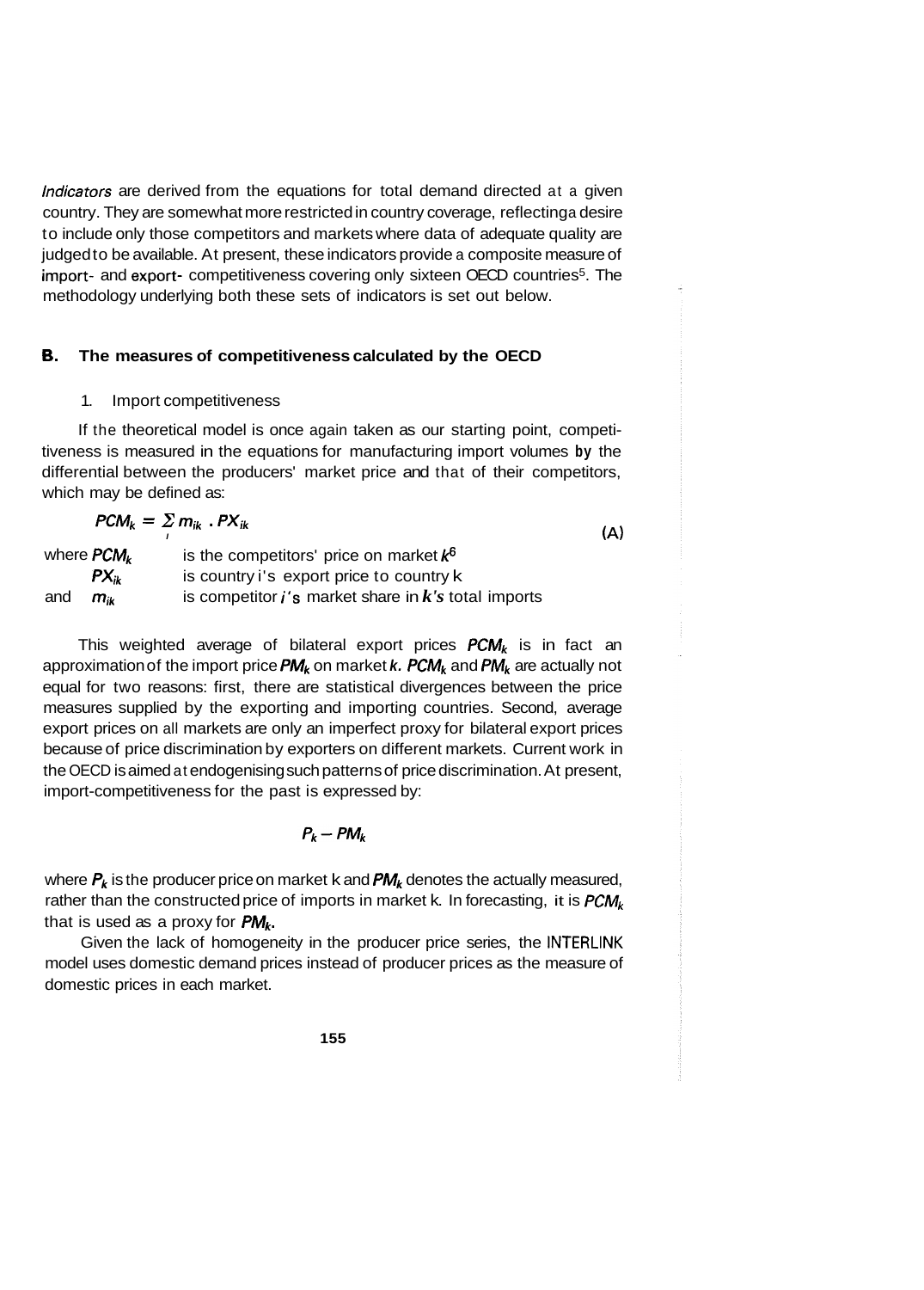#### *2. Export-competitiveness*

While the measure of import-competitiveness is obtained by a relatively straightforward procedure, the measure of export-competitiveness is somewhat more complex. The competitiveness term in the equation for a given country's manufactured export volumes is the differential between the country's export price and that of its competitors on their common markets. On the assumption that a country's export prices do not depend on the country of destination, competitors' export prices are determined by a double weighted pattern.

Broadly speaking, the underlying rationale is the following: take, for example, the U.S. market, where an exporting country is competing not only with American producers but also with other countries exporting to that market. The price of a given country's competitors on the American market is determined by the pattern of supply (output plus imports) on that market. The price of the country's competitors on all of its markets is then obtained by aggregating its competitors' prices on each market according to the pattern of its exports.

Thus, on market k, the price of a given country's competitors will be:

$$
PCX_{ik} = \frac{S_{kk}}{1 - S_{ik}} \cdot P_k + \sum_{l \neq i, k} \frac{S_{lk}}{1 - S_{ik}} \cdot PX_l
$$
 (B)

where  $PCX_{ik}$  is the price of i's competitors on market k

is the producer price on market k is the export price of country I  $P_k$ 

*PX,* 

- is the export price of country  $\blacksquare$ <br>is the share of imports from  $\blacksquare$  on market k in k's total supply (imports  $+$  output)  $S_{lk}$
- is then the share of output in *k's* total supply. The problem of the output value to be used will be discussed in Part **111.** It may be considered that only part and not all of the goods produced on the domestic market are competing with the imported goods. Finally, *sk,*

 $S_{ik}$  is the share of imports from I in supply on market k, excluding

 $1 - S_{ik}$  imports from *i*. This exclusion is justified by the fact that, since it is sought to measure the export prices of the competitors of country  $\mathbf{i}$ , the latter country must be left out of the calculation, given that it is obviously not in competition with itself.

The price of country *i's* competitors on all markets is then calculated by aggregating the prices of competitors on each market according to the export pattern of the country in question. Thus:

$$
PCX_i = \sum_{k \neq i} X_{ik} \cdot PCX_{ik}
$$
 (C)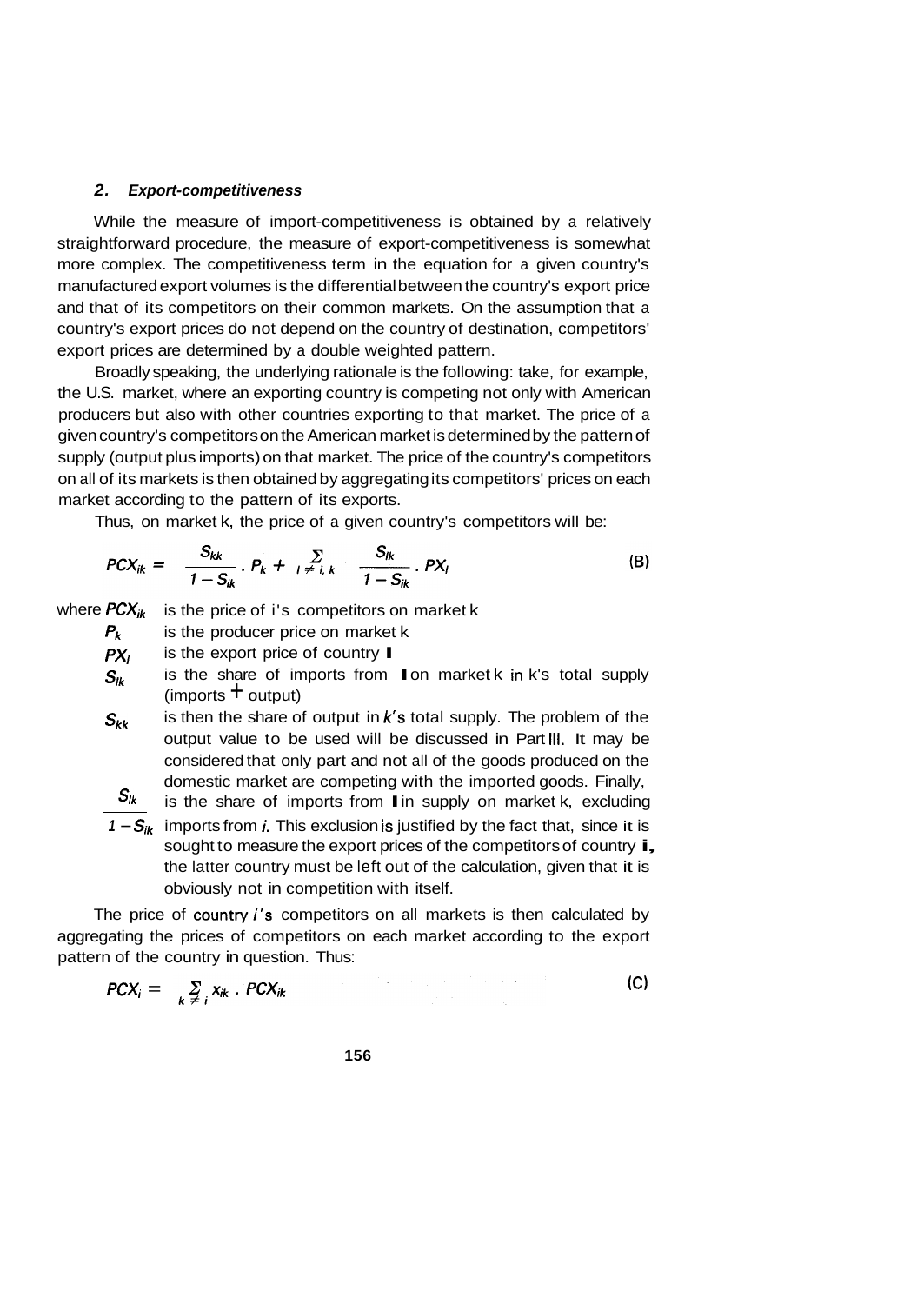where  $x_k$  is the share of *i's* exports to market k in country *i's* total exports.

It is, finally, the term  $PX_i$ - $PCX_i$  that ultimately expresses the exportcompetitiveness of country  $i$ . The same type of calculation may be made using variables for unit labour costs.

#### *3. Overall competitiveness*

The OECD also calculates indicators of overall competitiveness which provide an average measure of countries' competitive position on their home markets as well as on their export markets. In this case, the price of country i's competitors on a given market k is defined, as above, according to the pattern of total supply on this market (imports  $\pm$  domestic output)<sup>7</sup> (with the same notations as in (B)):

$$
PCX_{ik} = \frac{S_{kk}}{1 - S_{ik}} \cdot P_k + \sum_{1 \neq k, i} \frac{S_{ik}}{1 - S_{ik}} \cdot PX_i \ (k \neq i)
$$
\nand

\n
$$
PCX_{ii} = \sum_{1 \neq i} \frac{S_{ii}}{1 - S_{ii}} \cdot PX_i
$$
\n(D)

Here, too, the price of country i's competitors in all markets is defined by aggregating its competitors' prices on all its markets, including the home market, according to the pattern of demand directed at country *i* (exports  $\pm$  domestic demand):

$$
PCX_i = \sum_{k} t_{ik} PCX_{ik}
$$

where  $t_{ik}$  = share of demand directed at *i* by country k in total demand directed at **i** and hence at i<br>share of domestic demand in total demand directed at i.

 $t_{ii} =$ 

It can be shown that, in this case, competitiveness is indeed a proxy of a weighted average of export- and import-competitiveness, with weights equal to  $(1 - \pi i i)$  and  $\pi i$  ( $1 - \pi i i$ ) respectively.

This approach thus gives a measure of overall competitiveness, since it is based on the concepts of total demand directed at countries and total supply on the markets. In particular, a country's competitiveness takes into account demand on the home market. Furthermore, on all markets in which the country is present, the influence of domestic producers is taken into account. These calculations however, require a specification of what proportion of domestic goods should be considered to be competing with imported goods. The point here, as elaborated below, is that it may not be realistic to consider all of domestic production as being in competition with imports. The indicators of overall competitiveness calculated by OECD do not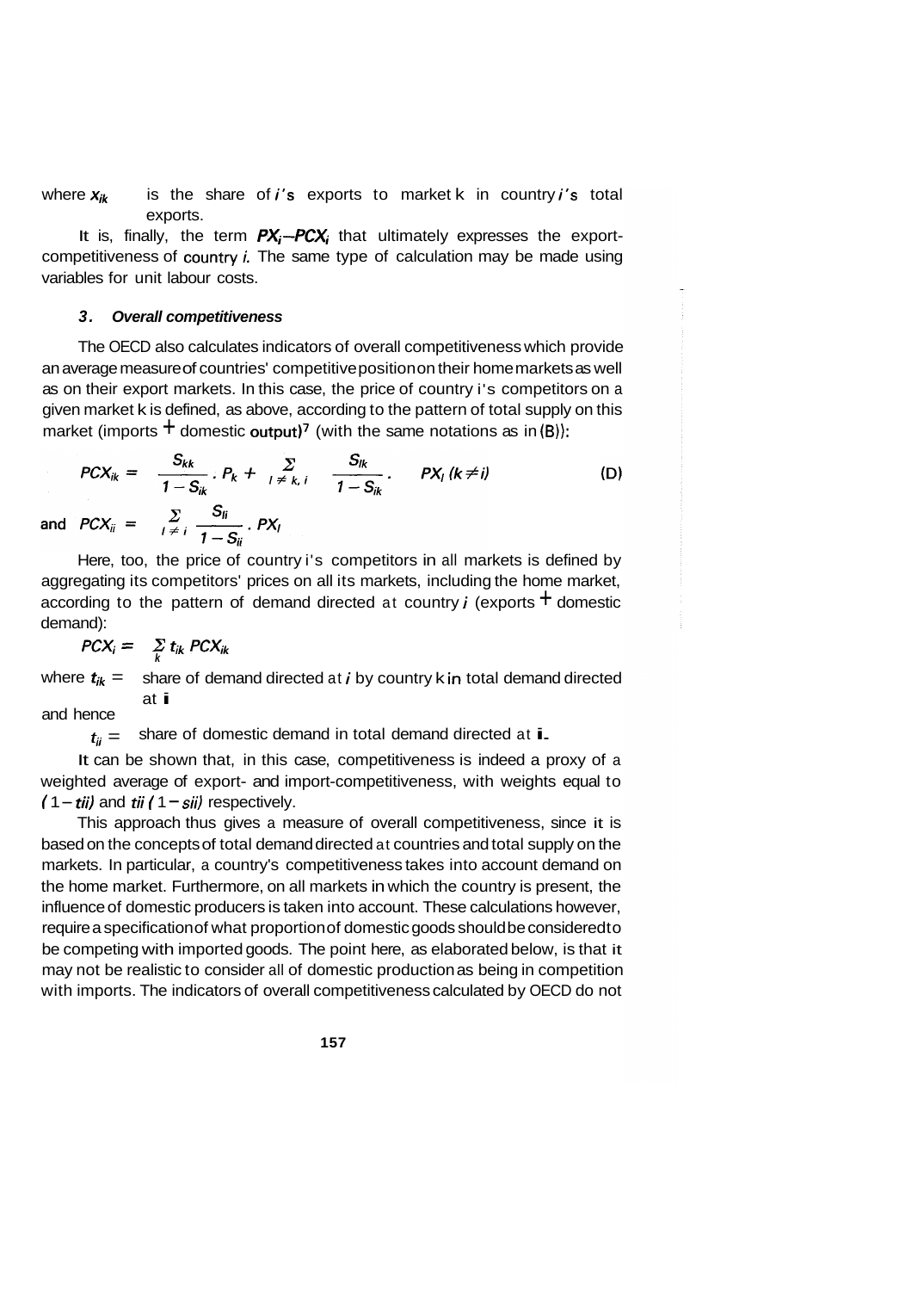incorporate this refinement: all of domestic production is implicitly assumed to compete with imports on all markets. INTERLINK, on the other hand, adopts an (extreme) alternative assumption: imports in each market can be taken as predetermined. Exporters to each market are, in effect, assumed to be in competition only with other exporters to that market, and not with producers. The logic and implications of this approach are explored further below.

### **4.**  *Competitiveness in the INTERLINK model*

In INTERLINK, two factors effectively go to explain changes in exports: growth of export markets and changes in export market shares as a result of changes in countries' price-competitiveness. This specification of the INTERLINK equations lead to a definition of indicators of export competitiveness according to the following schema: it is assumed that, on each market, there is an initial supply split between domestic and foreign producers, depending on the relative import competitiveness of the domestic producers. Given the total demand for imports then determined, its distribution among competing foreign suppliers is thus determined by relative export-competitiveness. Thus there is no longer, at this stage, competition with domestic producers but only among the exporters themselves. This leads to a notion of export competition in the strict sense of the term, as opposed to the notion of export competitiveness defined above, which is based on the view that the supply split is not predetermined.

Thus, the export equations in the INTERLINK model include a competitiveness term where the price of a given country's competitors on each market is determined solely by the pattern of imports on that market, i.e. (with the same notations as in  $(A)$ :

$$
PCX_{ik} = \sum_{l \neq i, k} \frac{m_{lk}}{1 - m_{ik}} \cdot PX_l
$$
 (E)

competitors' prices on all the markets still being determined in the same way according to the export pattern of the country in question, i.e.:

$$
PCX_i = \sum_{k \neq i} X_{ik} \cdot PCX_{ik}
$$
 (F)

Competitiveness thus defined by  $PX_i - PCX_i$  gives a measure of exportcompetitiveness strictly defined. It should, however, be noted that this measure does not determine the overall impact of price changes on export performance in the INTERLINK model. This is because each countries' export prices influence competitiveness both directly and indirectly: directly by affecting a countries' capacity to compete with other exporters on a given market; and indirectly by influencing the relationship between domestic and foreign prices on each market,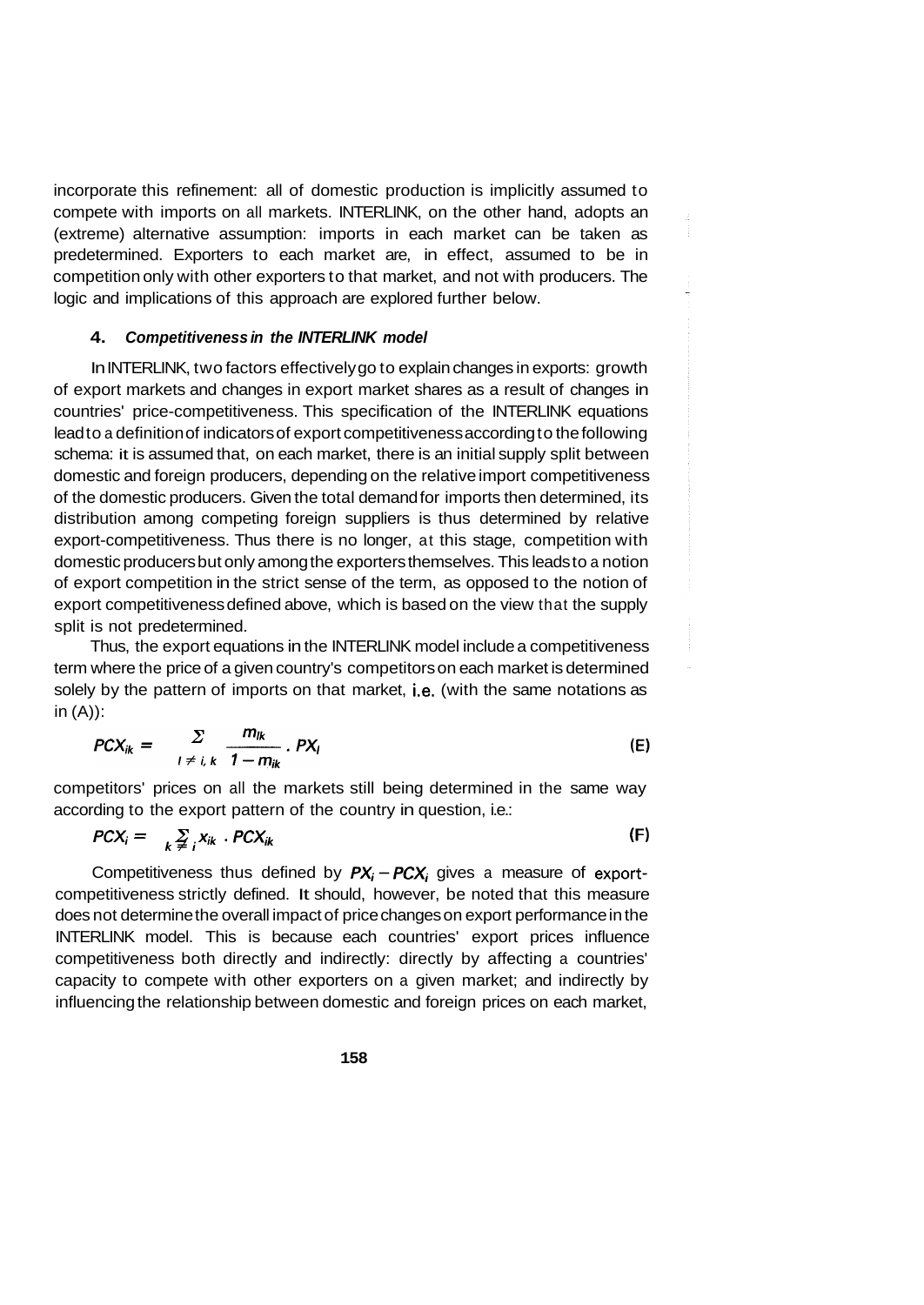and so affecting the (predetermined) rate of overall market growth. It could be possible to simulate, with the INTERLINK model, a country's export price changes, and then observe the overall impact on the country's export volumes as well as on those of its trading partners. This procedure would generate a weighting system reflecting competitiveness effects for all countries, together with non-competitiveness factors such as substitution effects between products. This method of simulating a global trade model with price changes lies behind the so-called MERM weights of the IMF<sup>8</sup>. The IMF weights, however, are derived from simulations that look at changes in manufactures trade balances in value terms and hence take into account effects other than just export-competitiveness effects.

As has already been emphasized, measures of competitiveness depend a great deal on what aspect of price competition it is wished to study. However, once that has been determined, some indicators will provide more accurate measures than

| Competitiveness                                                             | Type of weighting                       | Markets on which<br>competitiveness is<br>determined                    | Competitors on these<br>markets                              | Comments                                                                     |
|-----------------------------------------------------------------------------|-----------------------------------------|-------------------------------------------------------------------------|--------------------------------------------------------------|------------------------------------------------------------------------------|
| Import-<br>competitiveness in<br>the <b>INTERLINK</b><br>model              |                                         | The home market of<br>country j                                         | All exporters to<br>marketi                                  |                                                                              |
| Overall export-<br>competitiveness                                          | Double weighting                        | Export<br>markets $k$<br>of country i                                   | All exporters<br>and domestic<br>producers                   |                                                                              |
| Overall import-<br>and export-<br>competitiveness                           | Double weighting                        | All export markets<br>and the domestic<br>market of<br>country <i>i</i> | All exporters<br>and domestic<br>producers on each<br>market |                                                                              |
| Export-<br>competitiveness<br>strictly defined in<br>the INTERLINK<br>model | Double weighting                        | Export<br>markets $\boldsymbol{k}$<br>of country i                      | All exporters<br>to marketsk                                 | Imports are<br>assumed to be<br>predetermined                                |
| Export-<br>competitiveness                                                  | Single multilateral<br>export weighting | The world market                                                        | All exporters<br>to the world<br>market                      | No account is<br>taken of individual<br>country export<br>patterns           |
| Export-<br>competitiveness                                                  | Single bilateral<br>export weighting    | Export<br>marks k<br>of country $i$                                     | Domestic producers<br>on each<br>market k                    | No account is taken<br>of competition<br>among countries<br>on third markets |
| Overall trade-<br>competitiveness                                           | <b>MERM</b> type                        | All export and<br>home markets<br>$\mathbf{d}$ country $i$              | All exporters<br>and domestic<br>producers on<br>each market | Obtained by means of<br>exogenous shocks<br>using a<br>multinational model   |

Table 1. Definition and field of application of the various measures of competitiveness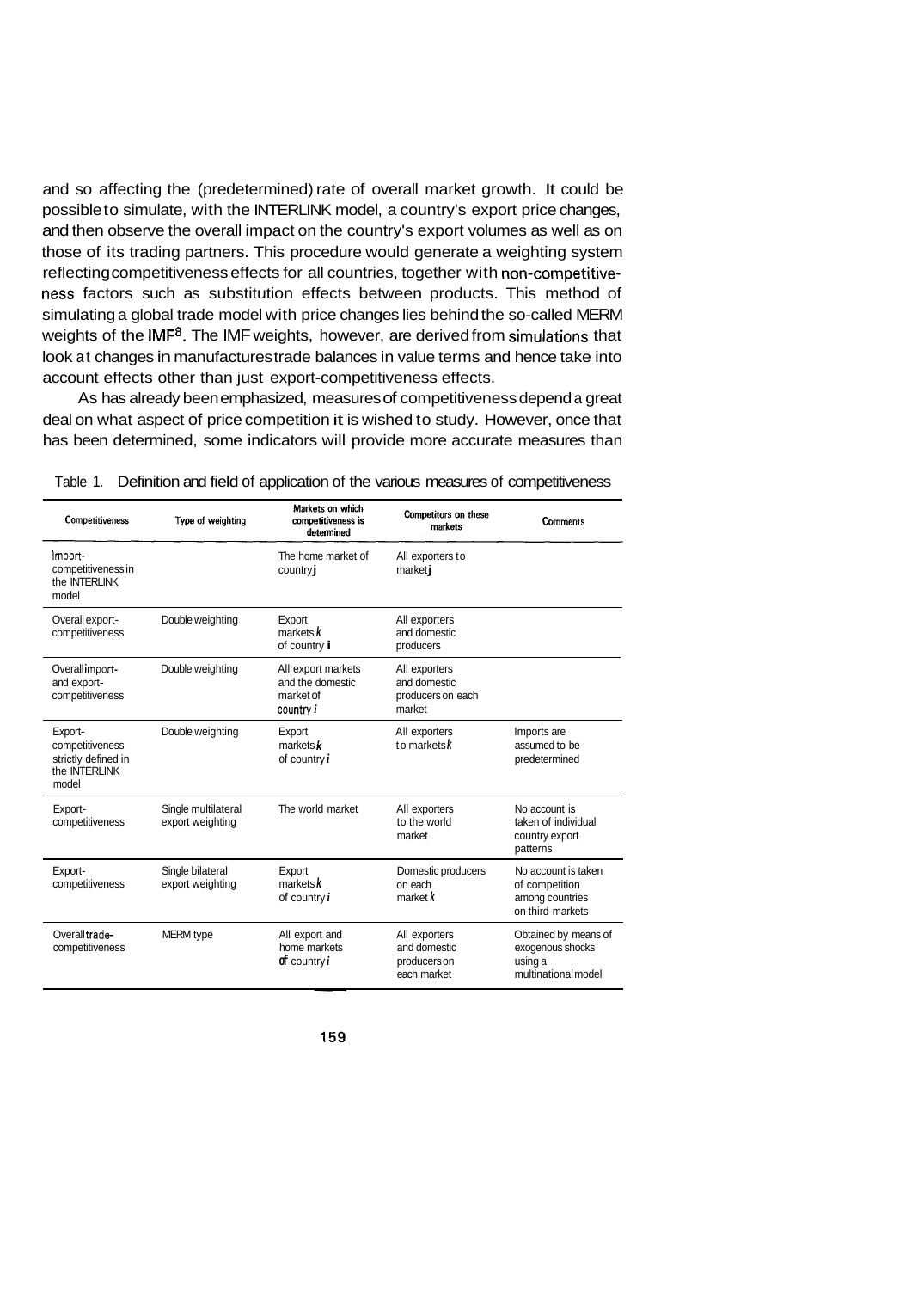others. In Table 1, an attempt is made to summarize the fields of application of the main types of competitiveness that may be measured, together with the underlying assumptions. The Statistical Annex gives two matrices of weights actually used by the OECD in calculating *i)* the indicators of export-competitiveness strictly defined used in the INTERLINK model, and *ii)* the indicators *of* overall competitiveness published in the *Economic Outlook* and *Main Economic Indicators.* 

## **111.** COMPARING MEASURES OF COMPETITIVENESS

As Part **II** shows, there are a variety of definitions of competiveness that lead to different indicators, each with its own particular application. Moreover, for any single concept of competitiveness, several measures may be constructed, depending on specific further assumptions.

In this part, we show how some technical aspects affect the measurement of competitiveness for the major OECD countries, and set out the definitions of competition measured by indicators published by institutions other than the OECD. We then compare the measures deriving from the various concepts of competitiveness by showing how the main indicators calculated by the OECD have behaved over time.

## **A. How measures of competitiveness are affected by the components used to construct them**

#### **1.**  *The role of domestic producers in the definition of exportcompetitiveness*

The problem of accounting for domestic producers in competitiveness measures has been touched on above. On the question of overall competitiveness, the issue may be approached at two levels: that of the domestic market of the country whose exposure to competition is measured; and that of domestic producers on its export markets. In the case of export-competitiveness, only the second level is relevant. We shall therefore focus on this level to illustrate the nature and dimension of the problem.

There are two possible approaches to measuring export-competitiveness. One may measure either competitiveness between exporters alone, assuming imports to be predetermined on each export market, or consider that domestic producers are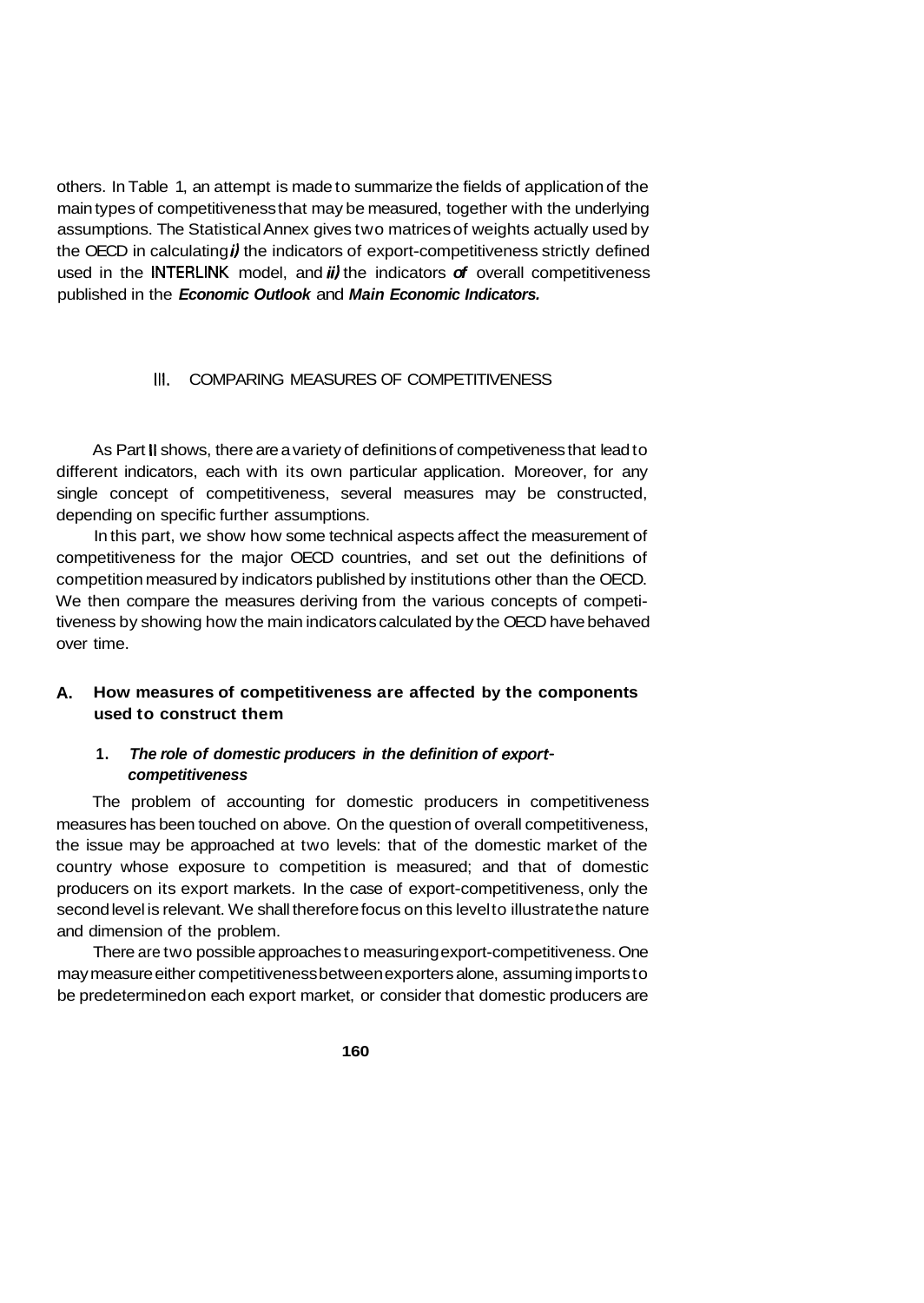also competing on these markets and that the decisions to produce and import are taken simultaneously. Whether or not domestic producers are taken into account in calculating measures of competitiveness depends on the definition of export competition adopted, which in turn will depend on the use to which the indicator is to be put. As noted above, the **INTERLINK** structure resolves this issue by supposing aggregate imports to be predetermined. But general measures of competitiveness cannot adopt this technical solution. For each country, all **or** some part of its output of manufactured goods needs to be considered as being in competition with its imports. In this section, we attempt to show the quantitative importance of different

|                      |                      |       |      |            |             | Other non-  |       |
|----------------------|----------------------|-------|------|------------|-------------|-------------|-------|
| Competitor           | <b>United States</b> | Japan | EEC  | Other OECD | <b>NICs</b> | <b>OECD</b> | Total |
| Country              |                      |       |      |            |             |             |       |
| <b>United States</b> |                      |       |      |            |             |             |       |
| P1                   | 0.0                  | 19.2  | 37.3 | 9.5        | 13.3        | 20.7        | 100   |
| P <sub>2</sub>       | 0.0                  | 16.4  | 37.0 | 9.3        | 14.9        | 22.4        | 100   |
| P <sub>3</sub>       | 0.0                  | 18.4  | 37.0 | 9.3        | 14.9        | 22.4        | 100   |
| Canada               |                      |       |      |            |             |             |       |
| P1                   | 77.6                 | 5.3   | 7.6  | 2.0        | 3.2         | 4.3         | 100   |
| P <sub>2</sub>       | 48.2                 | 12.9  | 15.1 | 3.2        | 11.0        | 9.6         | 100   |
| P <sub>3</sub>       | 2.7                  | 26.1  | 27.9 | 5.3        | 22.5        | 15.5        | 100   |
| Japan                |                      |       |      |            |             |             |       |
| P1                   | 6.9                  | 0.0   | 29.9 | 19.0       | 20.7        | 23.5        | 100   |
| P <sub>2</sub>       | 7.4                  | 0.0   | 29.5 | 18.5       | 21.1        | 23.9        | 100   |
| P <sub>3</sub>       | 14.5                 | 0.0   | 39.3 | 18.8       | 14.2        | 13.2        | 100   |
| Germany              |                      |       |      |            |             |             |       |
| P1                   | 5.3                  | 6.0   | 45.8 | 21.1       | 7.6         | 14.2        | 100   |
| P <sub>2</sub>       | 6.2                  | 6.5   | 44.4 | 19.2       | 8.2         | 15.5        | 100   |
| P <sub>3</sub>       | 11.1                 | 11.6  | 42.3 | 15.0       | 8.5         | 12.6        | 100   |
| France               |                      |       |      |            |             |             |       |
| P1                   | 5.2                  | 5.8   | 53.6 | 12.3       | 6.4         | 16.7        | 100   |
| P <sub>2</sub>       | 6.2                  | 6.4   | 49.8 | 12.1       | 7.2         | 18.3        | 100   |
| P <sub>3</sub>       | 11.6                 | 10.9  | 44.7 | 13.3       | 8.3         | 11.2        | 100   |
| Italy                |                      |       |      |            |             |             |       |
| P1                   | 6.3                  | 7.6   | 41.2 | 17.0       | 8.9         | 19.0        | 100   |
| P <sub>2</sub>       | 6.8                  | 8.0   | 41.2 | 15.4       | 9.1         | 19.5        | 100   |
| P <sub>3</sub>       | 10.6                 | 11.6  | 45.2 | 13.3       | 8.7         | 10.6        | 100   |
| United Kingdom       |                      |       |      |            |             |             |       |
| P1                   | 6.9                  | 7.9   | 40.0 | 17.4       | 9.6         | 18.2        | 100   |
| P <sub>2</sub>       | 7.5                  | 8.3   | 40.2 | 15.6       | 9.8         | 18.6        | 100   |
| P <sub>3</sub>       | 12.4                 | 12.6  | 42.9 | 13.2       | 8.5         | 10.4        | 100   |

Table 2. Influence of domestic producers on the measurement of patterns of export-competitiveness

P1: Pattern of competition when all domestic output of manufactures is taken to represent the domestic market.

P2 Pattern of competition when the value of manufactured imports is taken to represent the domestic market.

P3: Pattern of competition when the domestic market is not taken into account.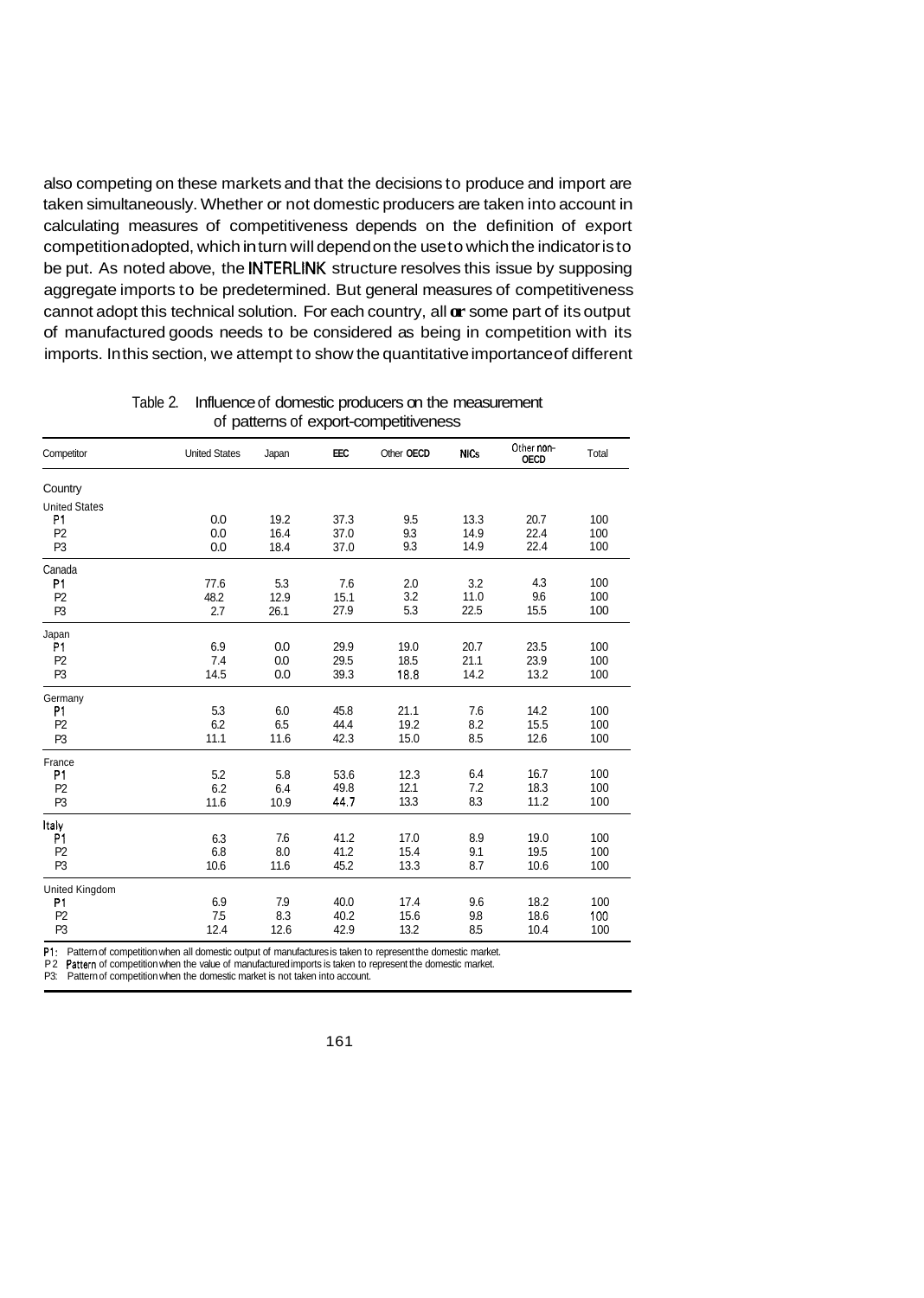solutions to this problem for the construction of indicators of export-competitiveness. To this end, analyses of the sensitivity of the weighting patterns have been made on the basis of a matrix of **1985** trade in manufactures. For each country, the diagonal elements initially representing total domestic output on each market have been adjusted to make them in turn equal to the value of imports (on the assumption that they represent the value of manufactured goods that can actually be substituted for imported goods) and to zero (i.e. when competition is between exporters alone). The results of this analysis are set out in Table 2. If the diagonal elements are non-zero, whatever their values, there will tend to be quite marked differences in each country's weighting pattern relative to the case where the diagonal elements are zero. On the other hand, the differences are smaller when going from total output to a lower value.

In fact, if account is taken of domestic producers as competitors on their own market, the measure of export-competitiveness will be different for each country. Thus, in the case of Canada, the measure of overall export-competitiveness assigns a very high weight to the United States **(77.6** per cent), since American producers are major competitors of Canadian exporters on their main export market, the United States. On the other hand, if domestic producers are excluded, the non-OECD country groupings are the main source of competition for Canadian exporters **(38.1** per cent). The difference between the two definitions of export-competitiveness is less striking for the EEC countries, whose export markets are much more diversified than Canada's; moreover, on none of their markets are domestic producers the dominant competitor (see Table 2).

## **2.**  *Changes over time in the pattern of competition*

Most institutions publishing effective exchange rate indices or indicators of competitiveness base their calculations on fixed or periodically updated weighting patterns. But since the pattern of world trade varies over time, there is a legitimate interest in wishing to take these changes into account in determining the pattern of competition for each country. To calculate its indicators of overall competitiveness, the OECD uses weighting patterns based on changes in trade over time.

Table **3** gives a breakdown for the seven major OECD countries of the pattern of competition on each of their markets in **1970** and **1985.** The OECD's method of calculation brings out each country's main markets $^9$  and also gives a measure of the influence of the main competitors on each of these export or home markets. These tables provide information on the pattern of competition for the major OECD countries and show the principal changes between **1970** and **1985.** While it is not proposed to analyze these tables in depth, several salient features may be noted.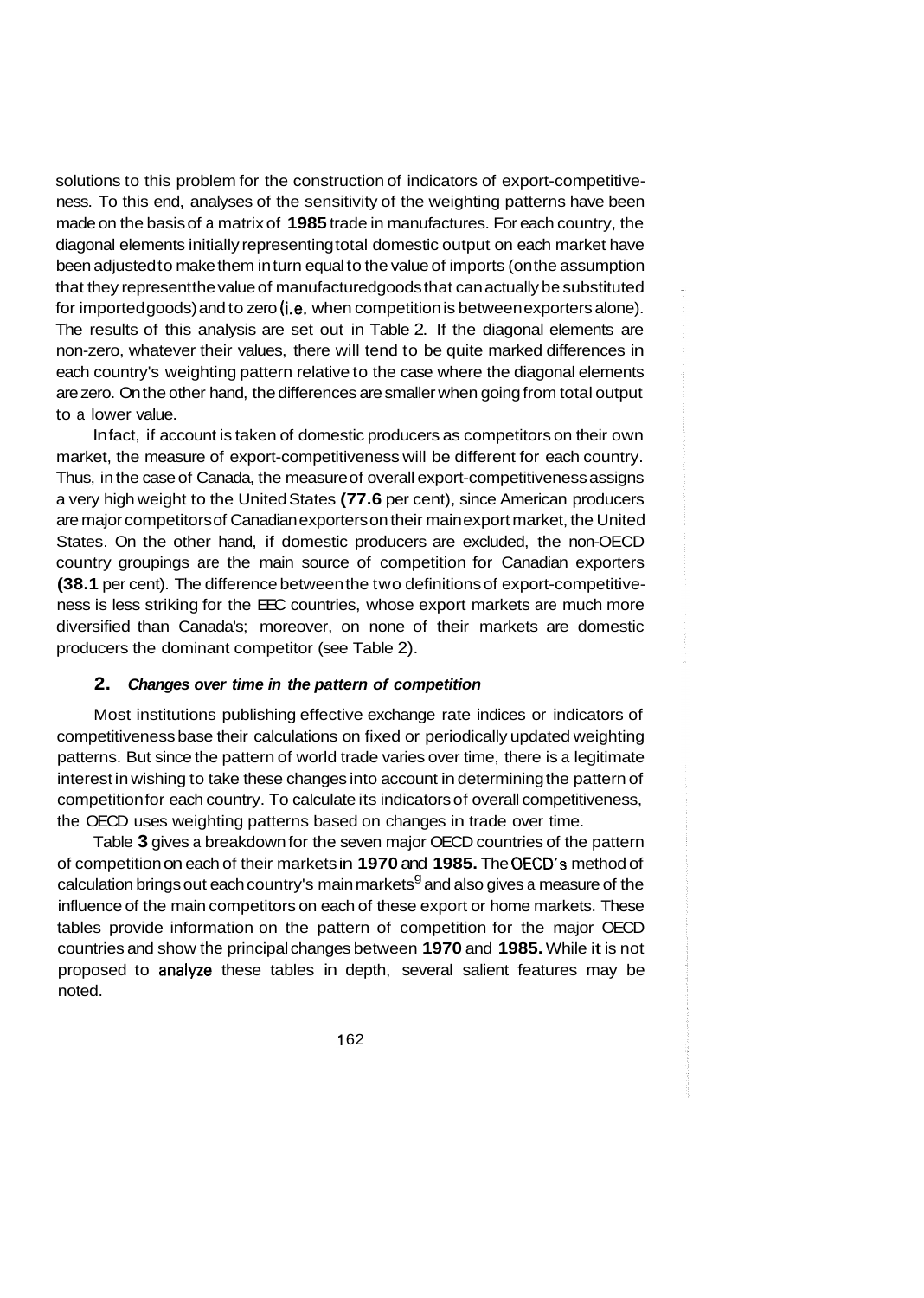In the case of the United States, a study of the pattern of competition in 1985 shows that none of its competitors dominated the others on any of its markets. This situation mainly reflects the structure of foreign competition on the U.S. domestic market, which contributed over 60 per cent to the determination of overall U.S. competitiveness. On its export markets -where the major market is that of the non-OECD countries (39.5 per cent of total exports) - the United States' main competitors tended to be the domestic producers in these countries.

In the case of Japan, the main markets in determining Japan's competition are those of the non-OECD country groupings, and the United States. A feature of the Japanese economy is that it exports considerably more manufactured goods than it imports. Hence, the main market on which its competitiveness was determined in 1985 was not its home market. Given this market pattern, Japan's main competitors were the non-OECD countries (37.5 per cent) and U.S. producers and exporters (28.0 per cent).

The weighting pattern for all the major European countries reflects the strong impact of the EEC area on competition in 1985. This can easily be explained in that, for each of these countries, trade is dominated by intra-EEC competition. Another common feature of the European countries. by contrast with United States and Japan, is the relatively low ranking of non-OECD competitors in their weighting pattern. Yet there are some dissimilarities in the patterns of competition across the European countries. In particular, the weight of non-OECD markets is generally greater for France than for the other EEC countries, for whom the market comprised by the smaller OECD countries is more important.

Canada's weighting pattern in 1985 reveals the all-important role of the United States as the main competitor to Canadian exporters and producers. The breakdown of competition shows the strong influence on Canada of the substantial bilateral trade between the two countries.

An analysis study of the trend in patterns of competition for the major OECD countries between 1970 and 1985 shows that the relative influence of Japan and the NlCs has increased over the period. In most cases the changes were at the expense of the other OECD countries as a whole. Steeply rising U.S. imports and the resulting rise in the relative weight of the United States as an export market were also a factor: exporters in the NlCs and Japan appreciably increased their shares of the U.S. market between 1970 and 1985, mainly at the expense of the European countries and the other smaller OECD countries. On the other markets, notably the EEC, the increase in the relative weight of Japanese and NIC exporters was counterbalanced by a reduction in that of the United States and of other OECD competitors.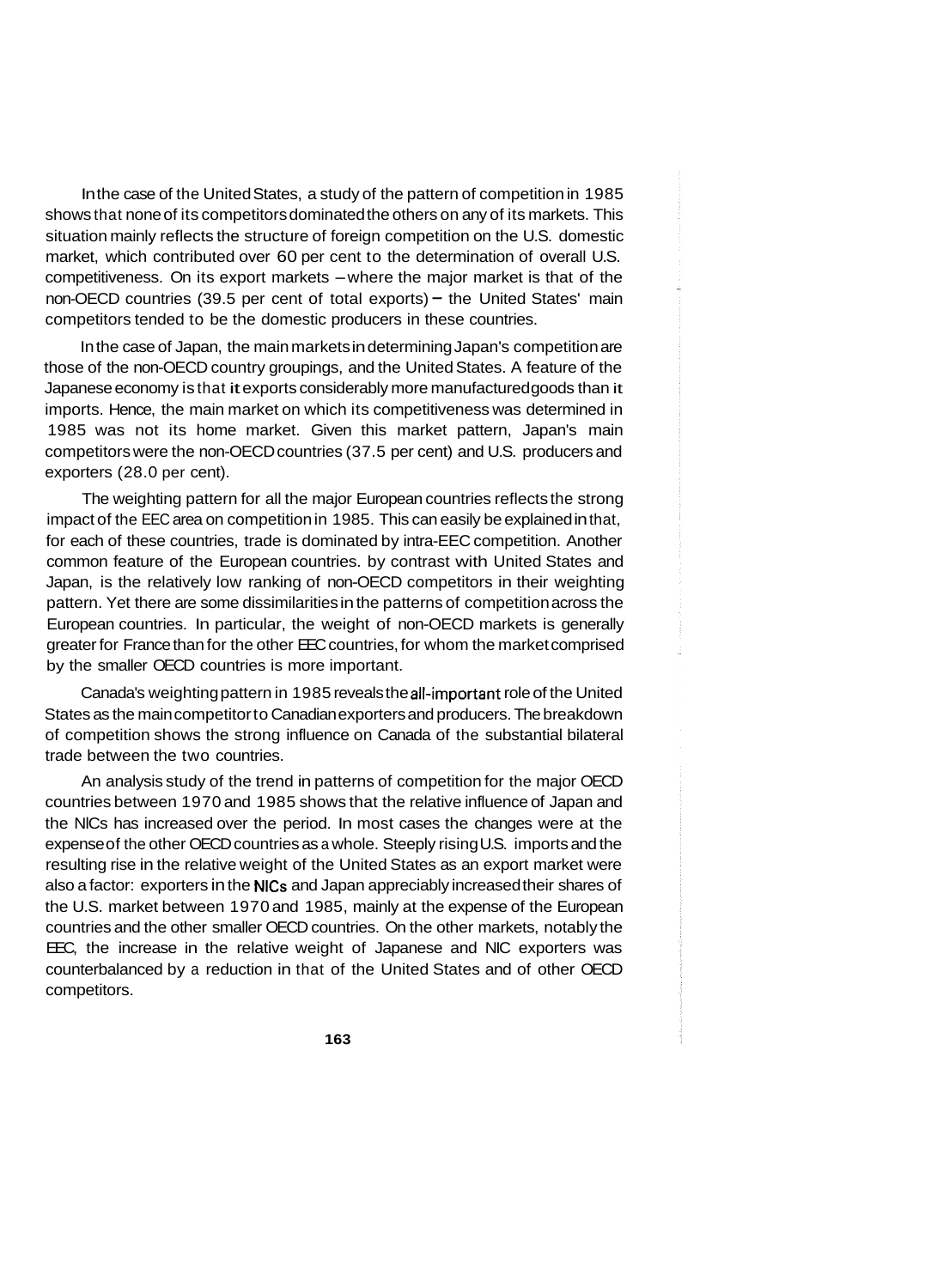## **Table 3. Pattern of competition of the major OECD countries in 1970 and 1985**

|                                                        |                            |                      |                            |                             |                           | <b>UNITED STATES</b>         |                           |                           |                           |                              |                           |                              |
|--------------------------------------------------------|----------------------------|----------------------|----------------------------|-----------------------------|---------------------------|------------------------------|---------------------------|---------------------------|---------------------------|------------------------------|---------------------------|------------------------------|
|                                                        |                            |                      |                            | 1970                        |                           |                              |                           |                           |                           | 1985                         |                           |                              |
| Competitor<br>EEC<br><b>USA</b><br>Japan<br>Other OECD | 11.59<br>0<br>0.18<br>1.03 | 0.38<br>2.28<br>0.31 | 2.17<br>0<br>0.62<br>11.15 | 13.45<br>0<br>8.62<br>15.90 | 4.09<br>0<br>1.54<br>0.90 | 31.67<br>0<br>13.23<br>29.28 | 7.08<br>0<br>0.19<br>0.46 | 0.28<br>0<br>1.88<br>0.21 | 1.28<br>0<br>0.70<br>1.93 | 12.93<br>0<br>14.51<br>14.62 | 2.17<br>0<br>1.71<br>0.70 | 24.34<br>0<br>18.99<br>23.92 |
| <b>NICs</b><br>Other<br><b>TOTAL</b>                   | 0.30<br>0.84<br>13.94      | 0.24<br>0.58<br>3.78 | 0.25<br>0.46<br>14.65      | 4.74<br>6.46<br>49.17       | 3.58<br>8.35<br>18.46     | 9.12<br>16.70<br>100.00      | 0.23<br>0.47<br>8.42      | 0.43<br>0.41<br>3.20      | 0.52<br>0.34<br>10.76     | 12.68<br>8.29<br>63.03       | 3.04<br>6.37<br>14.59     | 16.89<br>15.86<br>100.00     |

|               |      |       | 1970       |                 |          |        | 1985 |       |            |          |          |        |  |  |
|---------------|------|-------|------------|-----------------|----------|--------|------|-------|------------|----------|----------|--------|--|--|
| <b>Market</b> | EEC  | USA   | Other OECD | <b>Domestic</b> | Non-OECD | Total  | EEC  | USA   | Other OECD | Domestic | Non-OECD | Total  |  |  |
| Competitor    |      |       |            |                 |          |        |      |       |            |          |          |        |  |  |
| EEC           | 6.74 | 3.32  | 1.30       | 4.77            | 7.29     | 23.43  | 7.59 | 3.40  | 1.11       | 3.28     | 6.40     | 21.79  |  |  |
| <b>USA</b>    | 0.45 | 12.12 | 1.18       | 9.71            | 3.84     | 27.30  | 0.37 | 16.56 | 1.10       | 6.46     | 3.50     | 28.00  |  |  |
| Japan         |      | 0     | 0          | 0               | 0        | 0      | 0    |       |            |          |          | 0      |  |  |
| Other OECD    | 0.63 | 3.92  | 4.07       | 3.89            | 1.70     | 14.20  | 0.57 | 3.84  | 4.05       | 2.40     | 1.70     | 12.57  |  |  |
| <b>NICs</b>   | 0.19 | 1.17  | 0.10       | 3.05            | 9.47     | 13.99  | 0.26 | 3.33  | 0.30       | 5.02     | 8.18     | 17.09  |  |  |
| <b>Other</b>  | 0.47 | 1.59  | 0.23       | 7.40            | 11.39    | 21.08  | 0.51 | 2.18  | 0.26       | 4.73     | 12.88    | 20.56  |  |  |
| <b>TOTAL</b>  | 8.49 | 22.12 | 6.88       | 28.83           | 33.68    | 100.00 | 9.30 | 29.31 | 6.82       | 21.89    | 32.67    | 100.00 |  |  |

 $\rightarrow$ **P** 

|               |            |            |       | 1970       |          |          |        |       |            |       | 1985       |          |          |        |
|---------------|------------|------------|-------|------------|----------|----------|--------|-------|------------|-------|------------|----------|----------|--------|
| <b>Market</b> | <b>EEC</b> | <b>USA</b> | Japan | Other OECD | Domestic | Non-OECD | Total  | EEC   | <b>USA</b> | Japan | Other OECD | Domestic | Non-OECD | Total  |
| competitor    |            |            |       |            |          |          |        |       |            |       |            |          |          |        |
| EEC           | 23.29      | 0.54       | 0.05  | 2.23       | 23.99    | 1.90     | 52.00  | 23.29 | 0.46       | 0.04  | 2.00       | 22.12    | 1.70     | 49.62  |
| USA           | 1.68       | 2.99       | 0.16  | 0.70       | 3.78     | 1.19     | 10.50  | 1.28  | 3.30       | 0.14  | 0.56       | 2.54     | 1.02     | 8.85   |
| Japan         | 0.36       | 0.52       | 0.48  | 0.21       | 0.98     | 0.93     | 3.49   | 0.58  | 0.76       | 0.46  | 0.34       | 2.36     | 1.22     | 5.72   |
| Other OECD    | 1.81       | 0.97       | 0.07  | 8.01       | 5.43     | 0.70     | 17.00  | 1.57  | 0.77       | 0.05  | 7.39       | 8.11     | 0.75     | 16.63  |
| <b>NICs</b>   | 0.53       | 0.29       | 0.05  | 0.18       | 1.89     | 2.58     | 5.53   | 0.77  | 0.66       | 0.11  | 0.30       | 2.79     | 2.01     | 6.64   |
| Other         | 1.63       | 0.39       | 0.18  | 0.53       | 4.16     | 4.65     | 11.49  | 1.79  | 0.43       | 0.10  | 0.48       | 4.46     | 5.27     | 12.54  |
| <b>TOTAL</b>  | 29.30      | 5.71       | 0.93  | 11.86      | 40.23    | 11.96    | 100.00 | 29.29 | 6.39       | 0.89  | 11.07      | 40.39    | 11.97    | 100.00 |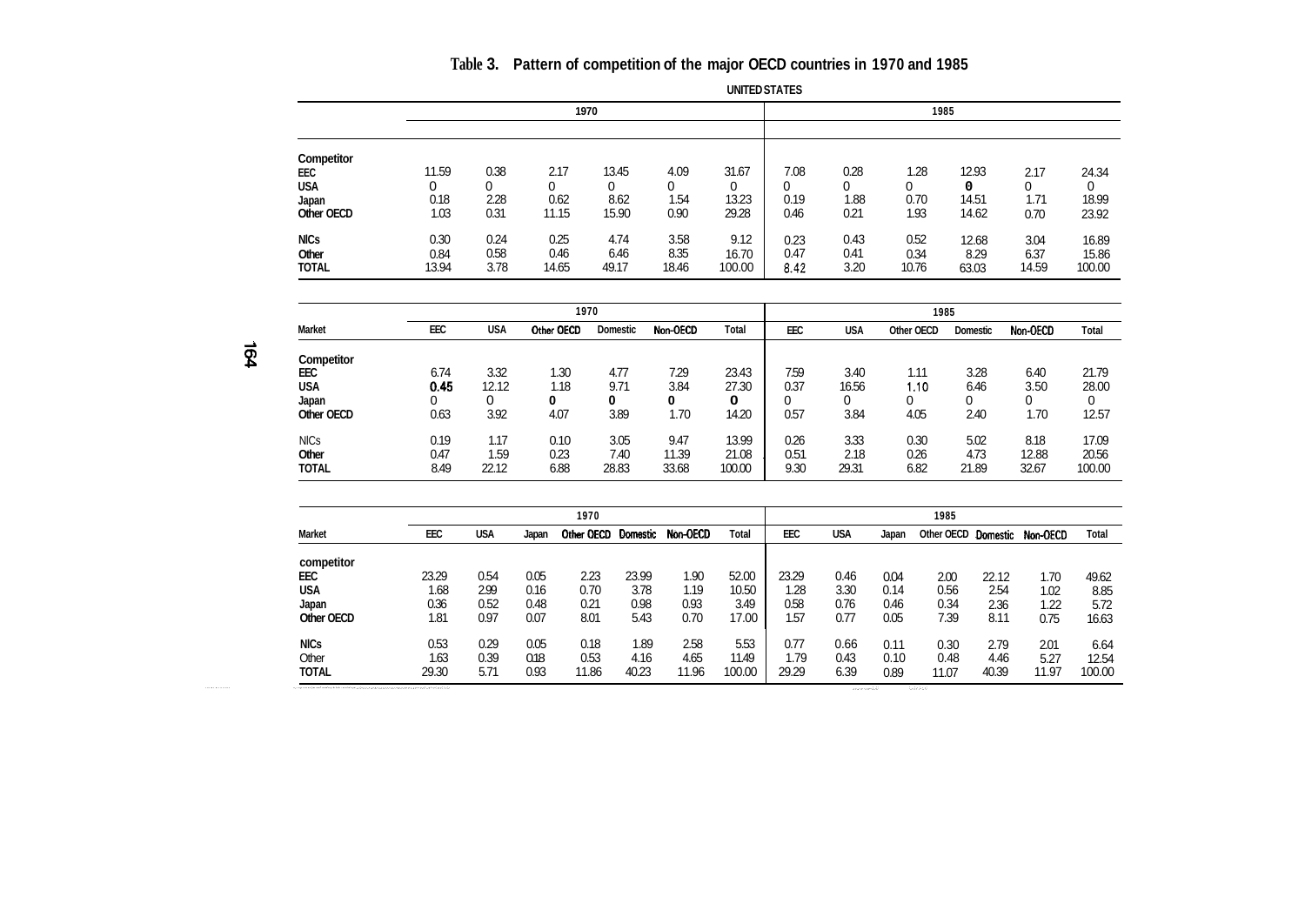| יוי<br>۱ |
|----------|
|----------|

1985

|                   |       |      |       | 1970       |          |          |        |            |      |       | 1985       |                 |          |        |
|-------------------|-------|------|-------|------------|----------|----------|--------|------------|------|-------|------------|-----------------|----------|--------|
| <b>Market</b>     | EEC   | USA  | Japan | Other OECD | Domestic | Non-OECD | Total  | EEC        | USA  | Japan | Other OECD | <b>Domestic</b> | Non-OECD | Total  |
| <b>Competitor</b> |       |      |       |            |          |          |        |            |      |       |            |                 |          |        |
| EEC               | 23.67 | 0.39 | 0.03  | 1.38       | 37.11    | 2.59     | 60.16  | 21.16      | 0.43 | 0.04  | 1.32       | 33.48           | 2.24     | 58.77  |
| USA               | 1.64  | 1.58 | 0.08  | 0.40       | 4.34     | 1.58     | 9.61   | 1.10       | 2.44 | 0.10  | 0.37       | 2.90            | 1.30     | 8.20   |
| Japan             | 0.39  | 0.28 | 0.23  | 0.09       | 0.41     | 0.98     | 2.38   | 0.61       | 0.56 | 0.34  | 0.16       | 1.20            | 1.37     | 4.24   |
| Other OECD        | 1.94  | 0.51 | 0.03  | 3.00       | 3.88     | 0.76     | 10.13  | 1.60       | 0.57 | 0.04  | 2.98       | 3.46            | 0.77     | 9.42   |
| <b>NICs</b>       | 0.66  | 0.15 | 0.02  | 0.07       | 0.98     | 1.67     | 3.54   | 0.79       | 0.49 | 0.08  | 0.13       | 2.09            | 1.63     | 5.21   |
| Other             | 1.62  | 0.21 | 0.06  | 0.18       | 4.96     | 7.16     | 14.18  | <b>.59</b> | 0.32 | 0.07  | 0.18       | 5.23            | 6.87     | 14.27  |
| <b>TOTAL</b>      | 29.92 | 3.11 | 0.45  | 5.12       | 46.68    | 14.73    | 100.00 | 26.84      | 4.81 | 0.67  | 5.14       | 48.36           | 14.18    | 100.00 |

|     | <b>Market</b>                   | EEC   | USA  | Japan | Other OECD | <b>Domestic</b> | Non-OECD | Total  | EEC   | USA  | Japan | Other OECD | Domestic | Non-OECD | Total  |
|-----|---------------------------------|-------|------|-------|------------|-----------------|----------|--------|-------|------|-------|------------|----------|----------|--------|
|     | <b>Competitor</b><br><b>EEC</b> | 22.45 | 0.70 | 0.04  | 1.64       | 27.67           | 2.66     | 55.16  | 21.81 | 0.62 | 0.04  | 1.71       | 25.48    | 2.51     | 52.17  |
| ಕ್ಷ | <b>USA</b>                      | 1.46  | 2.99 | 0.09  | 0.47       | 4.58            | 1.33     | 10.92  | 1.03  | 3.64 | 0.10  | 0.47       | 2.48     | 1.32     | 9.03   |
|     | Japan                           | 0.36  | 0.52 | 0.27  | 0.11       | 0.76            | 1.03     | 3.07   | 0.64  | 0.84 | 0.34  | 0.22       | 0.82     | 1.52     | 4.38   |
|     | Other OECD                      | 1.79  | 0.97 | 0.04  | 3.50       | 5.19            | 0.81     | 12.29  | .57   | 0.84 | 0.04  | 3.82       | 4.39     | 0.84     | 11.49  |
|     | <b>NICs</b>                     | 0.54  | 0.29 | 0.03  | 0.08       | 2.22            | 2.60     | 5.75   | 0.76  | 0.73 | 0.08  | 0.17       | 283      | 2.07     | 6.64   |
|     | Other                           | 1.53  | 0.39 | 0.07  | 0.22       | 4.86            | 5.73     | 12.81  | 1.50  | 0.48 | 0.07  | 0.25       | 6.84     | 7.16     | 16.30  |
|     | <b>TOTAL</b>                    | 28.14 | 5.86 | 0.53  | 6.02       | 45.29           | 14.16    | 100.00 | 27.31 | 7.15 | 0.68  | 6.63       | 42.83    | 15.40    | 100.00 |

1970

|              |       |      |      | 1970  |       |       |        |       |      |      | 1985 |       |       |        |
|--------------|-------|------|------|-------|-------|-------|--------|-------|------|------|------|-------|-------|--------|
|              |       |      |      |       |       |       |        |       |      |      |      |       |       |        |
| Competitor   |       |      |      |       |       |       |        |       |      |      |      |       |       |        |
| EEC          | 14.22 | 0.68 | 0.06 | 2.11  | 14.26 | 2.96  | 34.29  | 16.98 | 0.55 | 0.05 | 1.29 | 27.95 | 2.07  | 48.88  |
| USA          | 0.85  | 3.17 | 0.17 | 1.38  | 6.30  | 1.94  | 13.81  | 0.89  | 3.28 | 0.11 | 0.57 | 5.74  | 1.19  | 11.78  |
| Japan        | 0.21  | 0.56 | 0.50 | 0.44  | 1.44  | 1.44  | 4.58   | 0.43  | 0.75 | 0.37 | 0.30 | 2.88  | 1.40  | 6.14   |
| Other OECD   | 1.06  | 1.02 | 0.07 | 7.67  | 11.94 | 0.91  | 22.68  | 1.10  | 0.76 | 0.04 | 3.78 | 6.60  | 0.66  | 12.94  |
| <b>NICs</b>  | 0.29  | 0.31 | 0.05 | 0.19  | 2.82  | 3.52  | 7.17   | 0.53  | 0.66 | 0.09 | 0.19 | 3.16  | 2.05  | 6.68   |
| Other        | 0.77  | 0.42 | 0.13 | 0.51  | 8.26  | 7.38  | 17.46  | 1.08  | 0.43 | 0.08 | 0.25 | 5.98  | 5.76  | 13.59  |
| <b>TOTAL</b> | 17.40 | 6.15 | 0.97 | 12.30 | 45.02 | 18.16 | 100.00 | 21.01 | 6.43 | 0.74 | 6.37 | 52.31 | 13.14 | 100.00 |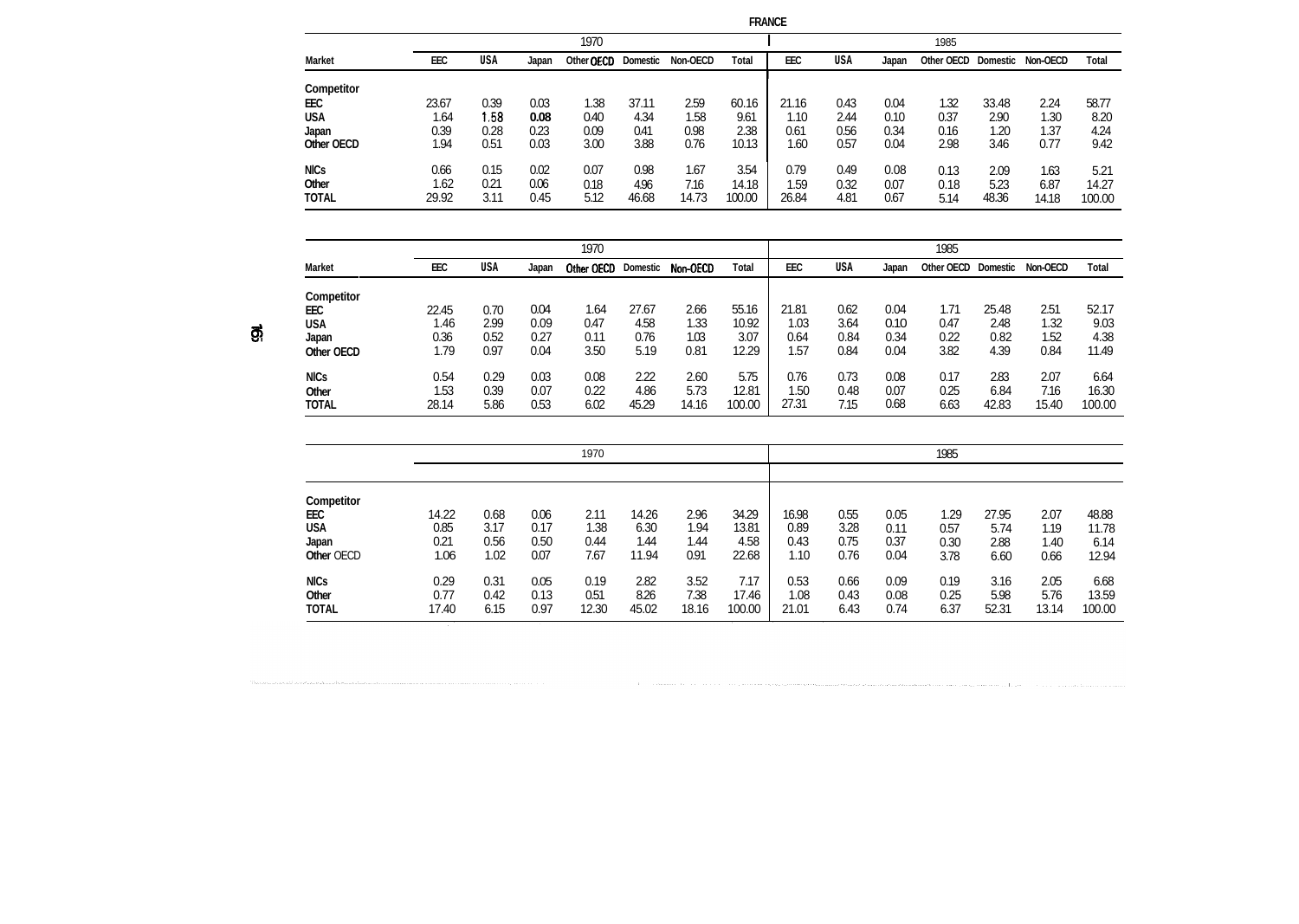**Table** *3'(mnt).* **Pattern of competition of the major OECD countries in 1970 and 1985** 

|                      |              |              |              |              |              |              |              | <b>CANADA</b> |              |              |                    |              |              |              |
|----------------------|--------------|--------------|--------------|--------------|--------------|--------------|--------------|---------------|--------------|--------------|--------------------|--------------|--------------|--------------|
|                      |              |              |              | 1970         |              |              |              |               |              |              | 1985               |              |              |              |
| Market               | <b>EEC</b>   | <b>USA</b>   | Japan        | Other OECD   | Domestic     | Non-OECD     | Total        | <b>EEC</b>    | <b>USA</b>   | Japan        | OtherOECD Domestic |              | Non-OECO     | Total        |
| Competitor           |              |              |              |              |              |              |              |               |              |              |                    |              |              |              |
| EEC                  | 5.73         | 6.21         | 0.11         | 0.32         | 6.16         | 0.94         | 19.48        | 2.07          | 5.19         | 0.10         | 0.17               | 5.39         | 0.66         | 13.56        |
| USA                  | 0.48         | 22.71        | 0.22         | 0.13         | 32.75        | 0.54         | 56.84        | 0.11          | 25.28        | 0.19         | 0.06               | 31.11        | 0.37         | 57.11        |
| Japan                | 0.11         | 3.98         | 0.66         | 0.08         | 2.41         | 0.36         | 7.60         | 0.06          | 5.82         | 0.64         | 0.07               | 3.70         | 0.40         | 10.68        |
| Other OECD           | 0.60         | 1.21         | 0.06         | 0.81         | 1.59         | 0.16         | 4.44         | 0.13          | 0.93         | 0.05         | 0.47               | 1.11         | 0.15         | 2.85         |
| <b>NICs</b><br>Other | 0.20<br>0.57 | 1.21<br>2.98 | 0.06<br>0.17 | 0.81<br>0.06 | 1.59<br>1.65 | 0.16<br>1.87 | 4.44<br>7.29 | 0.07<br>0.14  | 5.08<br>3.32 | 0.15<br>0.14 | 0.03<br>0.04       | 3.02<br>1.67 | 0.61<br>1.53 | 8.96<br>6.83 |
| <b>TOTAL</b>         | 7.70         | 39.30        | 1.29         | 1.43         | 45.57        | 4.72         | 100.00       | 2.58          | 45.62        | 1.26         | 0.84               | 46.00        | 3.70         | 100.00       |

991

*Notes* The tables should be interpreted as follows: For the United States, in 1985, domestic market competitiveness represented 63.03 per cent of overall competitiveness, and the market share of the EEC In the home market was 20.51 per cent (12.93/63.03); the overall weight of the EEC in all markets combined was 24.34 per cent<br>In these tables, the NICs are as specified in the OECD definition (see Note 3).<br>The weight assignedto t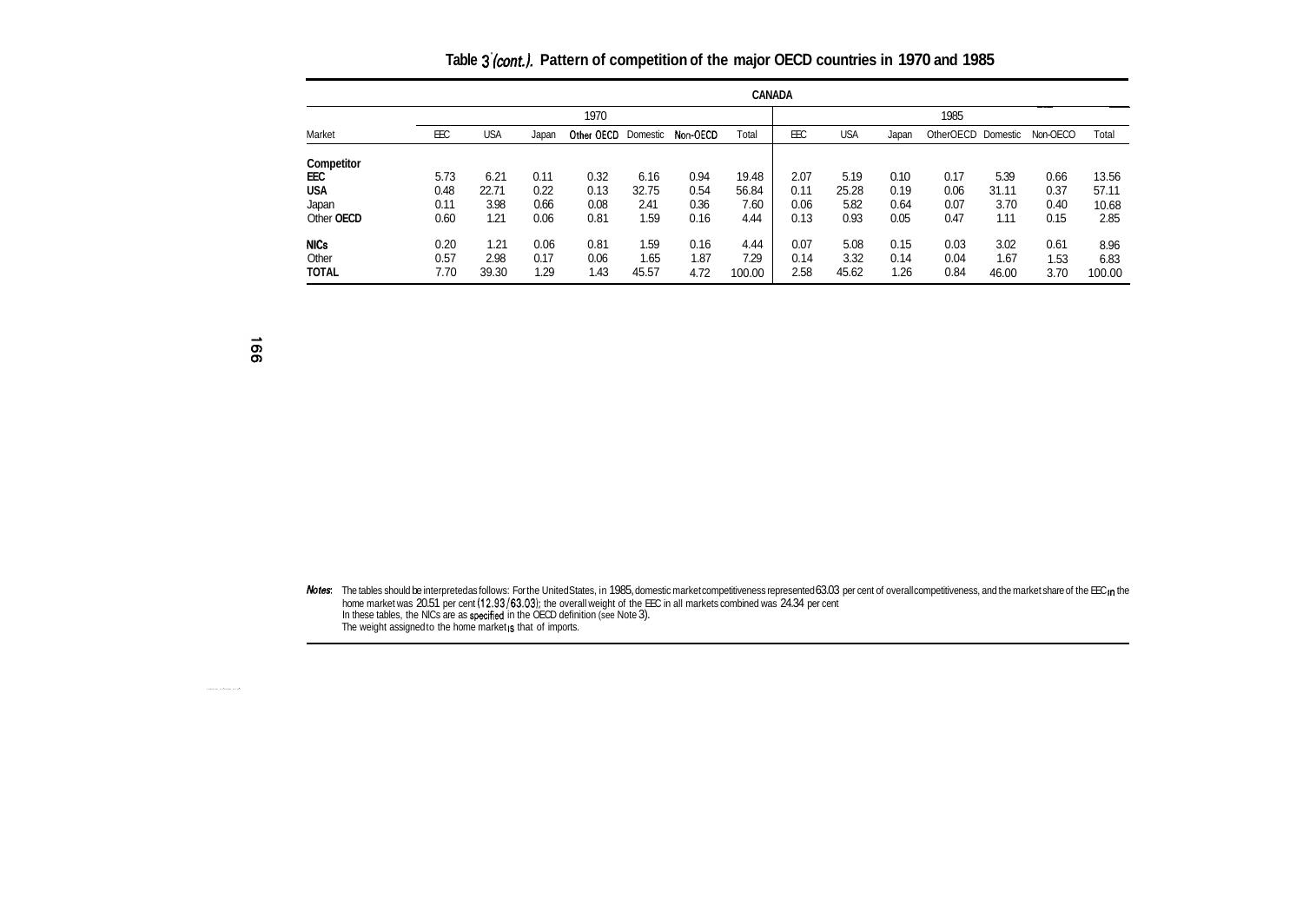## **3.** Accounting for the newly-industrializing countries in determining competitiveness

One factor that can alter a measure of competitiveness is the number of countries used to construct an indicator. As pointed out above, the last few years have witnessed the emergence of competition from the newly-industrializing countries, particularly those of South-East Asia (Taiwan, South Korea, Hong Kong and Singapore). In this section we set out to examine how these countries affect the measure of competitiveness. A particular feature of competition from the Asian countries is that it operates mainly on the American market which, in 1986, imported 67 per cent of total exports of manufactures from this area to the seven major OECD countries.

Chart A shows how the competitive position of the United States has altered since 1978, taking account of the trade performance of the dynamic East Asian countries. The three curves trace the movement of the indicators of overall competitiveness for the United States relative *i)* to its **OECD** competitors alone, *ii)* to the NIC group alone, and iii) to both. Two interesting features emerge. First, it can clearly be seen that, from 1982 onwards, the relative competitiveness of the United



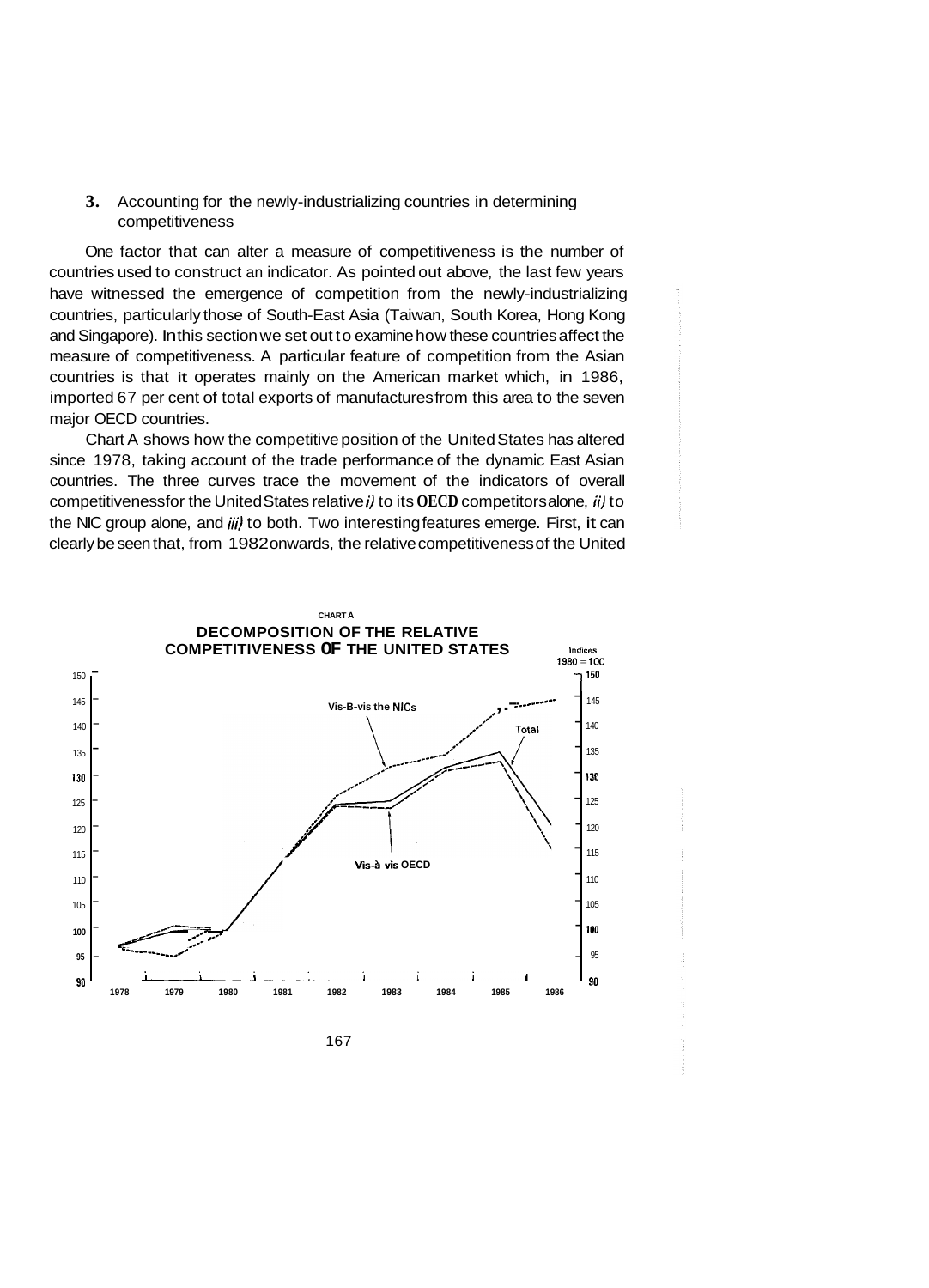

States worsened appreciably faster against the NlCs than against its OECD competitors; in particular, there was no reversal of the trend in the competitive position of the United States relative to the Asian countries in **1986,** when the competitive position of the United States *vis-8-vis* other OECD competitors strengthened appreciably. This deterioration in the relative competitiveness of American producers *vis-84s* South-East Asia since **1980** is probably a major explanatory factor in the growth of U.S. imports from that region, and hence in the worsening of the trade balance on industrial goods relative to these countries (Chart B). Second, the impact of the trend in **US.** competitiveness relative to the NlCs on the indicator of the overall competitive position of the United States is small (Chart A). When the newly-industrializing countries are included in the calculation of the indicator of relative U.S. competitiveness, the weight of the four South-East Asian countries in the weighting pattern determining the average price of the United States' competitors works out at **17** per cent. While the NlCs represent a major source of competition for the United States, their influence should nonetheless not be overstated, particularly in explaining the growing imbalance in U.S. trade in manufactures from 1981 onwards.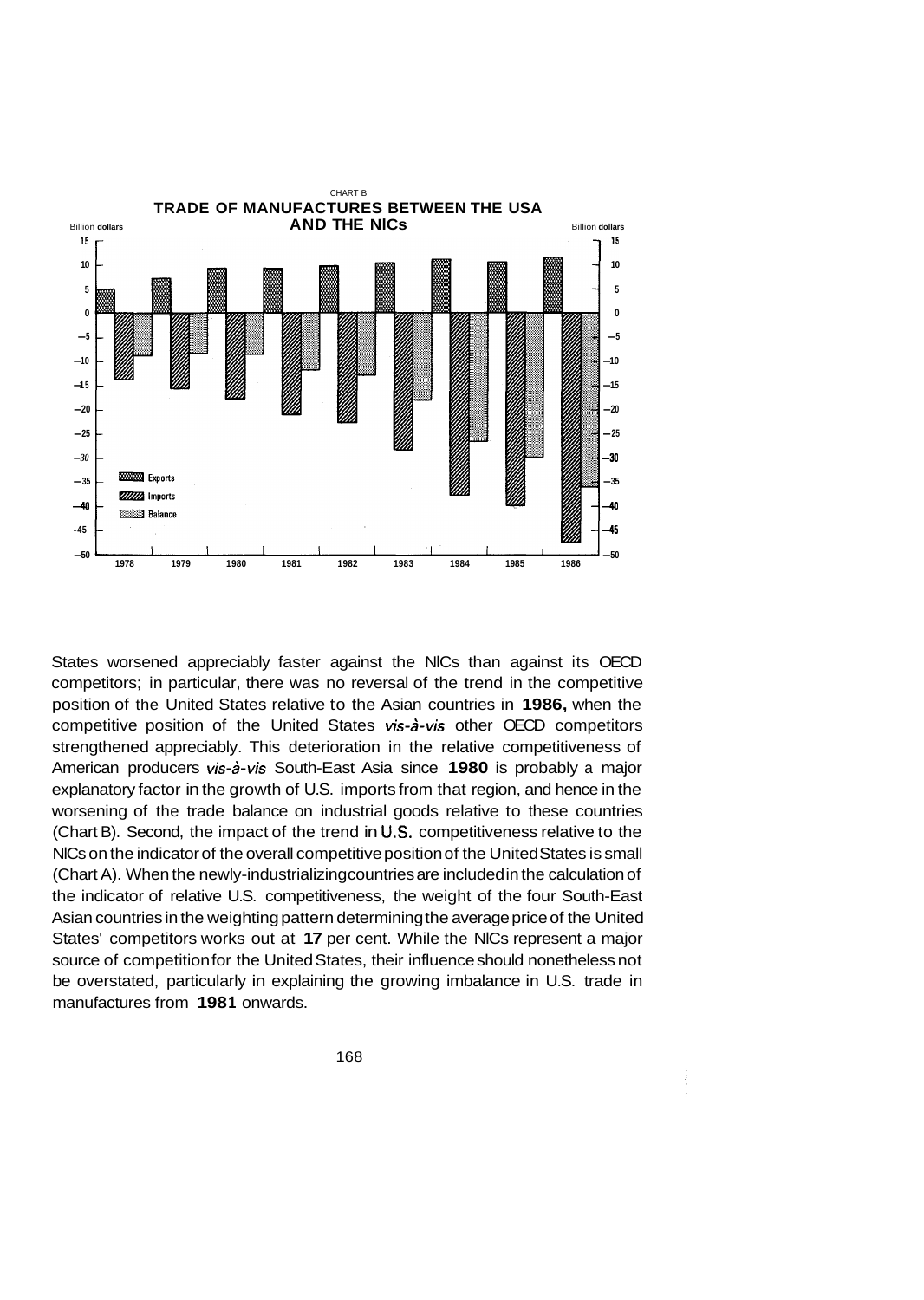## **4.** *Comparing the indicators of competitiveness constructed by the OECD and other institutions*

The various technical factors illustrated in the preceding section enter, one way or another, into the indicators of competitiveness constructed by different institutions. These factors account for sometimes important divergences in the measures produced. In practice, there are two principal sources for divergence: the number of countries used in the calculations, and the weighting pattern adopted. The summary table (Table 4) is an attempt to pinpoint the main differences in approach and so place in context the indicators calculated by the OECD.

A few comments are perhaps called for as regards the weighting pattern used in constructing measures of competititveness:

Many institutions use bilateral or multilateral export weighting patterns (described in Table 1). These systems are in fact special cases of the

| Organisation                       | Variable calculated                              | Weighting system                                 | Number of<br>countries in-<br>cluded | Mathematical<br>formula | Trade matrix                     | Fixed/current<br>weights |
|------------------------------------|--------------------------------------------------|--------------------------------------------------|--------------------------------------|-------------------------|----------------------------------|--------------------------|
| <b>OECD</b>                        | Effective exchange rate                          | Double weighting based<br>on supply              | 23                                   | Geometric               | 1970-1984                        | Current                  |
|                                    | Relative export price                            |                                                  | 15                                   |                         |                                  |                          |
|                                    | Relative unit labour cost                        |                                                  | 15                                   |                         |                                  |                          |
|                                    | Relative consumer price                          |                                                  | 23                                   |                         |                                  |                          |
|                                    | Relative export price of the<br>INTERLINK model* | Double weighting based<br>on exports             | 23                                   | Geometric               | 1985                             | Fixed                    |
| <b>IMF</b>                         | Effective exchange rate                          | <b>MERM</b>                                      | 17                                   | Geometric               |                                  | Fixed                    |
| Morgan<br><b>Guaranty Trust</b>    | Effective exchange rate 1                        | Bilateral imports and ex-<br>ports               | 16                                   | Geometric               | Average for<br>period<br>1980.87 | Fixed                    |
|                                    | Effective exchange rate 2                        | Double weighting based<br>on imports and exports | 41                                   | Geometric               | idem                             | Fixed                    |
| <b>US Federal</b><br>Reserve Board | Effective exchange rate                          | Bilateral imports and ex-<br>ports               | 10                                   | Geometric               | Average for<br>period<br>1972-76 | Fixed                    |
| <b>UK Treasury</b>                 | Effective exchange rate                          | <b>MERM</b>                                      | 17                                   | Geometric               |                                  | Fixed                    |
| <b>US Treasury</b>                 | Effective exchange rate                          | Bilateral imports and ex-<br>ports               | 44                                   | Arithmetic              |                                  | Fixed                    |
| Banque<br>de France**              | Effective exchange rate                          | Multilateral exports                             | 13                                   | Geometric               | 1970-78                          | Current                  |
|                                    | Relative export price                            | <b>Bilateral exports</b>                         | 16                                   |                         |                                  |                          |

Table 4. Elements of comparison of competitiveness indicators calculated by various organisations

\*\* calculated but not published: for weighting matrix **see** Statistical Annex. calculated but not published: **see** Etienne *eta/..* **1980.**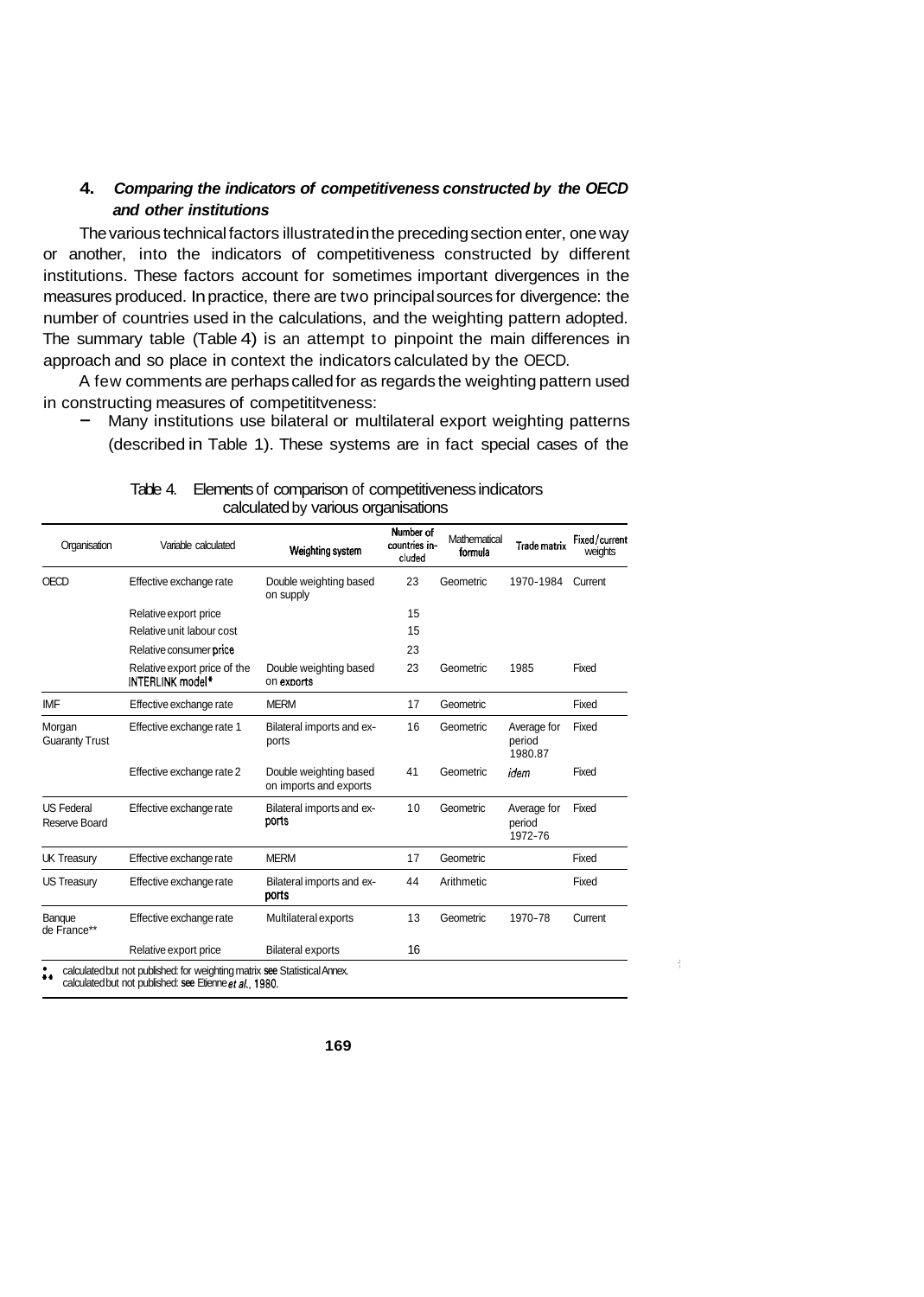OECD's double weighting system for export competitiveness described in Part II of this paper. If it is assumed, first, that on each of the markets a country's only competitors are domestic producers for that market and, second, that competitiveness between countries is determined only on their own markets, then the double weighting pattern boils down to a single weighting pattern based on bilateral exports. Admittedly, this system is highly rudimentary. It entirely ignores competition between the two countries on third markets. Alternatively, if one considers there to be only one market, namely the world market, and that on this market competition operates between exporters (excluding domestic producers), the double weighting pattern is simplified to a single multilateral weighting pattern involving only the relative weights of each country's exports in world trade.

- Similarly, weighting patterns for overall trade competitiveness based on bilateral imports and exports are special cases of the double weighting pattern used by the OECD. These patterns consist in calculating import-competitiveness and export-competitiveness separately, and then combining these measures either with equal weight, or with weights reflecting the ratio of imports to exports. -
- Finally, indicators calculated on the basis of an MERM-type weighting are of the same type as the indicators used in the INTERLINK model. Both in effect derive from a macroeconomic model based on the same analytical framework. However, as mentioned earlier, MERM weights are obtained by "shocking" a model and observing the results on a specific variable (imports, exports or trade balance) for a country and its trading partners. It would seem a natural further development for the OECD to use an MERM "shocking procedure" to recover the weights implicit in INTERLINK and compare these with the weights in the published OECD competitiveness measures. This project is under way.

### **B.** Comparative trends in the OECD's measures of **competitivenes**

Chart C shows, for each of the seven major OECD countries, the trend since 1970 in the indicators of import-, export- and overall competitiveness described in Part II. Two measures of overall competitiveness are given here - that of relative export prices and that of relative unit labour costs  $-$  in order to take into account, as mentioned in Part I, trends in relative profitability in manufacturing. It is not the place here to study in detail either the ultimate determinants of competitiveness or the impact of fluctuations in competitiveness on the major OECD countries' trade in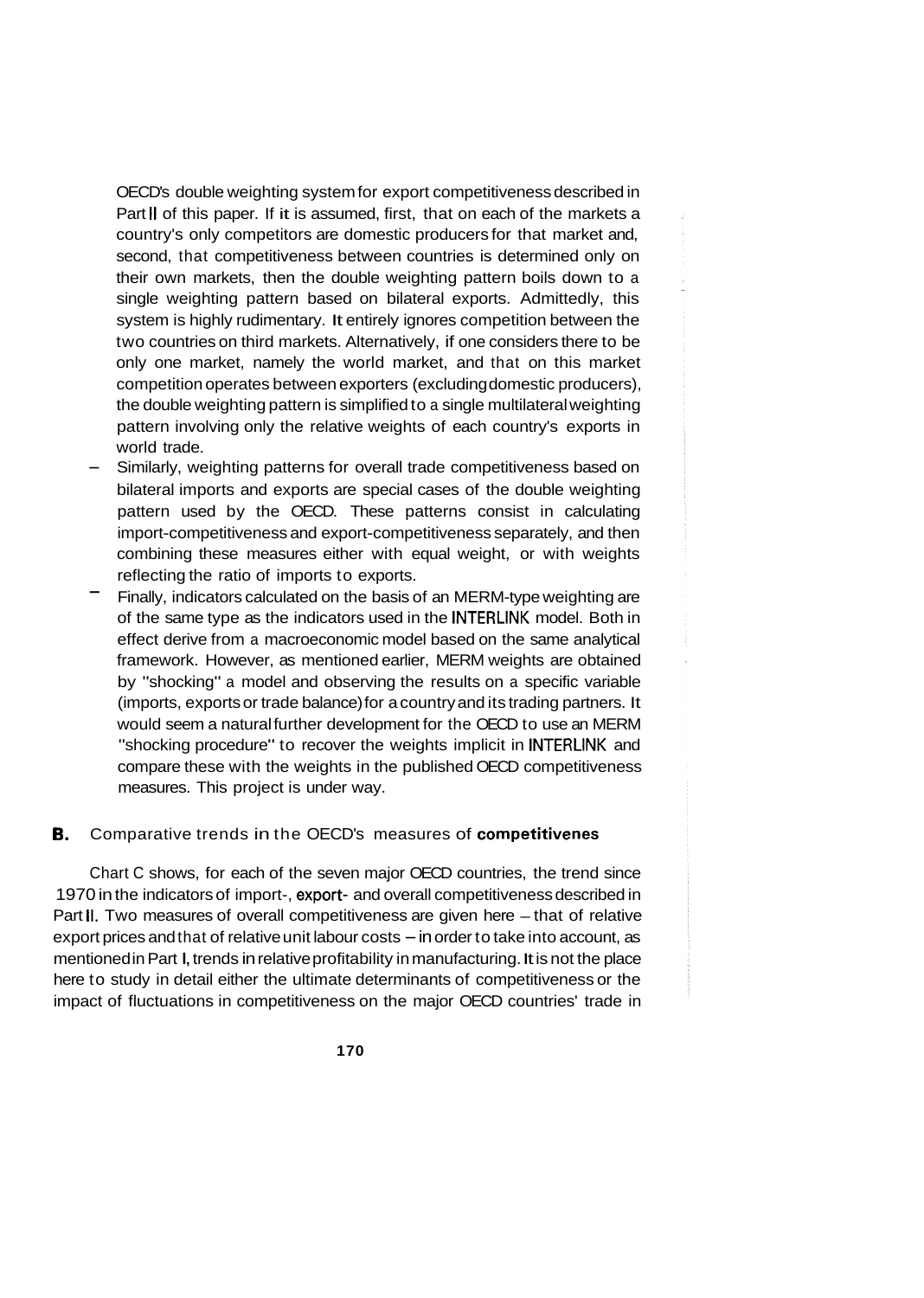

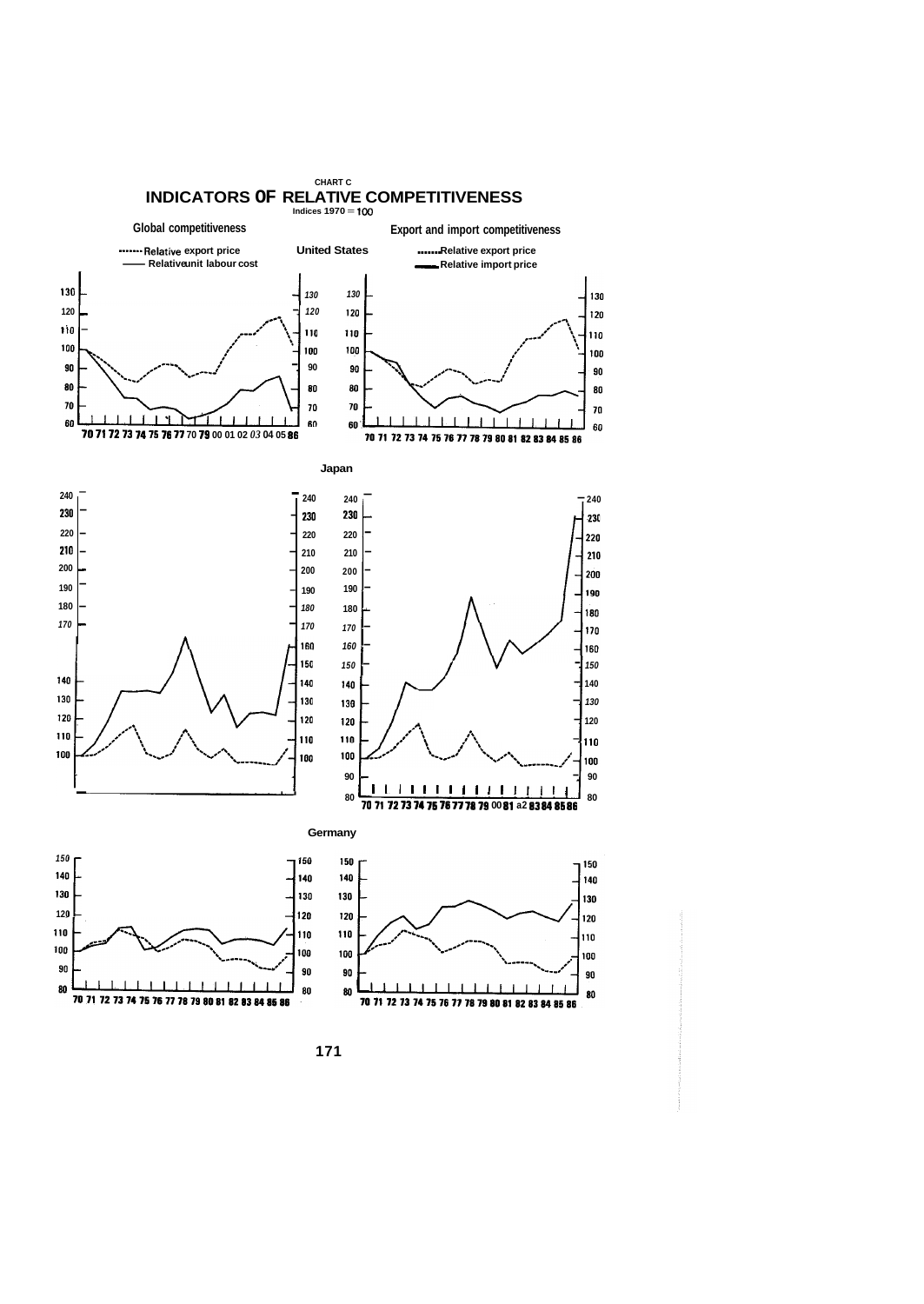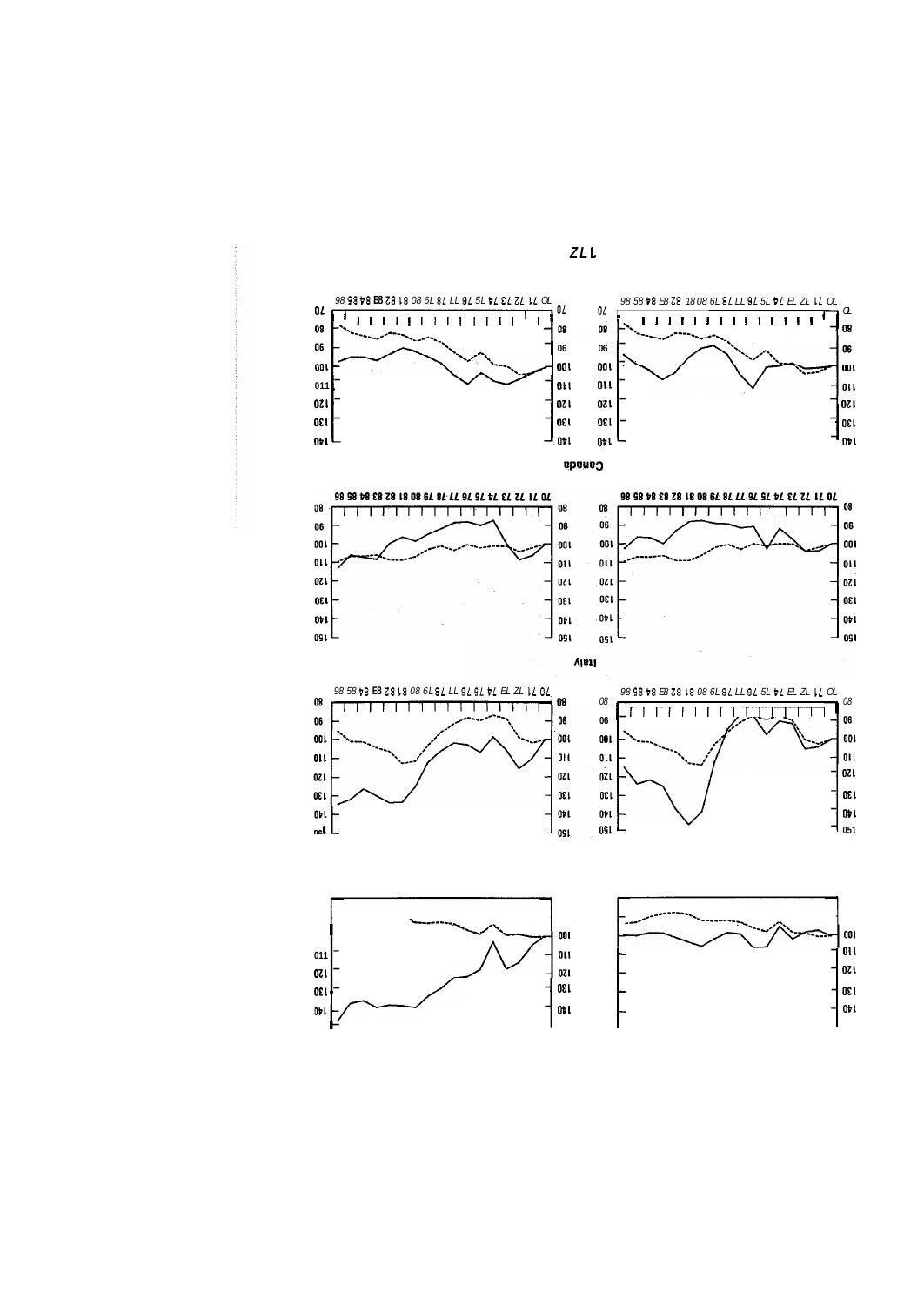manufactures. Nonetheless, examination of these curves does reveal a number of salient features demonstrating the relevance of the indicators calculated:

- The overall competitiveness of the three main countries (United States, Japan and Germany) is strongly influenced by movements in the dollar exchange rate. Thus, the declines in the U.S. exchange rate from **1970** to **1973,** and again from **1976** to **1978,** correspond to periods of loss of relative competitiveness for Japan and Germany. Similarly, the appreciation of the U.S. real effective exchange rate from **1974** to **1976** led to an improvement in the competitive positions of these countries. On the other hand, the various EMS realignments which, admittedly, were not so far-reaching did not result in any sizeable changes in the relative competitiveness of the main European countries (France, Italy and Germany). It is remarkable, for instance, how little France's competitive position since **1975** - particularly its import-competitiveness - has been affected by the franc's successive devaluations relative to the other European currencies. These devaluations of the franc seem to have moderated potential losses in French competitiveness rather than to have contributed to the improvement of France's competitive position.
- Despite the major fluctuations in the yen exchange rate since **1970,**  Japan's relative export-competitiveness has, as measured by export unit values, remained relatively stable over the whole of the period, The fact that Japanese relative export prices have shown little movement may in part be explained by the trend in Japanese exporters' profit margins. Chart D compares, for Japan and the United States, the ratio of export price indices for manufactures to industrial unit labour costs. The trend in this ratio shows, in particular, how American and Japanese export margins have performed over the period<sup>10</sup>. It emerges that while, by and large, Japanese exporters have pursued a policy of squeezing (increasing) their margins whenever their export-competitiveness was declining (improving), U.S. exporters generally set their prices with primary regard to production costs, even when the dollar was appreciating steeply between **198** 1 and **1985.** Competitors' prices appeared to have relatively little weight in price-setting by U.S. exporters. -
- A comparison of trends in export- and import-competitiveness in France and Italy is also revealing, with the former converging and the latter diverging. While the structure of competition is very similar in France and Italy (see Part **111. A.2),** a comparison of the respective trends in the volume of their foreign trade in manufactures shows that Italy has considerably
	- **173**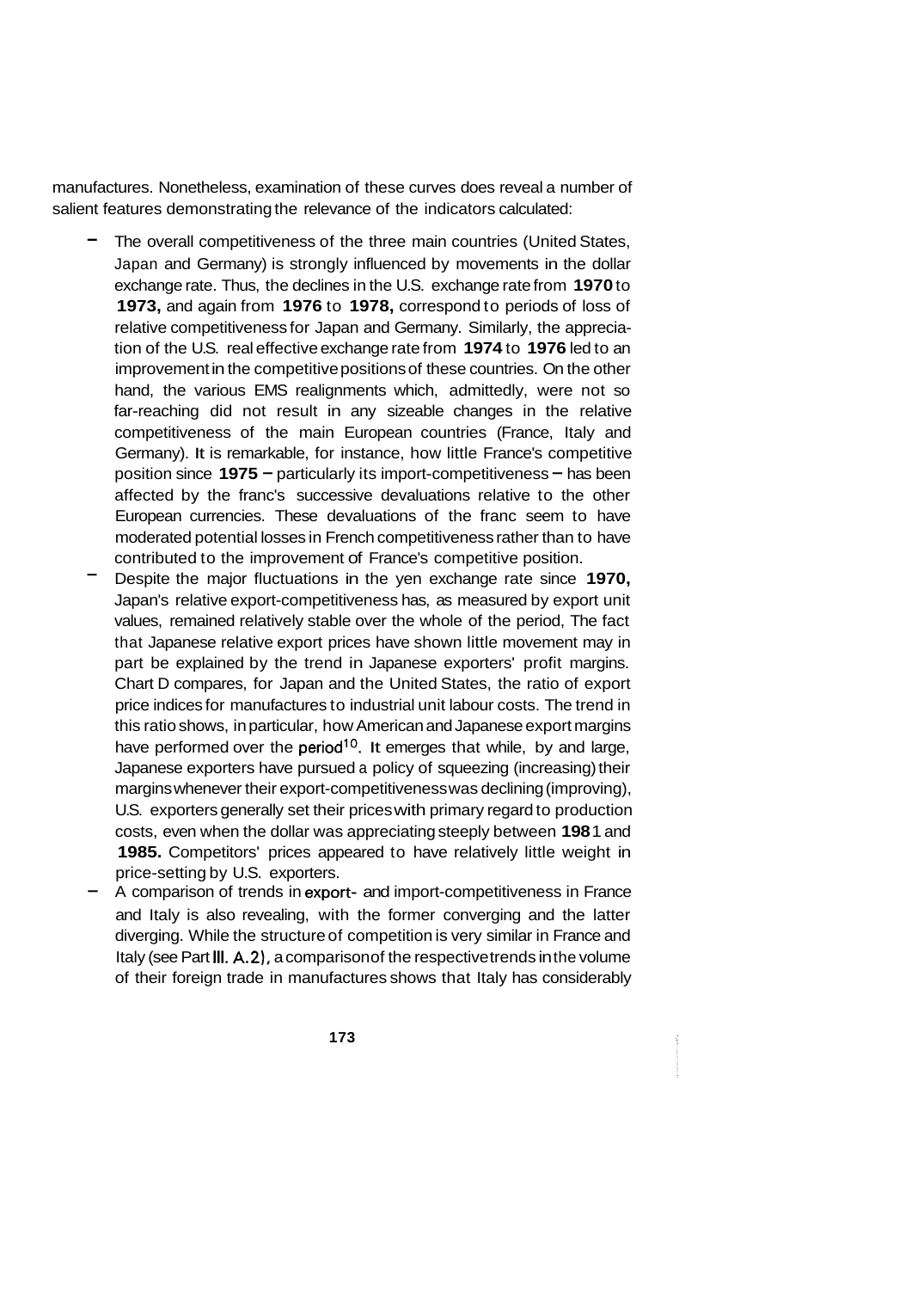

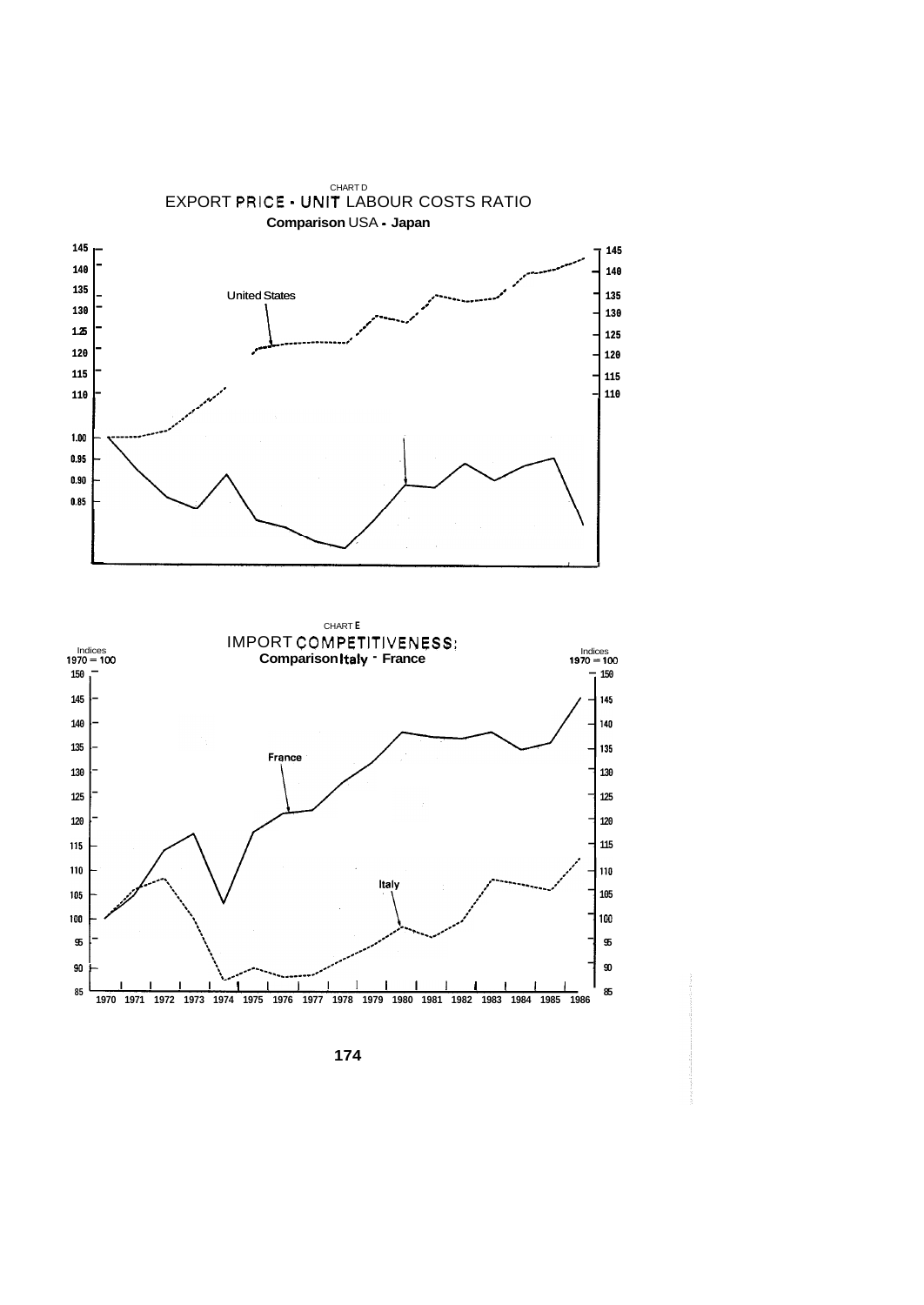|                      | 1970/86 | 1970174 | 1974180 | 1980185 |
|----------------------|---------|---------|---------|---------|
| Exports <sup>1</sup> |         |         |         |         |
| France               | 53      | 11.3    | 5.6     | 1.5     |
| Italy                | 5.4     | 7.3     | 5.7     | 45      |
| Imports <sup>1</sup> |         |         |         |         |
| France               | 8.1     | 13.0    | 8.7     | 3.2     |
| <b>Italy</b>         | 5.4     | 6.7     | 7.3     | 2.0     |
| Balance <sup>2</sup> |         |         |         |         |
| France               | $-11.8$ | $-0.3$  | $-4.6$  | $-3.1$  |
| <b>Italy</b>         | 4.6     | 1.3     | 0.5     | 3.4     |

#### Table 5. Growth of export and import volumes of manufactures for France and Italy

outperformed France between **1970** and **1986** (Table 5). While, on balance, between **1970** and **1986** Italian and French exports displayed fairly similar rates of growth, import volumes increased much less rapidly in Italy than in France. One reason for this would seem to have been the much greater deterioration in France's import-competitiveness (Chart **E),** which would in large measure explain the difference in the two countries' foreign trade performance over the period **1970- 1986** with respect to manufactures. Since **1980,** the faster rise of Italian exports relative to French exports, particularly to OECD markets, has also served to widen the differential between the two countries' external balances on trade in manufactures.

### **CONCLUSION**

The methodological problems involved in constructing indicators of competitiveness have been set out in detail in this paper. We have attempted to show that there is no single perfect measure. The construction of indicators hinges on what aspect of competition it is sought to study. Thus, various measures of import-, export- or overall competitiveness have been identified, together with their respective fields of application. Furthermore, for one and the same definition, a number of different measures of competitiveness may be advanced. Their quality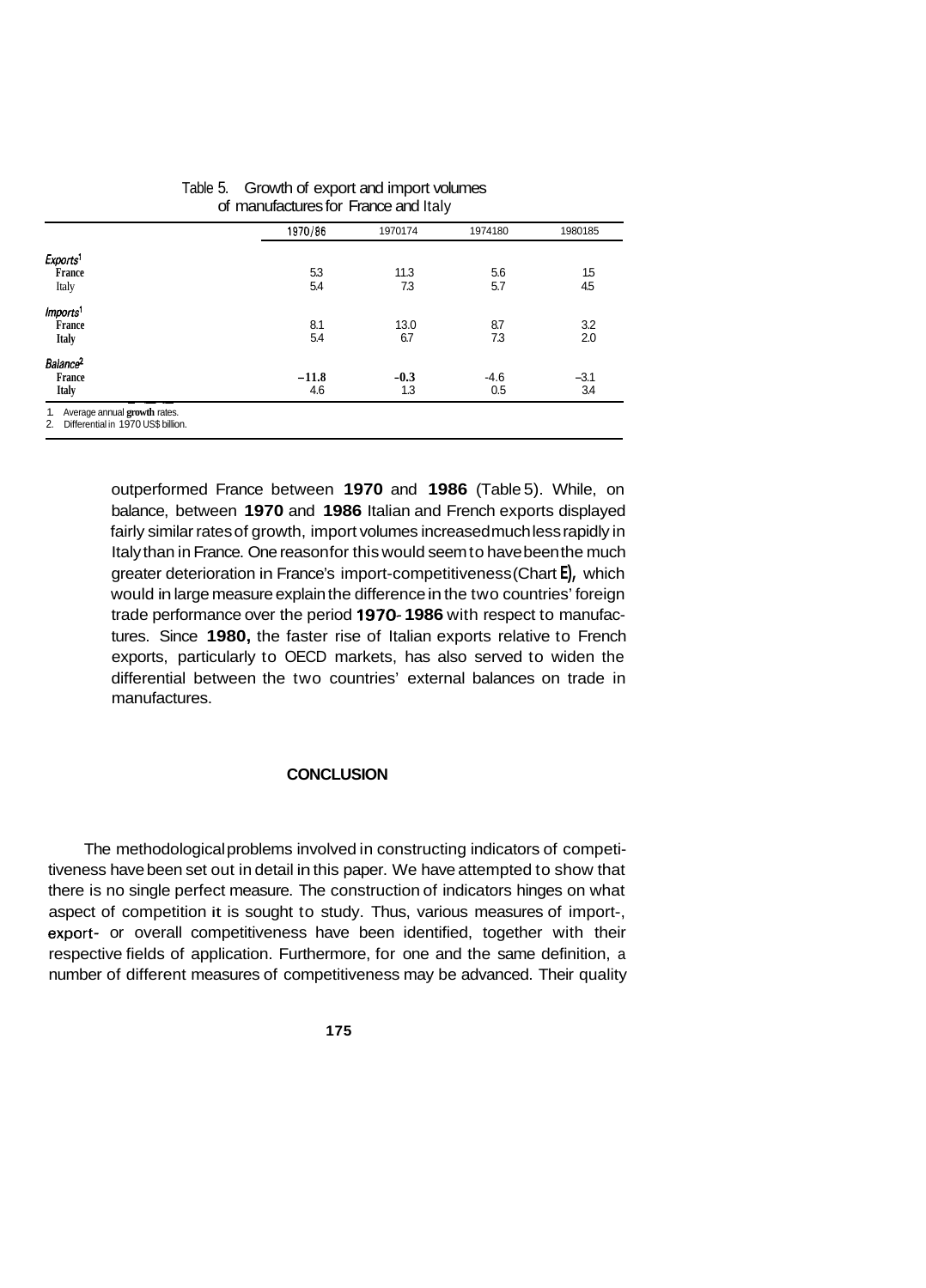depends on the components used to construct them, the geographical coverage and the level of aggregation of markets and competitors.

Despite the serious problems posed by construction and aggregation, indicators of competitiveness can be a useful analytical tool. The measures calculated by the OECD, by breaking down and analyzing changes in the major countries' exposure to competition, have helped, for instance, to reassess the importance of the newly-industrializing countries of South-East Asia as competitors on the world market. Moreover, for a number of countries, long-term movements in the OECD's indicators of competitiveness shed light **on** trends in trade volumes, both directly by pinpointing causes for demand shifts, and indirectly by indicating changing patterns of profitability in the tradeable goods sectors.

#### TECHNICAL ANNEX

#### **Price-competitiveness measured by a real effective exchange rate**

The price differential used to measure the competitiveness of a country  $i$  is normally written:

$$
lnC_i = lnP_i - \sum_{j \neq i} ln(w_{ij} P_j)
$$
 (1)

 $\overline{P_i}$  is the dollar price (or cost) index of country **i** 

#### and  $(w_{ij})$  the weighting pattern

In fact, the dollar indices may be broken down into

 $P_i = P_i$ . *E*;

where  $PI_i$  is the price expressed in the currency of country **i** and  $E_i$  the exchange rate against the dollar. The expression may hence be written:

$$
lnC_i = ln (Pl_i \cdot E_i) - \sum_{j \neq i} w_{ij} \cdot ln (Pl_j \cdot E_j)
$$
  
\n
$$
= [ln Pl_i - \sum_{j \neq i} w_{ij} \cdot ln Pl_j] + [ln E, - \sum_{j \neq i} w_{ij} \cdot ln E_j]
$$
  
\n
$$
E_i / \pi w_{ij} E_j
$$
  
\nand therefore  $C_i = \frac{i \neq i}{\pi Pl_j w_{ij}/Pl_i}$ 

which is by definition the real effective exchange rate of country iwhen PI is adopted as the deflator.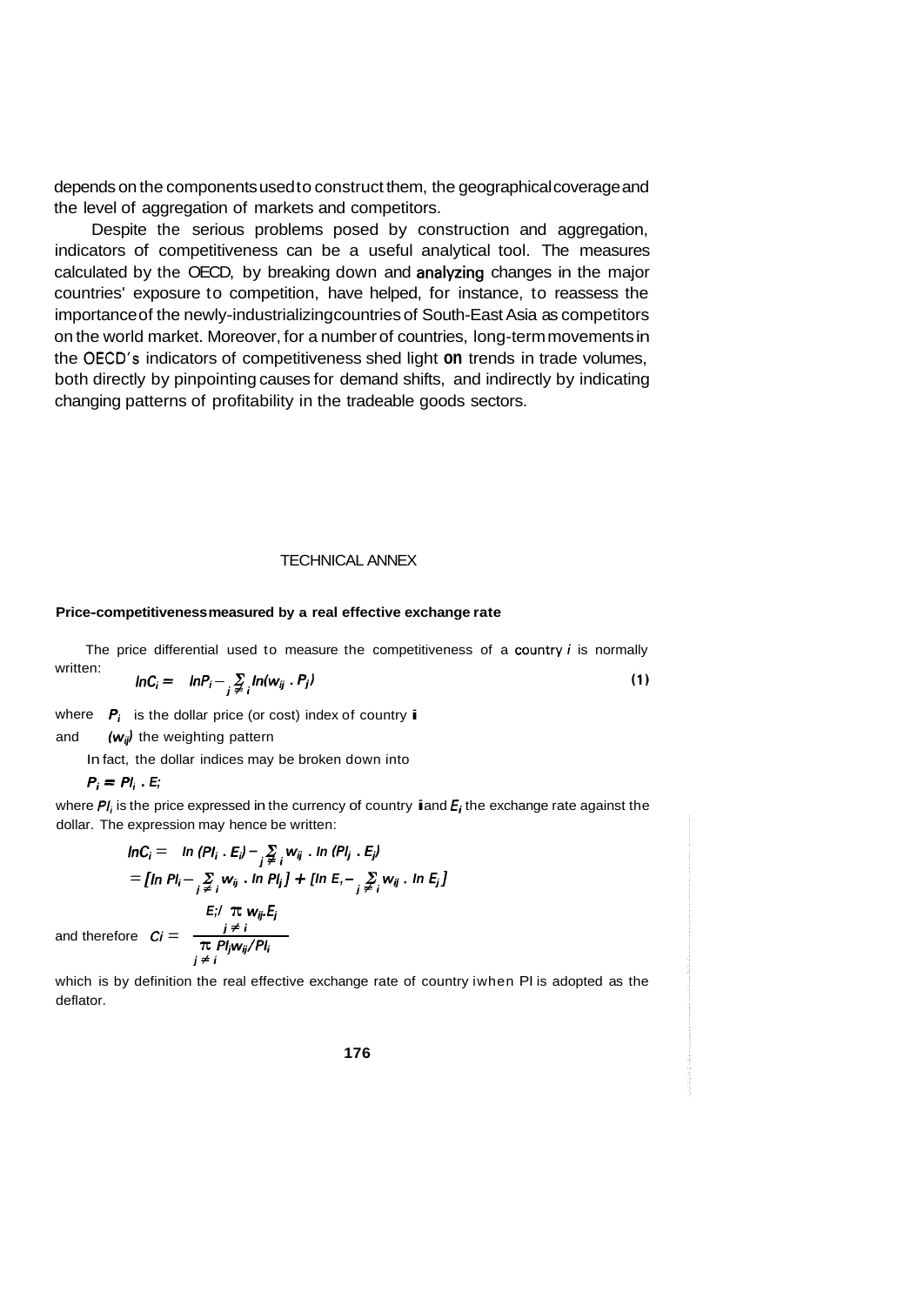**Table Al. Weighting matrix (29x29) 1985: Export competitiveness defined in INTERLINK** 

|            | <b>USA</b> | <b>CAN</b>  | <b>JAP</b> | <b>FRA</b> | <b>GER</b>  | <b>ITA</b> | <b>UKM</b>   | BLX  | <b>NET</b> | <b>IRE</b> | <b>GRE</b> | <b>DEN</b> | <b>NOR</b> | <b>SWE</b> | <b>FIN</b> |
|------------|------------|-------------|------------|------------|-------------|------------|--------------|------|------------|------------|------------|------------|------------|------------|------------|
| USA        | 0          | 1.03        | 20.61      | 7.60       | 14.63       | 6.57       | 7.83         | 3.32 | 2.96       | 0.72       | 0.22       | 0.86       | 0.71       | 2.43       | 0.85       |
| CAN        | 2.17       | $\mathbf 0$ | 30.18      | 4.02       | 9.61        | 4.39       | 5.33         | 1.65 | 1.49       | 0.40       | 0.09       | 0.54       | 0.37       | 1.72       | 0.43       |
| JAP        | 14.38      | 10.58       | 0          | 6.60       | 12.66       | 6.23       | 7.13         | 2.67 | 2.43       | 0.45       | 0.20       | 0.83       | 0.68       | 2.07       | 0.79       |
| FRA        | 12.09      | 2.61        | 13.11      | 0          | 17.65       | 7.01       | 7.23         | 4.42 | 4.89       | 0.79       | 0.32       | 1.02       | 0.82       | 2.54       | 1.10       |
| GER        | 12.11      | 3.01        | 12.56      | 9.60       | $\mathbf 0$ | 9.08       | 8.31         | 6.12 | 5.00       | 0.98       | 0.26       | 1.26       | 0.98       | 3.43       | 1.65       |
| ITA        | 11.07      | 3.06        | 13.31      | 7.52       | 17.39       | 0          | 6.95         | 5.31 | 4.55       | 0.76       | 0.31       | 0.96       | 0.72       | 2.43       | 1.15       |
| UKM        | 12.59      | 3.72        | 14.85      | 7.69       | 16.49       | 6.85       | $\mathbf{0}$ | 4.35 | 3.89       | 0.53       | 0.26       | 1.13       | 0.79       | 2.63       | 1.05       |
| BLX        | 10.21      | 1.97        | 9.79       | 7.83       | 19.59       | 8.75       | 7.32         | 0    | 4.51       | 0.99       | 0.33       | 1.09       | 0.89       | 2.70       | 1.13       |
| NET        | 10.04      | 1.97        | 9.92       | 9.65       | 17.83       | 8.30       | 7.19         | 4.97 | 0          | 0.95       | 0.32       | 1.13       | 0.86       | 3.02       | 1.17       |
| IRE        | 11.05      | 2.78        | 9.55       | 7.97       | 18.10       | 7.10       | 4.99         | 5.52 | 4.81       | 0          | 0.24       | 1.15       | 0.95       | 2.91       | 1.20       |
| GRE        | 10.65      | 1.84        | 11.68      | 8.85       | 13.11       | 8.00       | 6.86         | 5.08 | 4.55       | 0.67       | 0          | 0.92       | 0.73       | 2.27       | 1.05       |
| Den        | 9.94       | 2.57        | 11.85      | 7.17       | 16.48       | 6.27       | 7.23         | 4.26 | 4.02       | 0.80       | 0.23       | 0          | 1.38       | 4.54       | 2.26       |
| NOR        | 10.82      | 2.29        | 12.42      | 7.47       | 16.54       | 6.10       | 6.71         | 4.49 | 3.96       | 0.85       | 0.24       | 1.79       | 0          | 3.07       | 1.95       |
| <b>SWE</b> | 9.96       | 3.19        | 11.85      | 7.22       | 18.28       | 6.42       | 7.08         | 4.29 | 4.39       | 0.82       | 0.23       | 2.00       | 0.99       | 0          | 1.58       |
| <b>FIN</b> | 8.57       | 1.82        | 10.62      | 7.07       | 19.53       | 6.84       | 6.18         | 4.01 | 3.75       | 0.74       | 0.24       | 2.02       | 1.36       | 3.29       | 0          |
| ICE        | 10.29      | 2.35        | 8.29       | 8.82       | 18.14       | 7.51       | 5.72         | 4.26 | 4.53       | 0.88       | 0.24       | 1.10       | 0.77       | 3.29       | 1.43       |
| OST        | 9.37       | 1.45        | 10.26      | 9.64       | 14.72       | 8.51       | 6.89         | 5.31 | 5.02       | 0.72       | 0.39       | 1.10       | 0.82       | 2.71       | 1.90       |
| SWI        | 11.08      | 2.64        | 12.23      | 7.89       | 15.74       | 7.53       | 6.43         | 4.94 | 4.36       | 0.76       | 0.32       | 0.99       | 0.79       | 2.50       | 1.16       |
| <b>SPA</b> | 11.51      | 2.54        | 12.39      | 7.33       | 16.92       | 7.51       | 6.52         | 5.02 | 3.87       | 0.70       | 0.28       | 0.87       | 0.70       | 2.14       | 1.02       |
| <b>POR</b> | 8.96       | 2.51        | 9.61       | 7.66       | 18.15       | 7.61       | 6.44         | 5.68 | 4.66       | 1.01       | 0.26       | 1.36       | 1.02       | 3.22       | 1.36       |
| TUR        | 10.65      | 1.52        | 13.13      | 10.29      | 13.10       | 8.23       | 6.89         | 4.27 | 4.10       | 0.67       | 0.36       | 0.85       | 0.63       | 2.01       | 0.86       |
| ASL        | 18.42      | 3.09        | 20.09      | 5.58       | 10.02       | 4.43       | 6.09         | 2.21 | 2.09       | 0.53       | 0.13       | 0.75       | 0.68       | 1.51       | 0.61       |
| <b>NZD</b> | 20.83      | 4.12        | 20.04      | 3.94       | 8.94        | 3.75       | 6.05         | 1.49 | 1.40       | 0.49       | 0.08       | 0.54       | 0.45       | 1.68       | 0.57       |
| LOP        | 14.58      | 2.32        | 13.33      | 9.14       | 14.84       | 5.82       | 5.63         | 3.06 | 2.99       | 0.64       | 0.23       | 0.71       | 0.60       | 1.79       | 0.61       |
| <b>HOP</b> | 13.85      | 5.58        | 16.28      | 5.70       | 11.79       | 5.05       | 5.06         | 2.83 | 2.38       | 0.49       | 0.17       | 0.69       | 0.61       | 1.66       | 1.05       |
| OOP        | 7.78       | 12.29       | 21.80      | 4.45       | 10.05       | 4.75       | 5.04         | 2.24 | 2.05       | 0.44       | 0.13       | 0.55       | 0.41       | 1.62       | 0.56       |
| <b>NIC</b> | 11.16      | 11.79       | 21.92      | 5.96       | 12.04       | 5.62       | 5.81         | 2.69 | 2.42       | 0.53       | 0.19       | 0.76       | 0.57       | 2.00       | 1.05       |
| lmi        | 12.51      | 5.79        | 16.09      | 5.98       | 13.93       | 6.08       | 5.83         | 3.43 | 3.19       | 0.57       | 0.19       | 0.64       | 0.51       | 1.89       | 0.93       |
| SOV        | 14.10      | 2.01        | 16.85      | 7.88       | 13.86       | 6.40       | 6.56         | 3.70 | 3.38       | 0.50       | 0.27       | 1.06       | 0.93       | 2.37       | 0.78       |

-.A **4 4**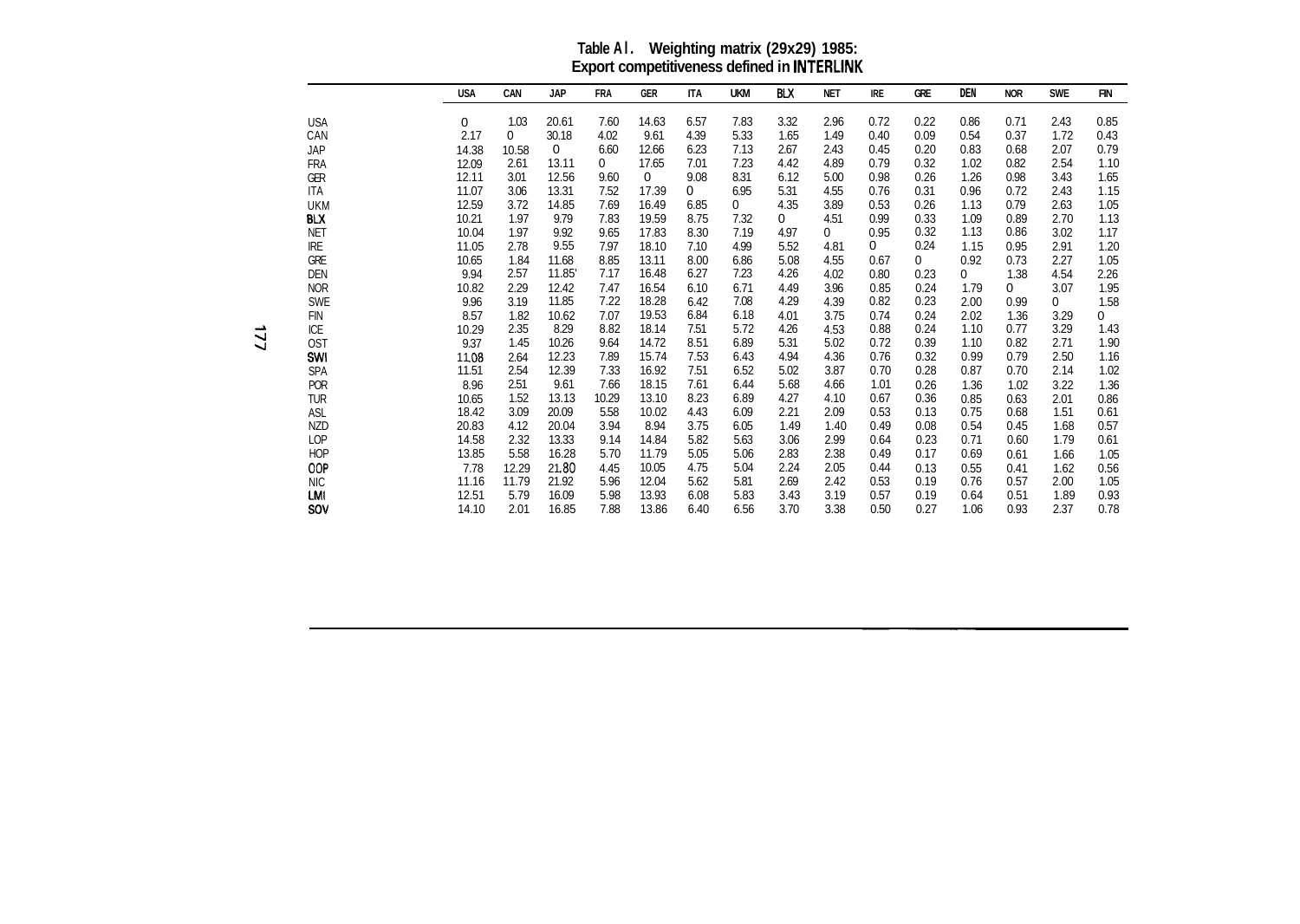| Table A 1(cont.). | Weighting matrix (29x29) 1985:                     |
|-------------------|----------------------------------------------------|
|                   | <b>Export competitiveness defined in INTERLINK</b> |

|            | ICE          | <b>OST</b>     | SWI          | <b>SPA</b>   | POR  | <b>TUR</b>   | ASL          | <b>NZD</b>   | LOP  | <b>HOP</b>   | <b>OOP</b>     | <b>NIC</b> | LMI          | SOV          |     |
|------------|--------------|----------------|--------------|--------------|------|--------------|--------------|--------------|------|--------------|----------------|------------|--------------|--------------|-----|
| <b>USA</b> | 0.02         | 1.25           | 2.62         | 1.85         | 0.33 | 0.43         | 0.63         | 0.30         | 0.35 | 0.57         | 1.79           | 12.99      | 3.85         | 2.68         | 100 |
| <b>CAN</b> | 0.01         | 0.47           | 1.48         | 0.96         | 0.24 | 0.16         | 0.24         | 0.13         | 0.13 | 0.52         | 4.85           | 23.50      | 4.02         | 0.90         | 100 |
| <b>JAP</b> | 0.01         | 1.08           | 2.31         | 1.58         | 0.30 | 0.45         | 0.57         | 0.23         | 0.26 | 0.54         | 3.00           | 15.41      | 3.87         | 2.71         | 100 |
| <b>FRA</b> | 0.02         | 2.16           | 3.00         | 1.91         | 0.50 | 0.76         | 0.30         | 0.08         | 0.37 | 0.36         | 1.15           | 8.52       | 2.78         | 2.48         | 100 |
| GER        | 0.02         | 1.81           | 3.43         | 2.36         | 0.66 | 0.51         | 0.26         | 0.09         | 0.31 | 0.38         | 1.31           | 8.73       | 3.38         | 2.40         | 100 |
| ITA        | 0.02         | 2.05           | 3.08         | 2.11         | 0.54 | 0.65         | 0.25         | 0.08         | 0.25 | 0.34         | 1.33           | 8.58       | 3.04         | 2.18         | 100 |
| <b>UKM</b> | 0.01         | 1.62           | 2.58         | 1.80         | 0.45 | 0.53         | 0.34         | 0.14         | 0.24 | 0.33         | 1.39           | 8.70       | 2.85         | 2.19         | 100 |
| <b>BLX</b> | 0.02         | 2.11           | 3.34         | 2.34         | 0.67 | 0.56         | 0.21         | 0.06         | 0.22 | 0.32         | 1.06           | 7.05       | 2.86         | 2.10         | 100 |
| <b>NET</b> | 0.02         | 2.22           | 3.26         | 1.98         | 0.60 | 0.60         | 0.22         | 0.06         | 0.24 | 0.30         | 1.07           | 7.02       | 2.96         | 2.13         | 100 |
| <b>IRE</b> | 0.02         | 1.61           | 2.90         | 1.82         | 0.66 | 0.50         | 0.29         | 0.11         | 0.26 | 0.31         | 1.18           | 7.73       | 2.67         | 1.61         | 100 |
| <b>GRE</b> | 0.02         | 2.38           | 3.32         | 2.05         | 0.48 | 0.75         | 0.21         | 0.05         | 0.26 | 0.31         | 1.01           | 7.99       | 2.55         | 2.37         | 100 |
| <b>DEN</b> | 0.02         | 1.71           | 2.62         | 1.57         | 0.62 | 0.43         | 0.28         | 0.08         | 0.20 | 0.30         | 1.01           | 7.71       | 2.08         | 2.35         | 100 |
| <b>NOR</b> | 0.02         | 1.65           | 2.70         | 1.65         | 0.60 | 0.42         | 0.34         | 0.09         | 0.22 | 0.35         | 0.98           | 7.50       | 2.16         | 2.66         | 100 |
| <b>SWE</b> | 0.02         | 1.73           | 2.69         | 1.56         | 0.62 | 0.41         | 0.22         | 0.10         | 0.20 | 0.29         | 1.18           | 8.04       | 2.45         | 2.18         | 100 |
| FIN        | 0.02         | 2.70           | 2.79         | 1.68         | 0.56 | 0.40         | 0.21         | 0.08         | 0.15 | 0.43         | 0.95           | 9.67       | 2.77         | 1.54         | 100 |
| ICE        | $\mathbf{0}$ | 2.39           | 2.49         | 1.43         | 0.57 | 0.39         | 0.28         | 0.10         | 0.27 | 0.42         | 1.08           | 8.51       | 2.80         | 1.64         | 100 |
| <b>OST</b> | 0.03         | $\overline{0}$ | 3.40         | 1.85         | 0.54 | 0.74         | 0.20         | 0.05         | 0.25 | 0.35         | 0.96           | 7.90       | 2.89         | 2.04         | 100 |
| SWI        | 0.02         | 2.00           | $\mathbf{0}$ | 1.85         | 0.50 | 0.58         | 0.29         | 0.10         | 0.24 | 0.38         | 1.25           | 8.22       | 3.05         | 2.17         | 100 |
| <b>SPA</b> | 0.01         | 1.59           | 2.72         | $\mathbf{0}$ | 0.47 | 0.56         | 0.29         | 0.08         | 0.29 | 0.34         | 1.12           | 8.13       | 2.71         | 2.37         | 100 |
| <b>POR</b> | 0.02         | 1.83           | 2.91         | 1.87         | 0    | 0.46         | 0.21         | 0.05         | 0.21 | 0.29         | 1.07           | 7.13       | 2.45         | 1.99         | 100 |
| <b>TUR</b> | 0.01         | 2.23           | 2.95         | 2.00         | 0.40 | $\mathbf{0}$ | 0.27         | 0.04         | 0.71 | 0.20         | 0.93           | 7.45       | 2.77         | 2.47         | 100 |
| ASL        | 0.01         | 0.80           | 2.02         | 1.35         | 0.25 | 0.36         | $\mathbf{0}$ | 0.21         | 0.36 | 0.63         | 1.36           | 10.00      | 3.72         | 2.72         | 100 |
| NZD        | 0.01         | 0.55           | 1.74         | 0.88         | 0.15 | 0.13         | 0.52         | $\mathbf{0}$ | 0.25 | 0.62         | 1.52           | 13.49      | 4.22         | 1.54         | 100 |
| LOP        | 0.02         | 1.38           | 2.23         | 1.85         | 0.34 | 1.27         | 0.49         | 0.14         | 0    | 0.42         | 1.06           | 8.89       | 3.03         | 2.61         | 100 |
| <b>HOP</b> | 0.02         | 1.23           | 2.27         | 1.38         | 0.29 | 0.24         | 0.55         | 0.22         | 0.27 | $\mathbf{0}$ | 1.93           | 12.58      | 3.77         | 2.06         | 100 |
| <b>OOP</b> | 0.01         | 0.80           | 1.78         | 1.09         | 0.26 | 0.26         | 0.28         | 0.13         | 0.16 | 0.46         | $\overline{0}$ | 15.91      | 3.50         | 1.19         | 100 |
| <b>NIC</b> | 0.01         | 1.19           | 2.16         | 1.44         | 0.31 | 0.36         | 0.39         | 0.22         | 0.25 | 0.58         | 3.12           | $\Omega$   | 3.79         | 1.67         | 100 |
| LMI        | 0.01         | 1.37           | 2.49         | 1.50         | 0.34 | 0.43         | 0.44         | 0.20         | 0.27 | 0.52         | 2.00           | 11.24      | $\mathbf{0}$ | 1.60         | 100 |
| SOV        | 0.01         | 1.43           | 2.58         | 1.94         | 0.41 | 0.57         | 0.48         | 0.11         | 0.33 | 0.41         | 1.00           | 7.76       | 2.32         | $\mathbf{0}$ | 100 |

 $\label{eq:2.1} \begin{split} \mathcal{L}_{\text{G}}\left(\mathcal{M}_{\text{G}}\right) & = \mathcal{L}_{\text{G}}\left(\mathcal{M}_{\text{G}}\right) + \mathcal{M}_{\text{G}}\left(\mathcal{M}_{\text{G}}\right) + \mathcal{L}_{\text{G}}\left(\mathcal{M}_{\text{G}}\right) \right) \\ & = \mathcal{L}_{\text{G}}\left(\mathcal{L}_{\text{G}}\right) + \mathcal{L}_{\text{G}}\left(\mathcal{M}_{\text{G}}\right) + \mathcal{L}_{\text{G}}\left(\mathcal{M}_{\text{G}}\right) + \mathcal{$ 

<sup>~</sup>**ICE A** 

 $\sim$  and a set of the maximum matrix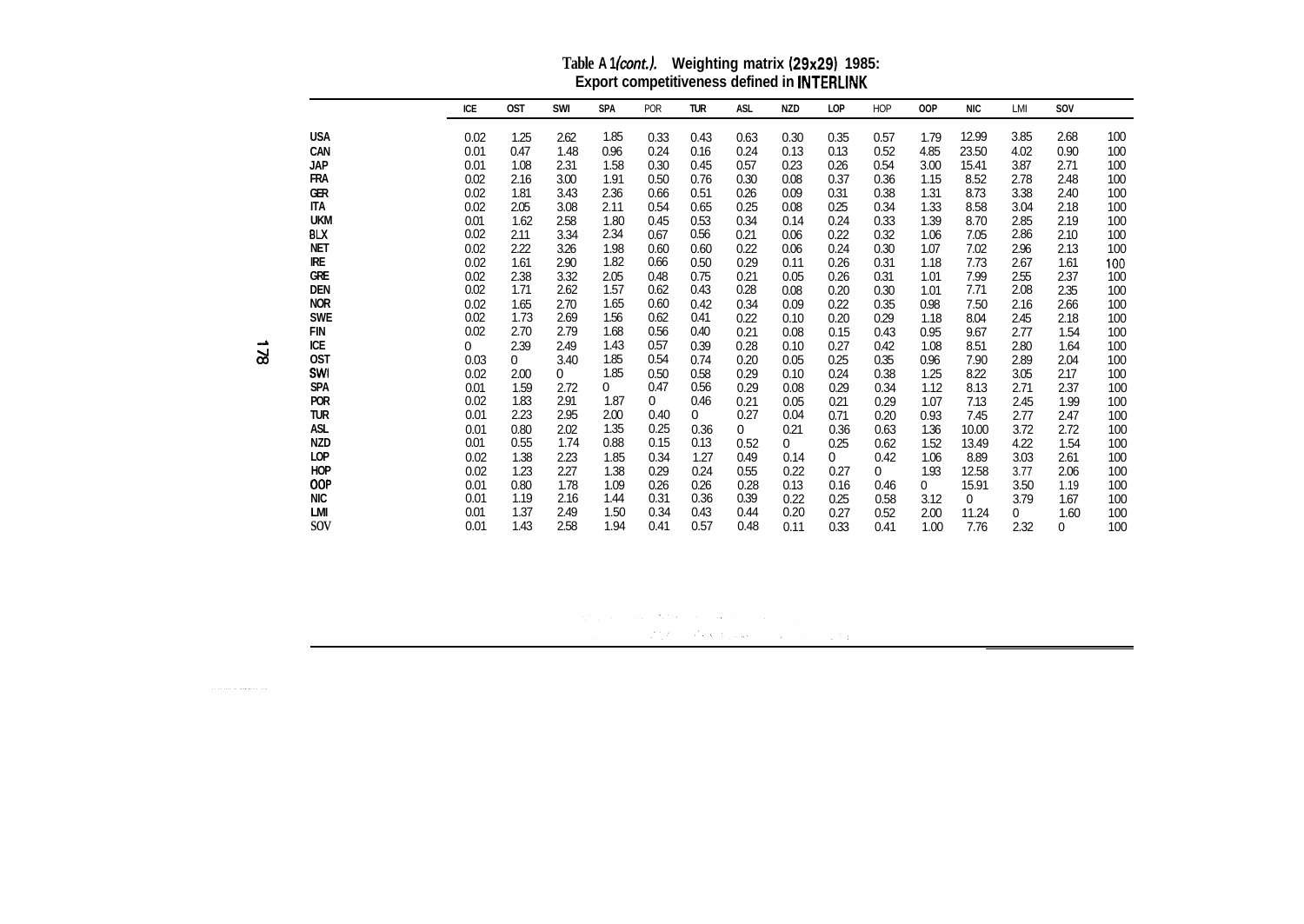### **Table A2. Weighting matrix (16x16) 1985: Overall trade competitiveness**

| Weighting matrix (16x16) 1985:<br>Table A2.<br><b>Overall trade competitiveness</b> |            |            |            |            |            |      |            |            |       |            |            |            |            |      |            |     |
|-------------------------------------------------------------------------------------|------------|------------|------------|------------|------------|------|------------|------------|-------|------------|------------|------------|------------|------|------------|-----|
| CAN                                                                                 | <b>USA</b> | <b>JAP</b> | <b>ASL</b> | <b>OST</b> | <b>BLX</b> | DEN  | <b>FIN</b> | <b>FRA</b> | GER   | <b>ITA</b> | <b>NET</b> | <b>NOR</b> | <b>SWE</b> | SWI  | <b>UKM</b> |     |
| 0                                                                                   | 77.50      | 8.50       | 0.32       | 0.26       | 0.61       | 0.27 | 0.25       | 1.99       | 3.44  | 1.81       | 0.68       | 0.14       | 0.87       | 0.58 | 2.80       | 100 |
| 29.52                                                                               | 0          | 34.62      | 0.71       | 0.46       | 1.63       | 0.84 | 0.45       | 4.71       | 10.23 | 5.28       | 1.74       | 0.41       | 1.91       | 1.52 | 5.97       | 100 |
| 5.62                                                                                | 54.66      | 0          | 5.20       | 0.68       | 1.22       | 1.65 | 0.65       | 4.65       | 10.16 | 3.71       | 1.44       | 0.73       | 1.51       | 3.13 | 4.98       | 100 |
| 2.68                                                                                | 28.35      | 32.72      | 0          | 0.48       | 1.04       | 0.68 | 0.84       | 3.36       | 9.41  | 4.88       | 1.64       | 0.32       | 2.44       | 1.53 | 9.62       | 100 |
| 0.46                                                                                | 4.60       | 4.33       | 0.22       | 0          | 2.81       | 0.89 | 1.13       | 5.57       | 51.78 | 11.04      | 3.39       | 0.53       | 2.23       | 6.80 | 4.23       | 100 |
| 0.85                                                                                | 10.24      | 4.54       | 0.35       | 1.16       | 0          | 0.93 | 0.73       | 18.40      | 25.49 | 6.69       | 15.33      | 0.62       | 2.39       | 2.09 | 10.17      | 100 |
| 0.70                                                                                | 7.54       | 6.97       | 0.39       | 1.35       | 3.46       | 0    | 3.61       | 6.12       | 25.26 | 5.20       | 5.84       | 5.09       | 15.46      | 2.55 | 10.46      | 100 |
| 0.65                                                                                | 5.96       | 7.16       | 0.39       | 2.27       | 2.97       | 4.15 | 0          | 6.37       | 23.88 | 5.75       | 4.52       | 3.21       | 19.32      | 2.88 | 10.51      | 100 |
| 0.84                                                                                | 9.96       | 4.69       | 0.48       | 1.17       | 12.22      | 1.00 | 0.88       | 0          | 29.11 | 15.79      | 7.65       | 0.58       | 2.20       | 3.66 | 9.77       | 100 |
| 0.92                                                                                | 11.00      | 7.87       | 0.51       | 5.51       | 8.75       | 2.13 | 1.53       | 14.73      | 0     | 12.41      | 14.13      | 1.21       | 3.60       | 5.73 | 9.98       | 100 |
| 0.95                                                                                | 11.38      | 4.68       | 0.74       | 3.26       | 5.51       | 1.29 | 0.77       | 20.00      | 29.18 | 0          | 6.01       | 0.63       | 2.26       | 4.60 | 8.73       | 100 |
| 1.03                                                                                | 11.48      | 5.46       | 0.43       | 1.13       | 12.99      | 1.32 | 1.01       | 10.54      | 31.13 | 6.28       | 0          | 1.12       | 2.63       | 1.92 | 11.54      | 100 |
| 0.68                                                                                | 7.62       | 6.83       | 0.37       | 1.37       | 2.94       | 8.34 | 4.30       | 5.37       | 18.79 | 4.15       | 4.82       | $\Omega$   | 21.53      | 2.02 | 10.87      | 100 |
| 1.13                                                                                | 11.24      | 5.99       | 0.59       | 1.58       | 3.55       | 8.07 | 7.66       | 7.37       | 21.86 | 4.75       | 4.78       | 6.67       | 0          | 2.58 | 12.17      | 100 |
| 0.78                                                                                | 8.96       | 6.26       | 0.37       | 4.49       | 4.19       | 1.08 | 0.87       | 13.54      | 33.97 | 11.76      | 3.85       | 0.63       | 2.28       | 0    | 6.96       | 100 |
| 1.9                                                                                 | 16.51      | 8.22       | 1.06       | 1.26       | 6.74       | 2.63 | 2.08       | 11.54      | 22.19 | 8.41       | 8.41       | 1.68       | 4.43       | 2.94 | 0          | 100 |

**SWI 4 UKM 4**  64

**CAN USA JAP ASL OST BLX DEN FIN FRA GER ITA NET NOR SWE**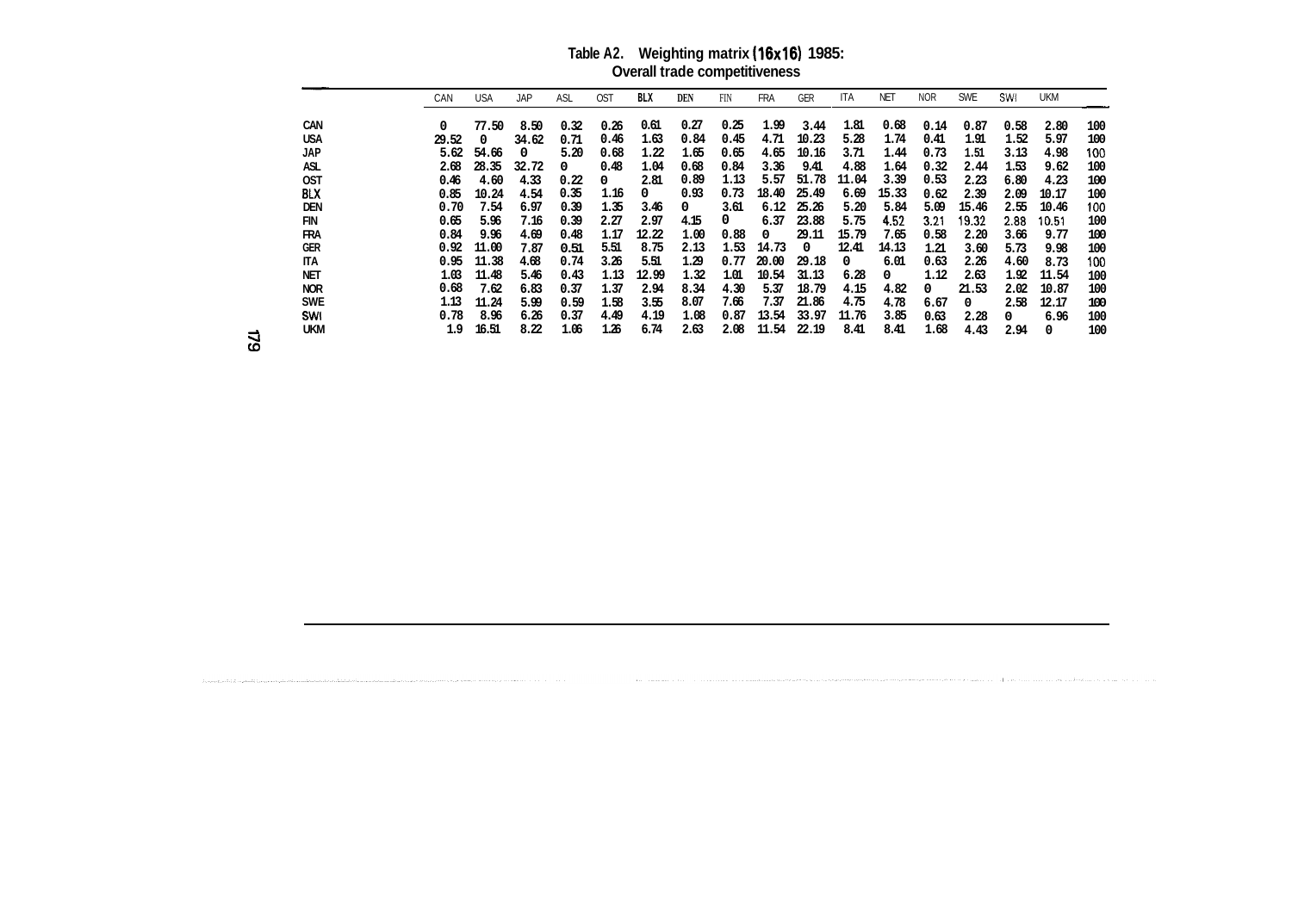#### **NOTES**

- 1. The studies by T.P. Hill (see *OECD Economic Studies* No. **61,** which have recently been updated (see article by D. Blades and D. Roberts in this issue), attempt to measure internationally comparable absolute price levels, based on purchasing power parities. Unfortunately, from the perspective of competitiveness analysis, these measures pertain to the purchase prices of the full range of goods entering into domestic expenditures, including non-tradeable goods, and also including consumption taxes. These measures are thus of only limited use for the narrower purpose of assessing relative consumer price levels among OECD countries.
- **2.**  See R. Herd, 1987.
- 3. The NICs, as defined by the OECD, are Argentina, Brazil, Hongkong, Israel, the Philippines, Singapore, South Africa, South Korea, Taiwan, Thailand and Yugoslavia.
- **4.**  For the breakdown of non-OECD countries into these six groupings, see *OECD Economic Outlook,* "Sources and Methods".
- **5.**  Only the following sixteen countries for which homogeneous cost data are available are included in the calculations: United States, Japan, Germany, France, United Kingdom, Italy, Canada, Australia, Austria, Belgium, Denmark, Finland, Netherlands, Norway, Sweden and **Switzerland**
- **6.**  The equations are specified in terms of changes in competitiveness and the resulting indicators are thus expressed in terms of price changes. The prices given here are hence expressed as growth rates, as indeed they are hereafter. This implies that the weighted average is a geometric average. Relative to the other options (arithmetic, harmonic, etc), the latter is the only one that provides a certain number of basic properties (for more details, see Pincon, 1979).
- 7. These indicators are published twice yearly in *OECD Economic Outlook* and monthly in *Main Economic Indicators.*
- 8. See Artus and Rhomberg (1973).
- 9. Home markets are taken into account with an equal weighting to that of imports.
- **10.**  The ratio of export prices to unit costs comprises two elements: the ratio of producer prices to unit costs, and the ratio of export prices to producer prices. It thus reflects two margins, that on the home market and and that on export markets.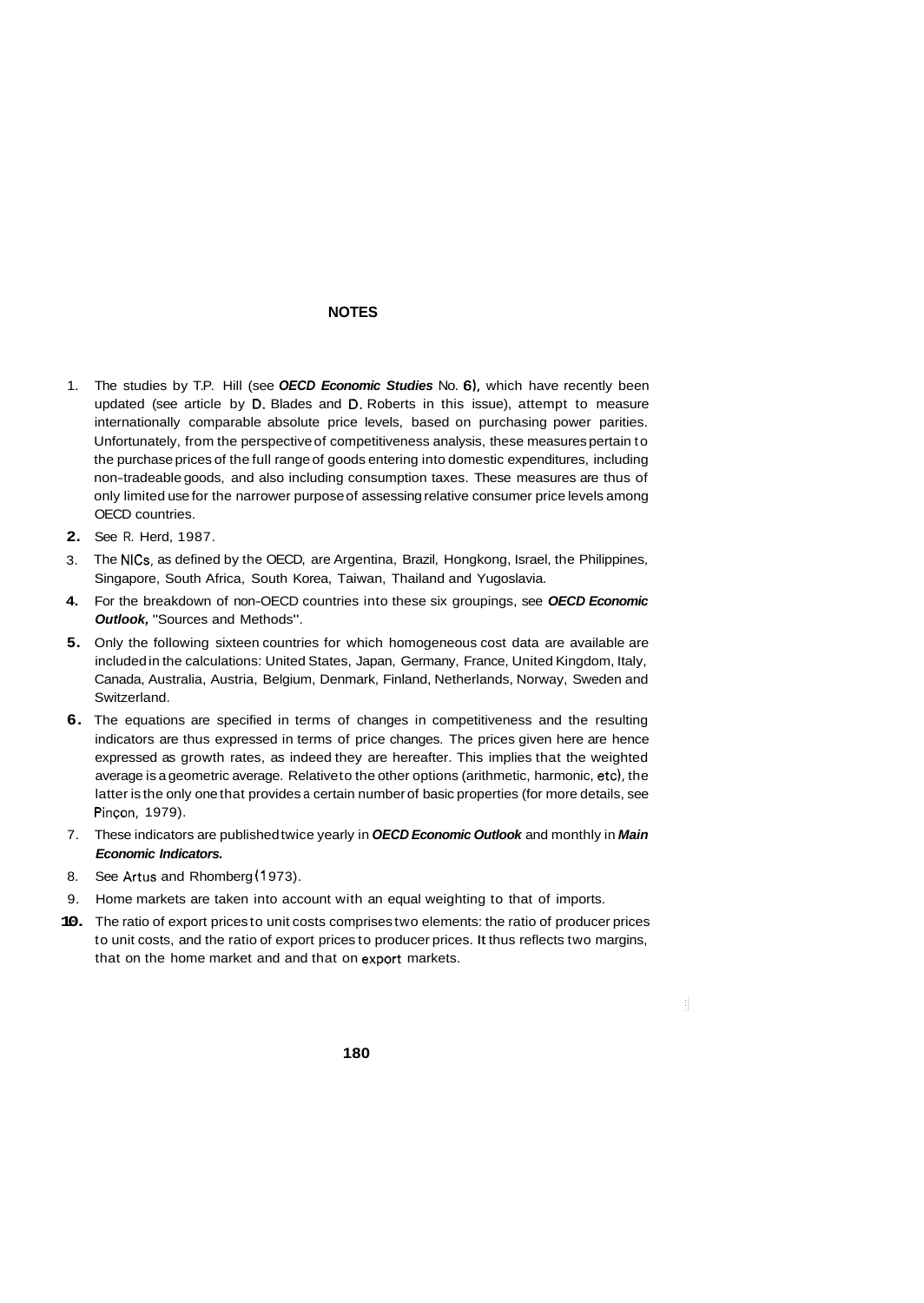#### **BIBLIOGRAPHY**

 $\mathcal{L}^{\mathcal{L}}$  , we can expect the contribution of  $\mathcal{L}^{\mathcal{L}}$ 

state of the company

 $\label{eq:2.1} \langle \phi^{\alpha} \phi \rangle = \langle \phi^{\alpha} \phi^{\alpha} \phi \rangle = \langle \phi^{\alpha} \phi^{\alpha} \rangle$ 

 $\sim 10^7$ 

- Armington P. **(1 969),** "A theory of demand for products distinguished by place of production", lnternational Monetary fund Staff Papers (March), pp. **159-1 75.**
- Armington P. **(1 969a),** "The geographic pattern of trade and the effects of price changes", lnternational Monetary fund Staff Papers (July), pp. **1 79-1 99.**
- Artus J. and R. Rhomberg (1973), "A multilateral exchange rate model"; International Monetary fund Staff Papers (November), pp. **591 -61** 1.
- Bank of England **(1 982),** "Measures of competitiveness", Quarterly Bulletin (September), pp. **369-375.**
- Belongia M. **(1 986).** "Estimating exchange rate effects on exports: a cautionary note", federal Reserve Bank of Saint-Louis (January), pp. **5-1 6.**
- Debonneuil M. and M. Delattre (1987), "Le commerce extkrieur de la France: une théorie pour la pratique", INSEE (March).
- Durand M. **(I 986),** "Method of calculating effective exchange rates and indicators of competitiveness", OECD Department of Economics and Statistics Working Paper No. **29,** (February).
- Economie Européenne (1985), (September) No. 25.
- Etienne, Pincon, Farkas and Laclaire (1980). "Une mkthode de mesure de la compétitivité internationale des produits français", Bulletin Trimestriel de la Banque de France (March), pp. **19-31.**
- Federal Reserve Board **(1 985),** "Index of the weighted average exchange value of the U.S. dollar: revision", Bulletin (November), pp. **700-701.**
- Federal Reserve Board (1987), "Measuring the foreign-exchange value of the dollar", Bulletin (June), pp. **41 1-422.**
- Feldstein M. and P. Baccheta **(1 987).** "How far has the dollar fallen?", National Bureau of Economic Research Working Paper 2122 (January).
- Herd, **R. (1 987).** "Import and export price equations for manufactures", *OECD* Department of Economics and statistics Working Paper No. **43.** (June).
- Hickman **B.** and Lau **L. (1 973).** "Elasticities of substitution and export demands in a world trade model:, European Economic Review (December), pp. **350-380.**
- Hirsch **F.** and Higgins I. **(1 970).** "An indicator of effective exchange rates", lnternational Monetary fund Staff Papers (November), pp. **453-487.**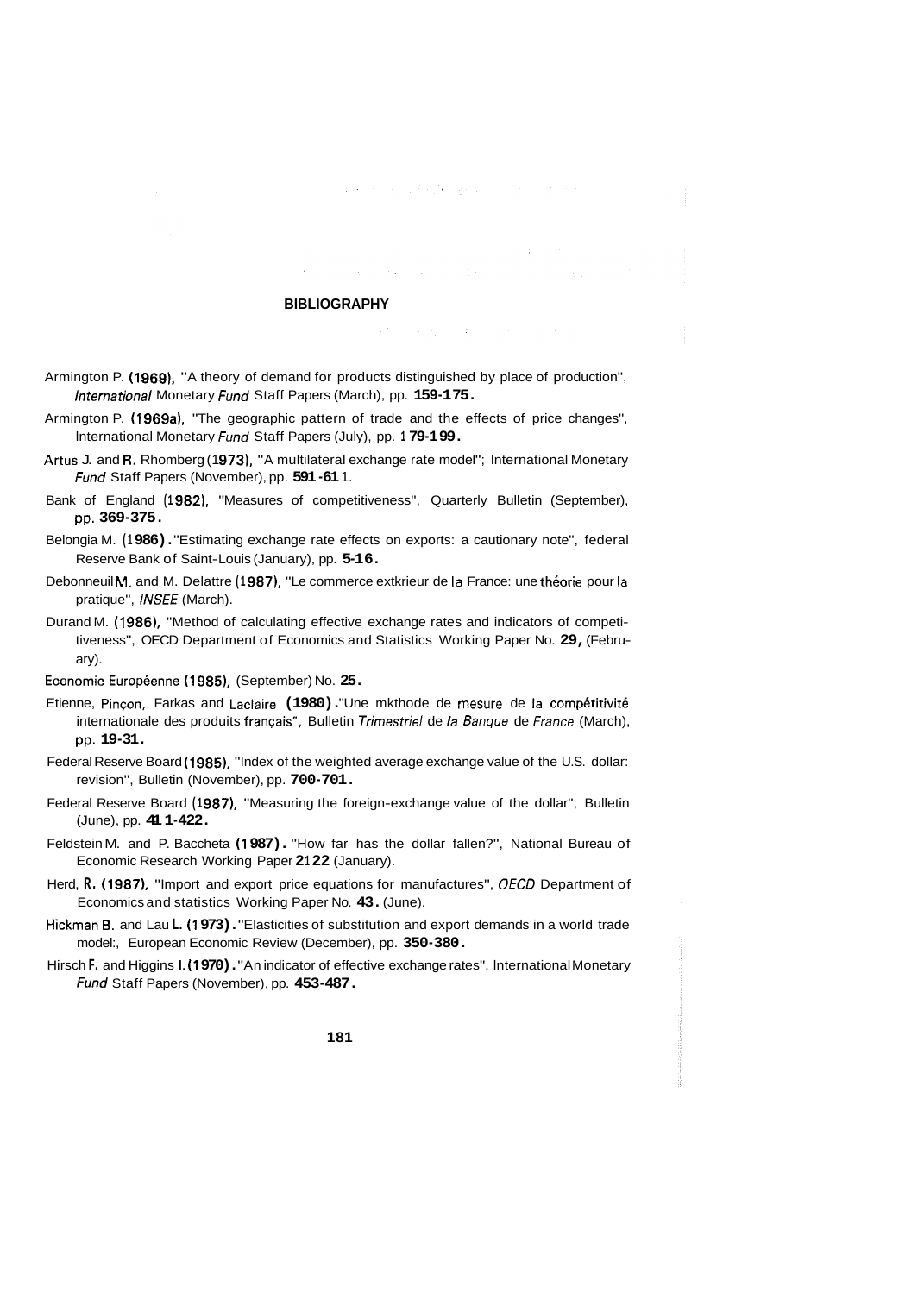- H.M. Treasury **(1 977),** 'The effective exchange rate for sterling", Economics Progress Report (March), pp. **1-3.**
- H.M. Treasury **(1 981),** "The effective exchange rate for sterling", Economics Progress Report (February), p. **7.**
- H.M. Treasury **(1 984).** "Sterling exchange rate index", Economic Progress Report (October), pp. **1-2.**
- Maciejewski E. (1983), 'Real effective exchange rate indices. A re-examination of the major conceptual and methodological issues", lnternational Monetary Fund Staff Paper (September), pp. **491-541.**
- Morgan Guaranty Trust **(1 983).** "Effective exchange rates: update and refinement, World Financial Markers (August), pp. 6-14.
- Morgan Guaranty Trust (1986), "Dollar index confusion", World Financial Markets (October-November), pp. **14-17.**
- OECD **(1 978),** "The international competitiveness of selected OECD countries", Occasional Studies (July), pp. **35-50.**
- Pinçon R. (1979), "Réflexions méthodologiques concernant les calculs de taux de change pondérés et d'indices de compétitivité". Cahiers économiques et monétaires de la Banque de France (February), pp. **89-1 07.**
- Rhomberg R. (1976), "Indices of effective exchange rates". International Monetary Fund Staff Papers (March), pp. **89-1 12.**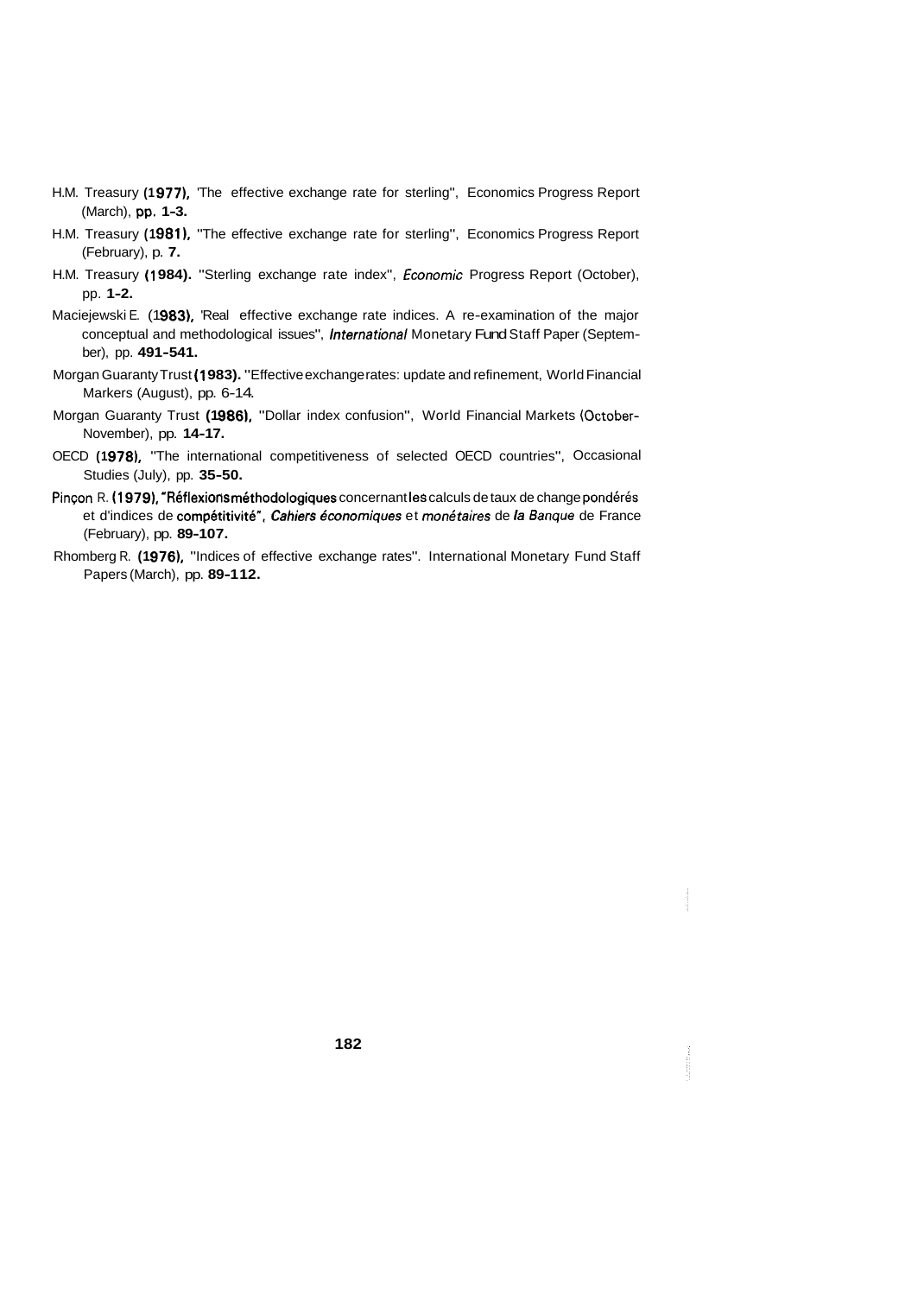# **A NOTE ON THE NEW OECD BENCHMARK PURCHASING POWER PARITIES FOR 1985**

## **Derek Blades and David Roberts**

## **CONTENTS**

|     |                                          | 186 |
|-----|------------------------------------------|-----|
| HI. |                                          | 187 |
|     | IV. Comparison of the 1980 and 1985 PPPs | 190 |
|     | V. Extrapolations for 1986 and 1987      | 192 |
| VL. |                                          |     |
|     |                                          |     |

**The authors are Principal Administrators in the Economic Statistics and National Accounts Division. They wish to acknowledge the helpful comments of Peter Hill and Michgle Hainaut, and to thank loanna Alexopoulou for preparing the tables.**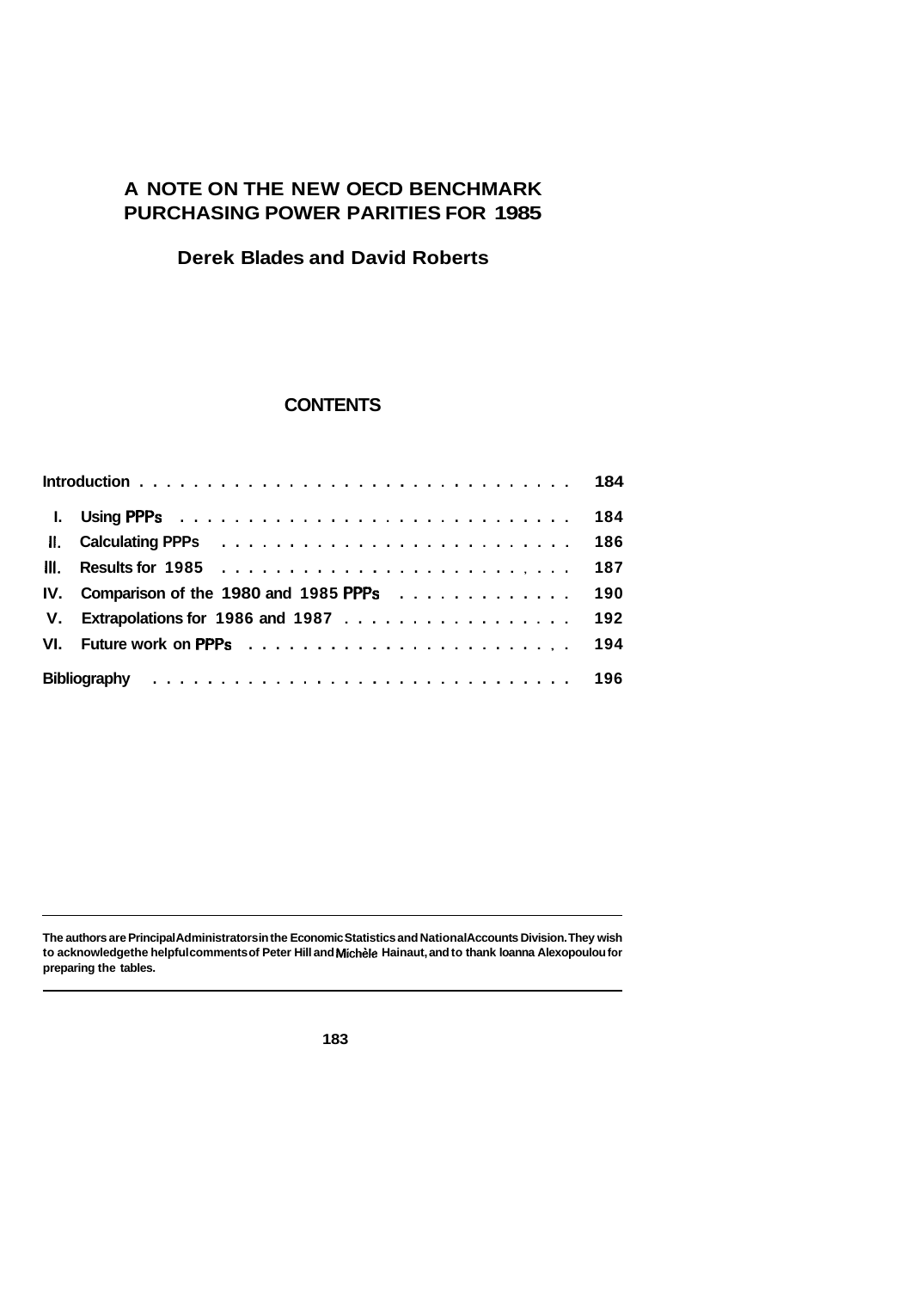# **如果我们的人类**

 $\label{eq:2.1} \frac{1}{\sqrt{2}}\left(\frac{1}{\sqrt{2}}\right)^{2} \left(\frac{1}{\sqrt{2}}\right)^{2} \left(\frac{1}{\sqrt{2}}\right)^{2} \left(\frac{1}{\sqrt{2}}\right)^{2} \left(\frac{1}{\sqrt{2}}\right)^{2} \left(\frac{1}{\sqrt{2}}\right)^{2} \left(\frac{1}{\sqrt{2}}\right)^{2} \left(\frac{1}{\sqrt{2}}\right)^{2} \left(\frac{1}{\sqrt{2}}\right)^{2} \left(\frac{1}{\sqrt{2}}\right)^{2} \left(\frac{1}{\sqrt{2}}\right)^{2} \left(\$ 

# **INTRODUCTION**

Two years ago, the OECD released a set of Purchasing Power Parities (PPPs) for eighteen OECD countries based on price and expenditure data for **1980.** Some of the main results were published in OECD **Economic Studies, No. 6 (Hill, 1986)**, and in the **1986** edition of **National Accounts,** Vol. **1** (OECD, **1986)**, and a detailed description of the methods and results of these **1980** benchmark PPPs is given in Ward ( **1985).** The **1980** PPPs were calculated jointly by the Statistical Office of the European Communities (EUROSTAT) and the Economic Statistics and National Accounts Division of the OECD Economics and Statistics Department. A new set of benchmark PPPs is now available for twenty-two OECD countries based on price and expenditure data for **1985.** These PPPs were again calculated in collaboration with EUROSTAT, which collected price and expenditure data for its own Member countries, while the OECD arranged for comparable data to be provided by the non-EEC members of OECD'.

The main purpose of this note is to present these new PPPs based on **1985** and to explain how they differ from the **1980** benchmark estimates. First, however, there is a brief discussion of some of the uses that can be made of PPPs, followed by a short description of how they have been calculated. A final section gives some estimates for **1986** and **1987.** 

#### **1.** USING PPPs

As their name implies, Purchasing Power Parities are the rates of currency conversion that *equalize* the *purchasing power* of different currencies; thus, **\$100**  converted into Yen at the PPP 'rate of exchange" will buy the same basket of goods and services in Japan as in the United States. The PPPs discussed here have been calculated using, as weights, final expenditures on the GDP, and so they can be used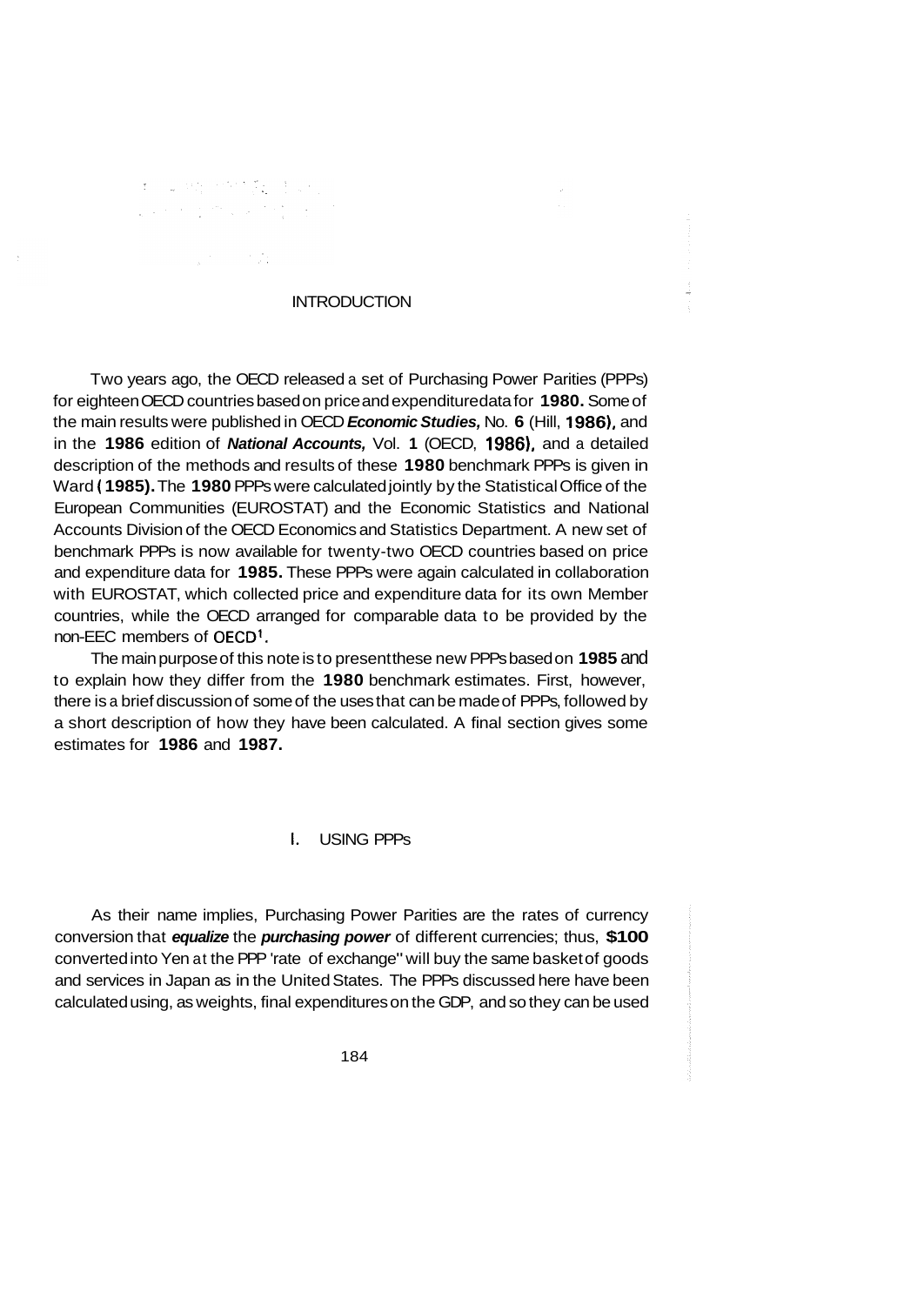$-$  and this is their main purpose  $-$  to make inter-country comparisons of GDP and its expenditure components in real terms. When the GDPs of two countries are converted into a common currency using PPPs, comparisons can be described as being in "real terms" in the same way that changes in a country's GDP over time are measured in "real terms" by revaluing current GDP using the constant prices of some base year.

Much of the OECD's analytic work involves comparisons of economic aggregates between Member countries, and the ability to make such comparisons in real terms is in itself a sufficient justification for the time and expense devoted to the calculation of PPPs. In addition, however, PPPs and the price data underlying their calculation offer other interesting possibilities for economic and statistical research. It has long been known, for example, that the relative prices of goods and services vary in a consistent way with the level of GDP; Hill ( **1986)** used the **1980** PPP results to examine this phenomenon in a previous issue of *Economic Studies.* The PPPs for the expenditure components of GDP show striking inter-country differences in the relative prices of capital *versus* consumer goods and of government *versus* private consumption (Ward, **1985);** these differences clearly have implications - hitherto little explored  $-$  for studies of, respectively, capital productivity and the growth of the public sector. The comparison of successive benchmark estimates of PPPs provides an independent check on the reliability of the price and quantity indices used in the national accounts, since the change in a country's PPP-converted GDP between two successive benchmark years (such as **1980** and **1985)** should be close to the real growth rate recorded in that country's national accounts estimates. The fact that there are frequently significant differences suggests that some countries' estimates of real growth and price inflation may be subject to substantial errors; the Economics and Statistics Department expects to investigate this question in the near future.

A final word should be added on a use for which the PPPs presented here are not relevant, namely for forecasting movements in exchange rates. This may seem odd since the concept of purchasing power parity was originally developed by Cassel **(1916)** in his work on "equilibrium" exchange rates, i.e. "underlying" rates of exchange towards which actual exchange rates are assumed to converge in the long term. To serve as a plausible candidate for an equilibrium exchange rate, a PPP would have to refer to *domestic production* of *tradeable* goods and services valued at *export prices.* **By** contrast, the PPPs presented here refer to final *expenditures,*  including *non-tradeables* such as government services and construction, valued at *domestic market* prices, including sales taxes. However, while the PPPs presented here are not appropriate for explaining or predicting exchange rates, the relationship between them is of considerable interest. The ratios of exchange rates to PPPs can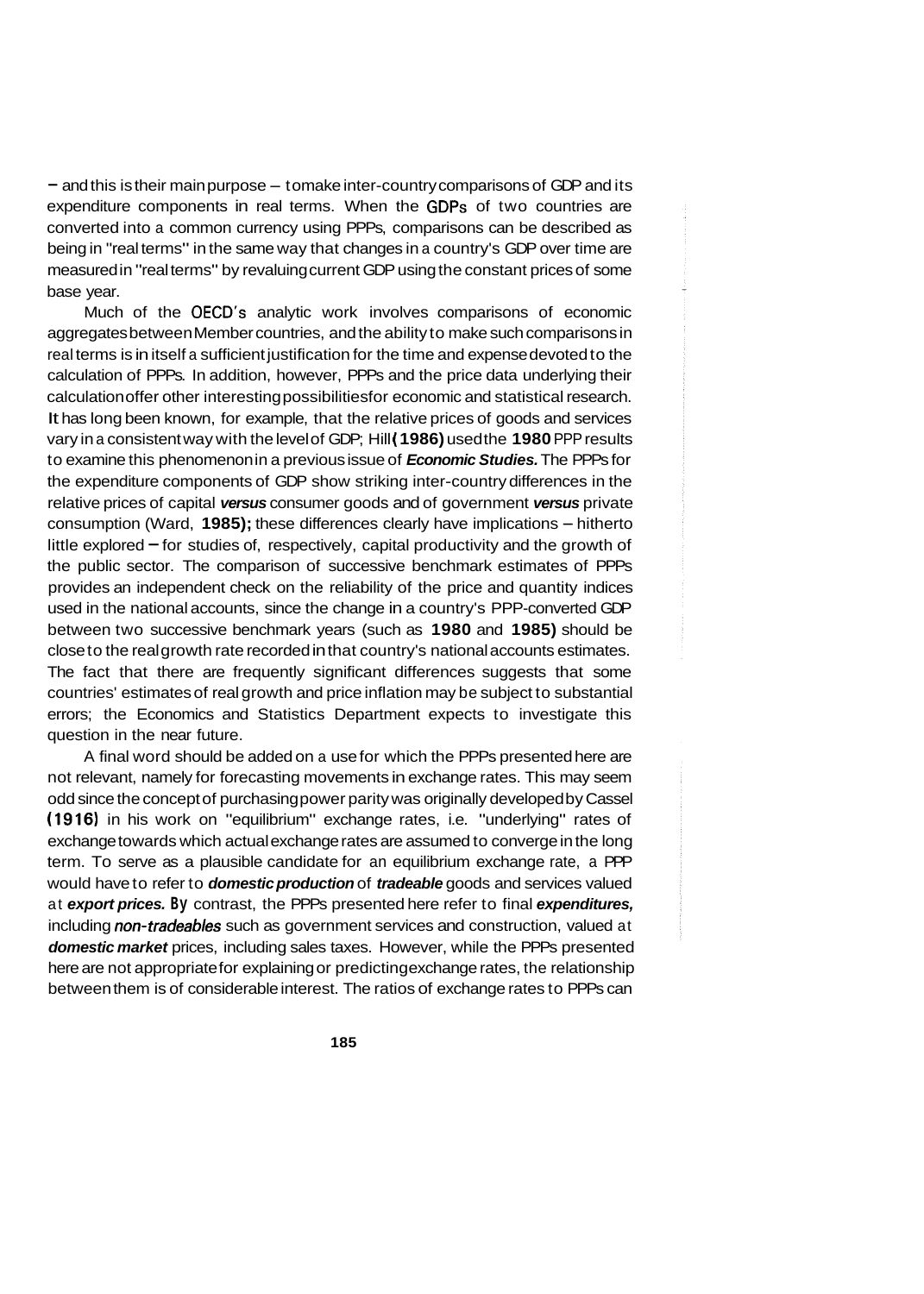be interpreted as spatial price indices which quantify the differences in price levels between countries in the same way that temporal price indices measure changes in price levels over time.

## **II.** CALCULATING **PPPs**

**PPPs** are calculated, like temporal price indices, from the relative prices of large numbers of carefully specified goods and services. For the 1985 **PPPs,** final expenditures on the **GDP** were first broken down into 239 categories referred to as "basic headings"<sup>2</sup>. These 239 categories represent the most detailed level for which the participating countries were required to supply expenditure weights. "Cheese", "dental services" and "single-family dwellings" are examples of basic headings. The next step was to identify a number of particular goods and services within each basic heading. A "250 gramme pack of Camembert cheese", an "extraction of a single-root tooth without complications" and a '5-room, detached, single-family house of 110 $\text{m}^2$  habitable surface with a 21 $\text{m}^2$  garage" are examples of the specific goods and services whose prices were used in calculating the 1985 **PPPs.** 

The list of specific items was built up in consultation with statisticians from all the countries participating in the study so as to ensure that it contained a representative selection of the goods and services commonly found in each country. The items selected do not have to be available in all countries but they must obviously be available, and commonly purchased, in at least two. In total, some  $3600$  specific items were defined<sup>3</sup>, and statistical agencies in the participating countries then arranged to supply the corresponding price data. To be consistent with the national accounts, these data refer to the average prices over the whole year and over the whole country, and they are market prices, i.e. they include consumption taxes.

For each basic heading, a matrix of size 22 x m is then constructed containing prices supplied by the 22 participating countries for the m items selected to represent that basic heading. This is then used to derive a matrix containing the 22 x 22 price ratios for the basic heading concerned. Almost invariably, there are two problems with this derived matrix. First, some of the price ratios are missing because, as already noted, not all 22 countries can supply prices for all the *m* items. Secondly, the ratios of the prices that are available are inconsistent between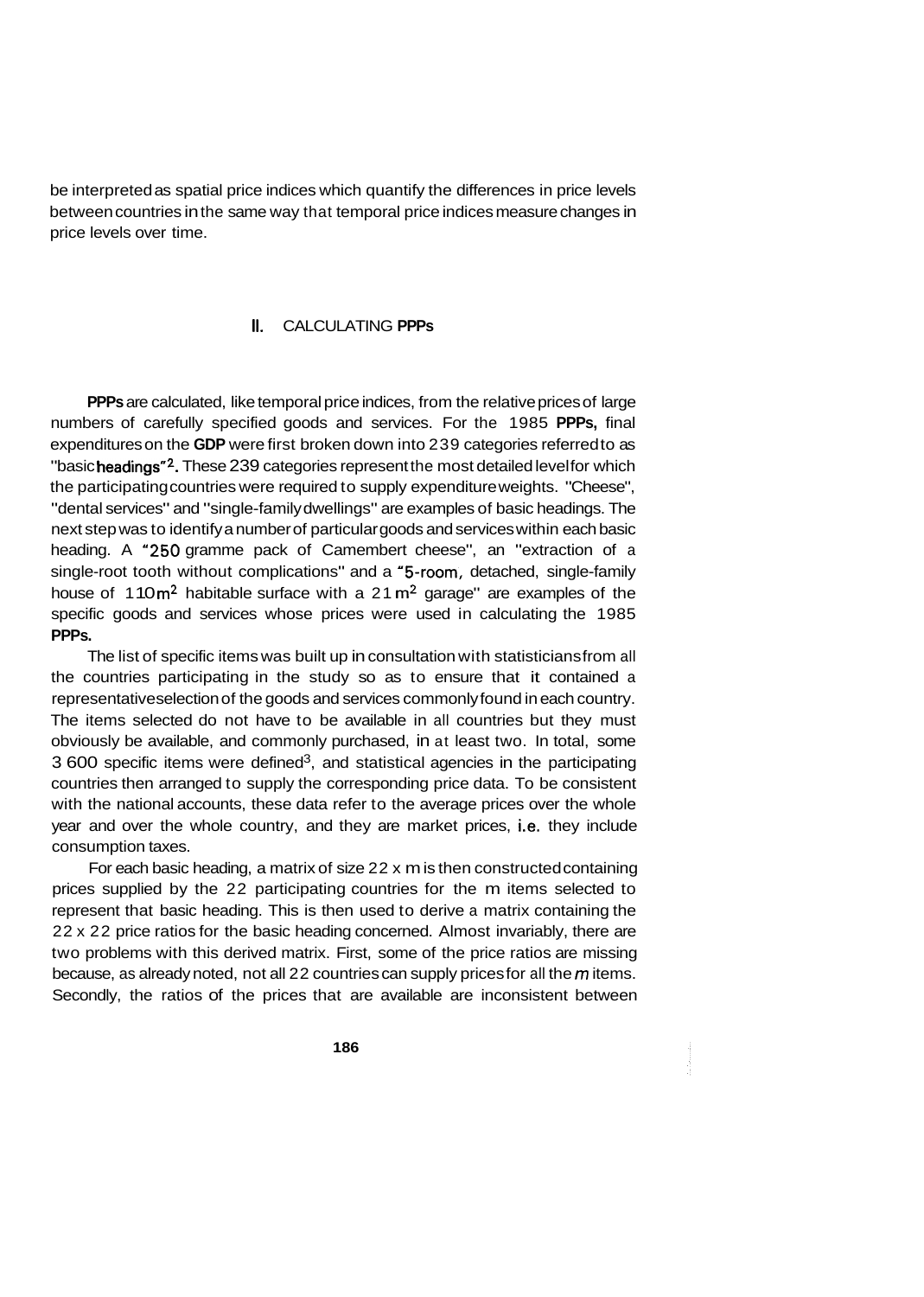countries in the sense that the price ratios between countries A and B and between countries A and C are not consistent with the price ratio obverved between countries C and **6:** this is usually referred to as the problem of intransitivity. Price ratios are estimated for missing cells using the price ratios available for "bridge" countries, and the complete matrix is then made transitive by a process of geometric averaging referred to as the "EKS" method after the initials of its inventors4.

The EKS procedure generates a set of 22 transitive PPPs for each of the 239 basic headings and the next step is to aggregate these first to sub-groups such as "milk, cheese and eggs" and "residential buildings"; secondly to groups such as "food, beverages and tobacco" and "construction"; thirdly to the main components of final expenditure, such as "private consumption expenditure" and "gross fixed capital formation"; and finally to total GDP. Several weighting schemes have been suggested for this aggregation procedure, but the most widely-accepted, and the one currently used by EUROSTAT and the OECD, is the Geary-Khamis (GK) method which uses as weights the quantities consumed throughout the entire group of participating countries. An attractive feature of the GK method is that it treats countries as though they were regions of a single super-country, with the PPPs being obtained in the same way that *national* price indices would be obtained from regional indices compiled separately for large cities, small towns, rural areas, etc. An objection to the GK method is that it is in some sense "unfair" to small countries because the weights largely reflect the expenditure patterns of the bigger members of the group. Different weighting systems would of course produce different PPPs, but the obvious alternative  $-e$  equal country weights  $-e$  seems unacceptable on intuitive grounds for a group of countries ranging in size from Luxembourg and Portugal to Japan and the United States. Hill (1982), Eurostat (1980 and 1983) and Ward ( 1985) describe the EKS and GK procedures in some detail, with the first two also discussing the merits of alternative methods.

### 111. RESULTS FOR 1985

Table 1 gives some of the main results of the 1985 benchmark study showing per *capita* GDP in the 22 participating countries in real terms (using PPPs) and in nominal terms (using exchange rates). Only two OECD countries were unable to participate in the 1985 project - Iceland and Switzerland.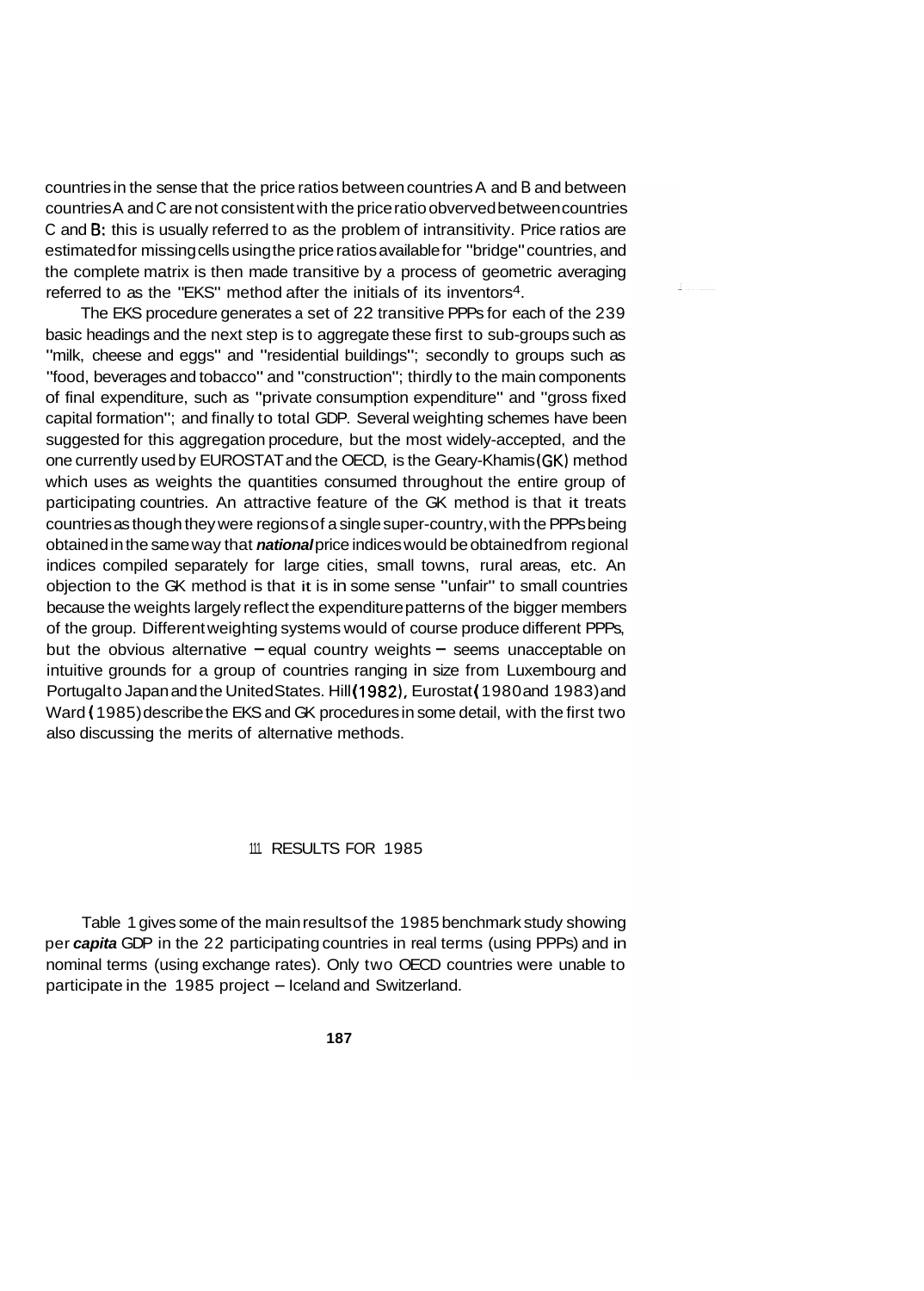The 1985 project covered four countries - Australia, New Zealand, Sweden and Turkey - for which PPPs had never been calculated before. The results for these countries broadly conform with prior expectations. Australian *per capita* GDP in real terms is about the same as in Japan, with real *per capita* GDP in New Zealand about 15 per cent lower. Sweden's real *per capita* GDP is similar to that of its Nordic neighbours - above Finland and Denmark but below Norway. Turkey's real GDP is the lowest of the 22 countries shown in Table 1, amounting to less than two-thirds the *per capita* figures for the next two lowest countries - Portugal and Greece. There are some grounds for thinking that Table 1 understates Turkish real *per capita* 

## Table 1. **Purchasing power parities, comparative dollar price levels and real GDP** per capita

|                       | Purchasing<br>power<br>panties  | Exchange<br>rates | Comparative<br>dollar price levels | Per capita GDP      | in US dollars        | International<br>volume index |
|-----------------------|---------------------------------|-------------------|------------------------------------|---------------------|----------------------|-------------------------------|
|                       | Currency units<br>per US dollar |                   | $US = 100$<br>(1)/(2)              | Real®               | Nominal <sup>b</sup> | $US = 100^c$                  |
|                       | (1)                             | (2)               | (3)                                | $\langle 4 \rangle$ | (5)                  | (6)                           |
| Australia             | 1.23                            | 1.43              | 86                                 | 11740               | 10120                | 71                            |
| Austria               | 16.9                            | 20.7              | 81                                 | 10730               | 8740                 | 65                            |
| Belgium               | 44.6                            | 59.4              | 75                                 | 10680               | 8020                 | 65                            |
| Canada                | 1.22                            | 1.37              | 90                                 | 15230               | 13640                | 92                            |
| Denmark               | 9.79                            | 10.6              | 92                                 | 12240               | 11310                | 74                            |
| Finland               | 5.98                            | 6.20              | 96                                 | 11440               | 11040                | 69                            |
| France                | 7.26                            | 8.99              | 81                                 | 11440               | 9 2 5 0              | 69                            |
| Germany               | 2.48                            | 2.94              | 84                                 | 12 180              | 10240                | 74                            |
| Greece                | 77.3                            | 138.1             | 56                                 | 5870                | 3 2 8 0              | 36                            |
| Ireland               | 0.732                           | 0.946             | 76                                 | 6750                | 5 1 5 0              | 41                            |
| Italy                 | 1301                            | 1909              | 68                                 | 10840               | 7390                 | 66                            |
| Japan                 | 222                             | 239               | 93                                 | 11800               | 10980                | 72                            |
| Luxembourg            | 43.1                            | 59.4              | 73                                 | 13430               | 9750                 | 81                            |
| Netherlands           | 2.54                            | 3.32              | 77                                 | 11270               | 8630                 | 68                            |
| New Zealand           | 1.36                            | 2.02              | 67                                 | 10040               | 6720                 | 61                            |
| Norway                | 8.64                            | 8.60              | 100                                | 13900               | 13960                | 84                            |
| Portugal              | 66.2                            | 170.4             | 39                                 | 5570                | 2 1 6 0              | 34                            |
| Spain                 | 95.3                            | 170.0             | 56                                 | 7600                | 4 2 6 0              | 46                            |
| Sweden                | 8.17                            | 8.60              | 95                                 | 12640               | 12010                | 77                            |
| Turkey                | 153                             | 522               | 29                                 | 3590                | 1060                 | 22                            |
| <b>United Kingdom</b> | 0.567                           | 0.779             | 73                                 | 10910               | 7940                 | 66                            |
| <b>United States</b>  | 1.00                            | 1.00              | 100                                | 16490               | 16490                | 100                           |

1985 Benchmark results

*a)* Converted to US dollars using PPPs.

*b* Converted to US dollars using exchange rates.

*cl* From column **(4).**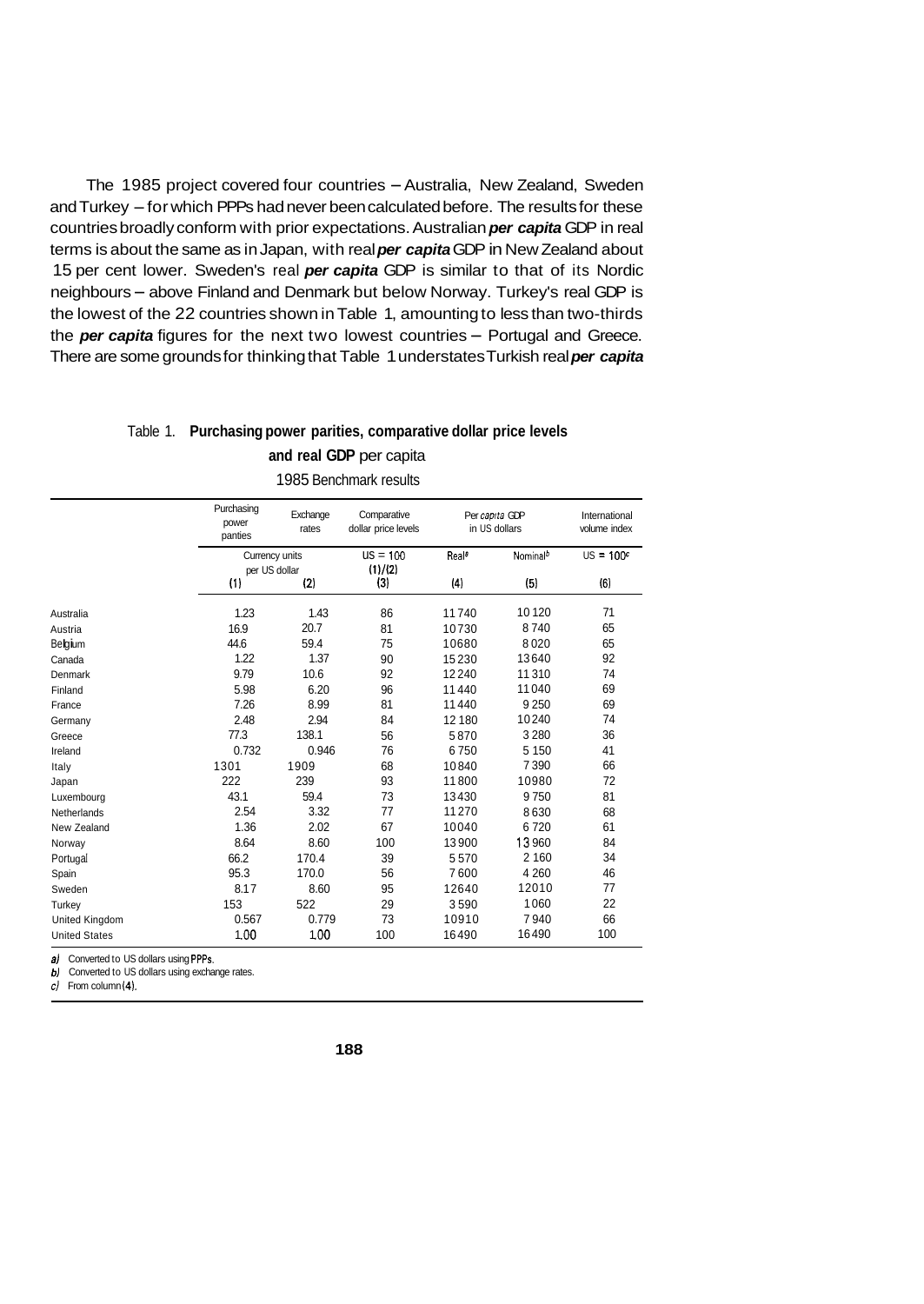GDP, but because of problems with the GDP estimate rather than with the PPP. Turkey's national accounts are believed to understate the value added generated in construction, trade, services and possibly in certain agricultural and manufacturing activities; this would lead to an understatement of private consumption which is essentially derived as a residual. However, Turkey would remain last in a ranking by *per capita* GDP even on the extreme assumption that Turkey's GDP is understated by a third.

The "comparative dollar price levels" in column **3** of the table are defined as the ratios of PPPs to exchange rates, and can be interpreted as spatial price indices with the United States used as base. They show the number of dollars needed in each country to buy a representative basket of final goods and services costing \$100 in the United States. The table shows that "dollar price levels" are closely correlated with *per capita* GDP. In 1985, Americans visiting the two poorest OECD countries - Portugal and Turkey - would have found that their dollars bought around three times as many goods and services as in the United States, but only about the same quantity in the next two richest countries – Canada and Norway. It is tempting to interpret column **3** as a value-for-money guide for tourists. Strictly speaking, this would be a mistake since tourists purchase only a small selection of all the goods and services entering final expenditure on the GDP. In practice, though, these figures give a useful indication of comparative price levels for the international tourist, and Section V gives a price-level matrix for 22 countries updated to 1987.

Column 4 (and the corresponding indices in column 6) gives the most widely used measure of relative living standards - namely *per capita* GDP converted into dollars using PPPs<sup>5</sup>. The 22 countries fall into four groups. The United States and Canada are super-rich countries with *per capita* GDP in excess of US\$15 000. Next come the five high-income Europeans - Norway, Luxembourg, Sweden, Denmark and Germany - with *per capita* GDP between \$12-1 4 000. Ten out of the 22 countries fall in the modal "affluent" group with *percapita* GDP between \$10- 12 000; from richest to poorest these are Japan, Australia, France, Finland, Netherlands, United Kingdom, Italy, Austria, Belgium and New Zealand. At the bottom of the scale, Spain, Ireland, Greece, Portugal and Turkey form a low-income group with *per capita* GDP below *\$8* 000.

The composition of the modal "affluent" group is interesting for two reasons. In the case of Italy, an important benchmark revision has recently been made to the national accounts in order to better measure value added by "informal" producers such as small firms in the construction and trade sectors. The revised series, which were published in early 1987, have raised 1985 GDP by over 17 per cent compared with the former series. Prior to this revision, real *per capita* GDP situated Italy some way below the affluent category although still well above the low-income group.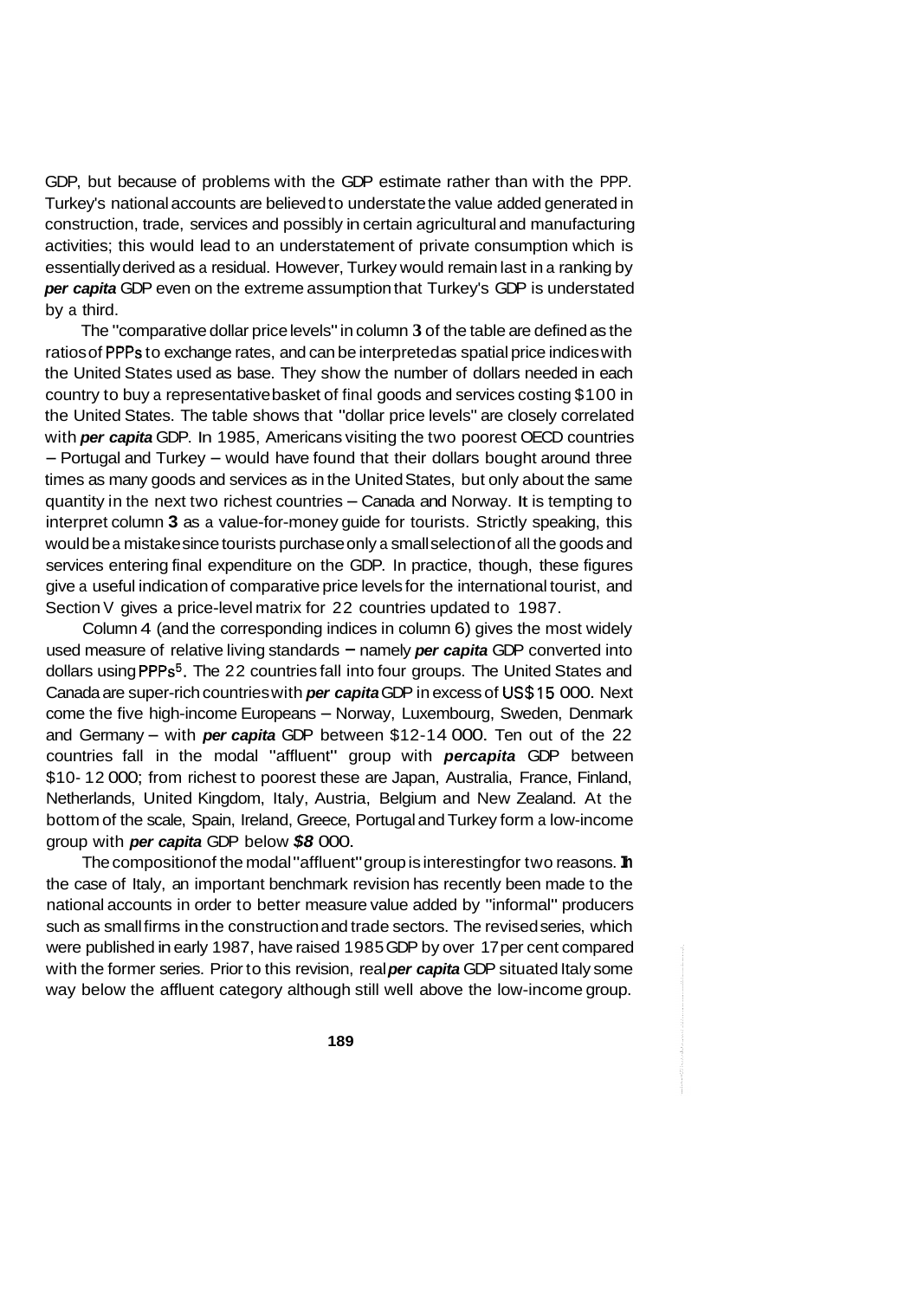A second point of interest is that the United Kingdom is ranked among a number of neighbouring countries which, in the United Kingdom itself, are widely perceived as being substantially better off. In terms of GDP per capita, Table 1 puts the United Kingdom ahead of Belgium and Austria and only a little way below France and the Netherlands. This result provides a statistical context for discussions as to whether or not the United Kingdom can afford the public amenities and infrastructure enjoyed by its continental neighbours.

### IV. COMPARISON OF THE 1980 AND 1985 PPPs

Table 2 compares the 1980 benchmark PPPs with the 1985 benchmark estimates for the 18 countries that participated in both studies. To make this

|                      |             |                  | Purchasing power parities |                  |             | Real GDF         | er capita   |                  |
|----------------------|-------------|------------------|---------------------------|------------------|-------------|------------------|-------------|------------------|
|                      |             | per US\$         |                           | per Deutschmark  |             | $US = 100$       |             | Germany $= 100$  |
|                      | <b>PPPI</b> | PPP <sub>2</sub> | <b>PPPI</b>               | PPP <sub>2</sub> | <b>PPPI</b> | PPP <sub>2</sub> | <b>PPPI</b> | PPP <sub>2</sub> |
| Austria              | 15.4        | 16.9             | 7.03                      | 6.81             | 71          | 65               | 86          | 88               |
| Belgium              | 38.2        | 44.6             | 17.4                      | 18.0             | 76          | 65               | 92          | 88               |
| Canada               | 1.15        | 1.22             | 0.525                     | 0.492            | 98          | 92               | 118         | 124              |
| Denmark              | 8.59        | .9.79            | 3.92                      | 3.95             | 85          | 74               | 102         | 100              |
| Finland              | 5.44        | 5.98             | 2.48                      | 2.41             | 76          | 69               | 92          | 93               |
| France               | 6.47        | 7.26             | 2.95                      | 2.93             | 78          | 69               | 94          | 93               |
| Germany              | 2.19        | 2.48             | 1.00                      | 1.00             | 83          | 74               | 100         | 100              |
| Greece               | 70.4        | 77.3             | 32.1                      | 31.2             | 39          | 36               | 47          | 49               |
| Ireland              | 0.613       | 0.723            | 0.280                     | 0.292            | 48          | 41               | 58          | 55               |
| Italv                | 1139        | 1301             | 520                       | 525              | 75          | 66               | 90          | 89               |
| Japan                | 206         | 222              | 94.1                      | 89.5             | 77          | 12               | 93          | 97               |
| Luxembourg           | 38.6        | 43.1             | 17.6                      | 17.4             | 91          | 81               | 110         | 109              |
| <b>Netherlands</b>   | 2.38        | 2.54             | 1.09                      | 1.02             | 73          | 68               | 88          | 92               |
| Norway               | 7.29        | 8.64             | 3.33                      | 3.48             | 100         | 84               | 120         | 114              |
| Portugal             | 66.7        | 66.2             | 30.5                      | 26.7             | 33          | 34               | 40          | 46               |
| Spain                | 86.1        | 95.3             | 39.3                      | 38.4             | 51          | 46               | 61          | 62               |
| United Kingdom       | 0.533       | 0.567            | 0.243                     | 0.229            | 70          | 66               | 84          | 89               |
| <b>United States</b> | 1.00        | 1.00             | 0.457                     | 0.403            | 100         | 100              | 120         | 135              |

**Table 2. Purchasing power parities and real GDP** *per capita,*  **comparison of the benchmark results for 1980 and 1985** 

PPP2: 1985 benchmark PPPs.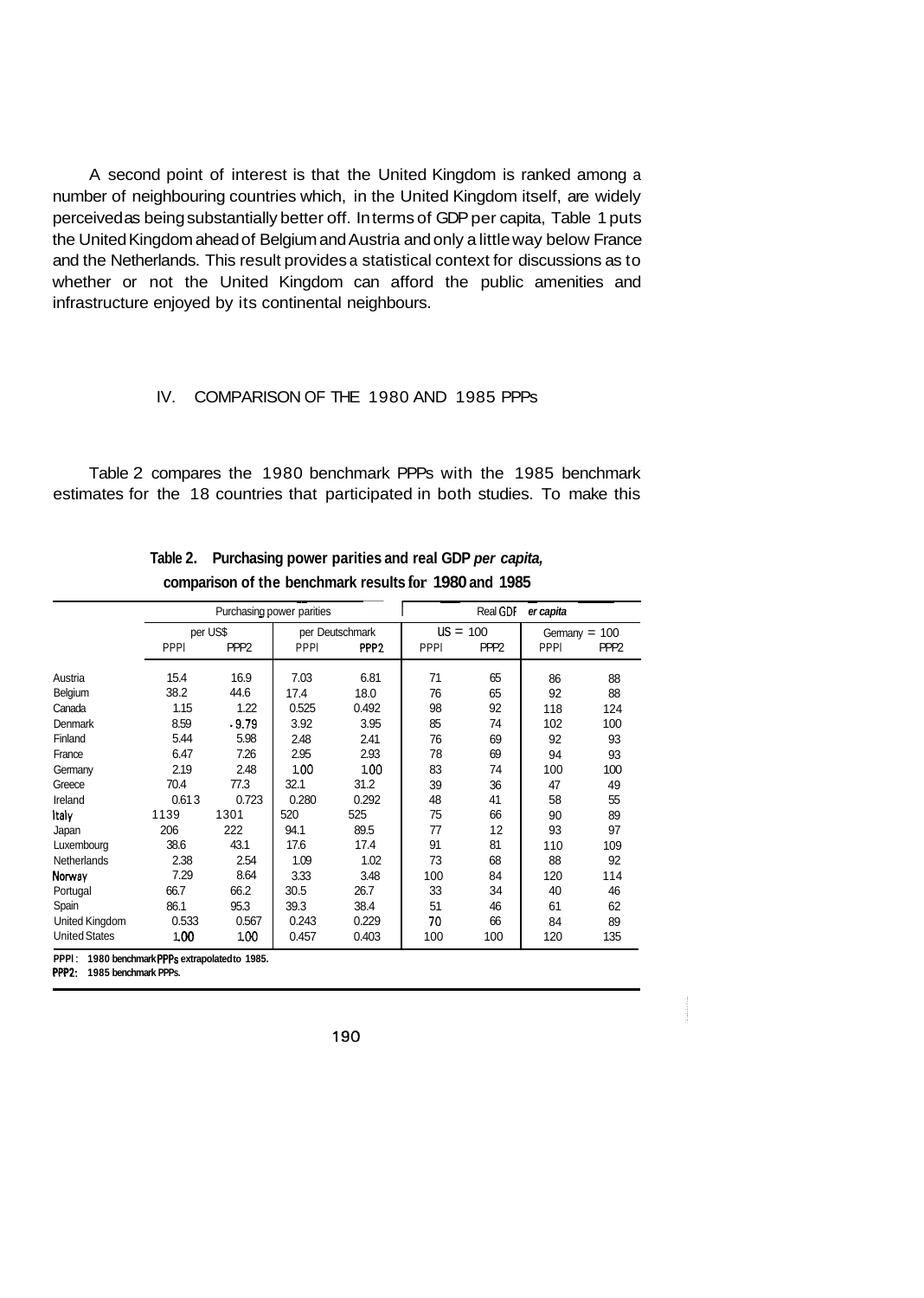comparison, the **1980** PPPs have been extrapolated to **1985** using the ratio of each country's GDP deflator to that of the United States. This extrapolation procedure can be expected to produce a close approximation to the PPPs that would be obtained from a benchmark PPP study involving detailed price comparisons. It is only an approximation because the deflators used for extrapolation are weighted by the expenditure patterns of each country, whereas benchmark PPPs are calculated using the weighted average of the expenditure patterns in all participating countries.

The first two columns compare the **1980** extrapolated parities (PPP **1)** with the **1985** benchmark parities (PPP2) taking the US dollar as equal to unity. On this basis, the **1980** PPPs appear to have understated the "true" parities obtained from the **1985** programme for all countries except Portugal - and by quite large margins. For example, the benchmark **1985** PPPs for Belgium and Germany are, respectively, **17** and **13** per cent higher than the extrapolated **1980** PPPs. The reason is believed to be that errors were made in calculating the United States PPP in **1980,** and so the picture is changed dramatically if another country is chosen as base. This can be seen from the next two columns where the Deutschmark has been set to unity. It now appears that, with one important exception, the two sets of parities are remarkably consistent. For **13** of the **18** countries, the differences between the two parities are 5 per cent or less which is an unremarkable difference, given that the extrapolation procedure is only expected to approximate the **1985** benchmark results and that both the PPPs and the price deflators are subject to measurement error.

The important exception, of course, concerns the United States for which, with the Deutschmark set to unity, the **1985** benchmark parity is **13** per cent lower than the extrapolated **1980** PPP. A number of special difficulties were encountered in calculating the United States PPP for **1980,** which are explained in detail by Ward ( **1985),** and it now seems clear that the **US** PPP was overstated in **1980** and, as a result, real US GDP per capita was understated in relation to the other **17** countries. It is particularly unfortunate that an error was made in calculating the **US** parity since the United States is widely used as the reference country for international comparisons. It should, however, be emphasized that, in multilateral comparisons of this kind, errors affecting one country have a relatively small impact on estimates for other countries. The ratios of PPPs (and *per capita* GDP) between most pairs of other countries are broadly consistent as between the **PPPl** and PPP2 results.

With the Deutschmark as reference, the other large discrepancy between the **1980** and **1985** results concerns Portugal, the extrapolated **1980** PPP being about **14** per cent above the **1985** benchmark PPP. **As 1980** was the first time that Portugal participated in an international comparison project, a natural conclusion would be that the **1985** estimate is closer to the true PPP, with the difference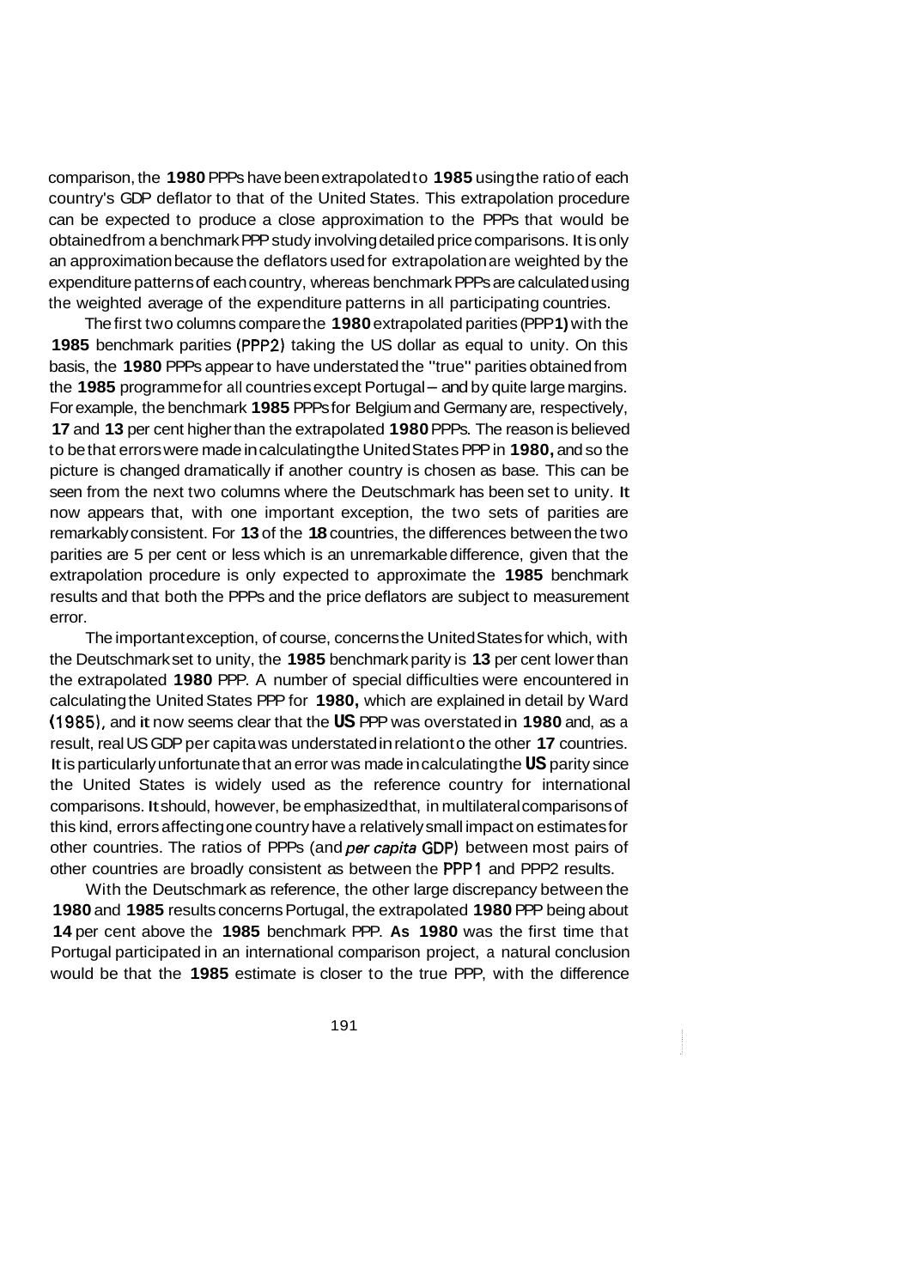between the two estimates representing Portuguese statisticians' progress along the learning curve.

The only other countries whose Deutschmark PPPs differ by more than **5** per cent are the Netherlands, the United Kingdom and Canada, where the differences are between **6** and **6'12** per cent. These differences are somewhat surprising since all three countries have well-developed statistical systems and the first two have had long experience in work on international comparisons. One possibility is that these countries are overestimating price inflation or  $-$  the other side of the coin $$ underestimating real growth of GDP.

### V. EXTRAPOLATIONS FOR **1986** AND **1987**

As noted above, PPPs can be estimated for other years by extrapolating the benchmark PPPs by each country's rate of inflation relative to that of the reference country. Thus, country is PPP for GDP in year *t* is determined as:

$$
PPP_{it} = PPP_{i 1985} \times \frac{I_{it}}{I_{USAt}}
$$

Here,  $I_{it}$  is the GDP deflator for country *i* in year *t* (with **1985** = 100) and  $I_{USA}$  *t* is the corresponding deflator for the United States. Table **3** gives extrapolated PPPs and real per *capita* GDP for **1986** and **1987** based on the rates of inflation and GDP growth published in *Economic Outlook* 4 *1* (OECD, June **1987).** The table also shows comparative dollar price levels, i.e. the ratio of PPPs to exchange rates. For **1987,** the exchange rates are averages over the first five months of the year.

Table 4 gives the **1987** comparative dollar price levels rescaled to show each country in turn as the reference country. As the exchange rates used refer to the first five months of **1987,** Table 4 provides only an approximate guide to international price levels in **1987.** 

Table 4 is to be read vertically, each country's column showing the price levels in the other 2 **1** countries relative to the price level in that country. For example, the first column shows that Australians converting Australian dollars at the estimated **1987** exchange rate will find that the general level of prices in Austria is about 40 per cent higher than in Australia. In Belgium, the price level is about 30 per cent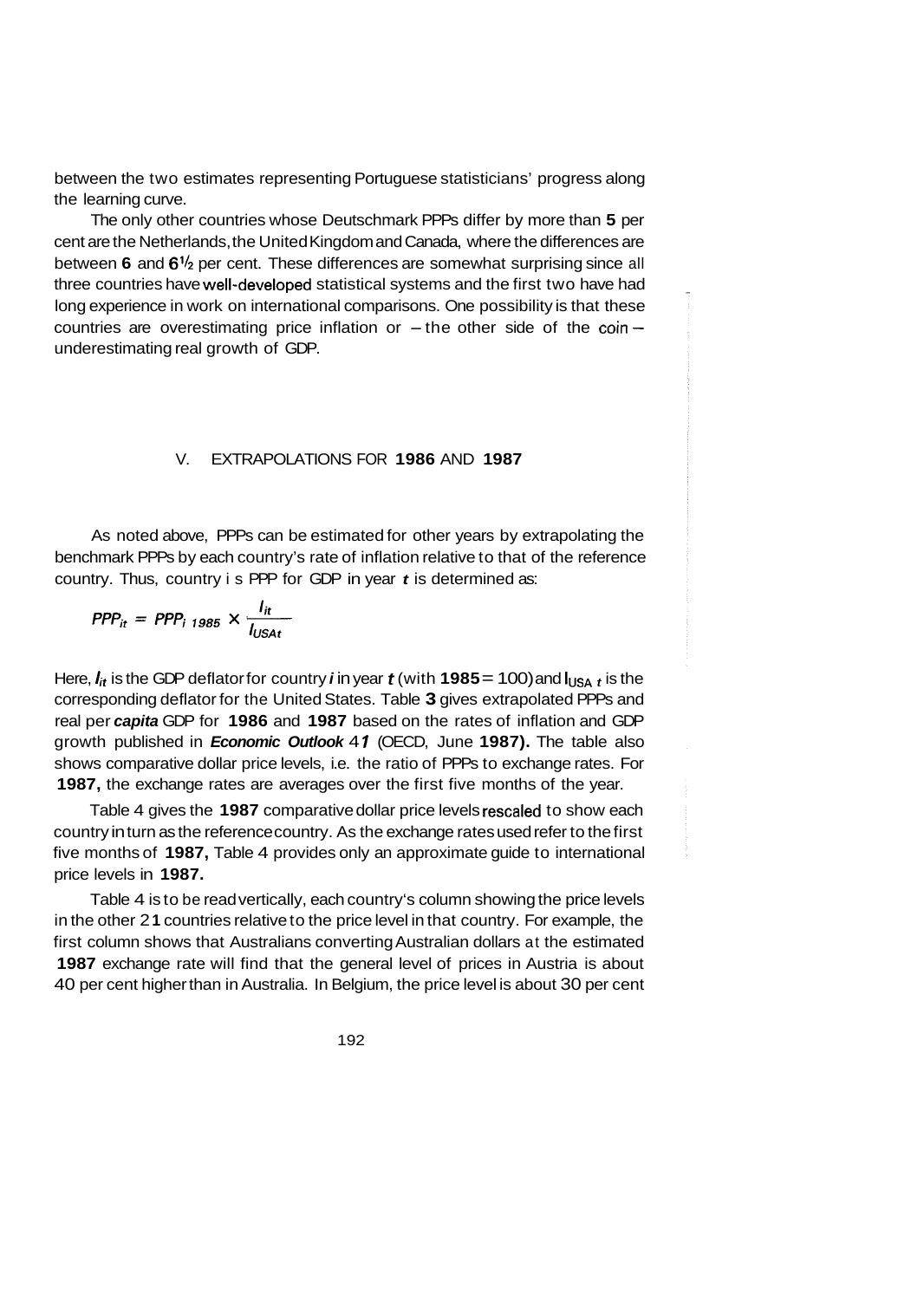|                       |                                   | 1986                               |                               |                                  | 1987                               |                               |  |  |  |  |
|-----------------------|-----------------------------------|------------------------------------|-------------------------------|----------------------------------|------------------------------------|-------------------------------|--|--|--|--|
|                       | Purchasing<br>power<br>parities   | Comparative<br>dollar price levels | International<br>volume index | Purchasing<br>power<br>parities  | Comparative<br>dollar price levels | International<br>volume index |  |  |  |  |
|                       | (Currency units<br>per US dollar) | $(US = 100)$                       | $(US = 100)$                  | Currency units<br>per US dollar) | $(US = 100)$                       | $(US = 100)$                  |  |  |  |  |
| Australia             | 1.29                              | 86                                 | 70                            | 1.35                             | 93                                 | 70                            |  |  |  |  |
| Austria               | 17.0                              | 111                                | 66                            | 16.8                             | 131                                | 65                            |  |  |  |  |
| Belgium               | 45.4                              | 102                                | 65                            | 44.9                             | 119                                | 65                            |  |  |  |  |
| Canada                | 1.23                              | 88                                 | 92                            | 1.23                             | 92                                 | 93                            |  |  |  |  |
| Denmark               | 10.0                              | 124                                | 76                            | 10.1                             | 147                                | 73                            |  |  |  |  |
| Finland               | 6.11                              | 121                                | 69                            | 6.12                             | 136                                | 70                            |  |  |  |  |
| France                | 7.45                              | 108                                | 69                            | 7.41                             | 122                                | 69                            |  |  |  |  |
| Germany               | 2.49                              | 115                                | 74                            | 2.45                             | 134                                | 74                            |  |  |  |  |
| Greece                | 89.9                              | 64                                 | 35                            | 98.3                             | 74                                 | 34                            |  |  |  |  |
| Ireland               | 0.750                             | 101                                | 40                            | 0.757                            | 111                                | 39                            |  |  |  |  |
| Italy                 | 1374                              | 92                                 | 66                            | 1400                             | 108                                | 67                            |  |  |  |  |
| Japan                 | 220                               | 130                                | 72                            | 213                              | 143                                | 71                            |  |  |  |  |
| Luxembourg            | 42.9                              | 96                                 | 82                            | 42.1                             | 111                                | 82                            |  |  |  |  |
| Netherlands           | 2.50                              | 102                                | 68                            | 2.37                             | 115                                | 68                            |  |  |  |  |
| New Zealand           | 1.49                              | 78                                 | 60                            | 1.58                             | 88                                 | 59                            |  |  |  |  |
| Norway                | 8.25                              | 111                                | 86                            | 8.36                             | 121                                | 86                            |  |  |  |  |
| Portugal              | 76.1                              | 51                                 | 34                            | 80.4                             | 57                                 | 35                            |  |  |  |  |
| Spain                 | 103.3                             | 74                                 | 47                            | 106.1                            | 83                                 | 48                            |  |  |  |  |
| Sweden                | 8.53                              | 120                                | 76                            | 8.62                             | 134                                | 76                            |  |  |  |  |
| Turkey                | 195                               | 29                                 | 22                            | 240                              | 31                                 | 23                            |  |  |  |  |
| <b>United Kingdom</b> | 0.573                             | 84                                 | 66                            | 0.579                            | 92                                 | 67                            |  |  |  |  |
| <b>United States</b>  | 1.00                              | 100                                | 100                           | 1.00                             | 100                                | 100                           |  |  |  |  |

## Table 3. Purchasing power parities, comparative dollar price levels and real GDP per *capita*

Estimates for 1986 and forecasts for 1987<sup>a</sup>

a) The PPPs and international volumeindices were estimated using the rates of inflation and growth of GDP published in Economic Outlook 41 (OECD, June 1987). The comparative dollar price levels are the ratios of the PPPs to exchange rates. For 1987, the exchange rates used are the averages over January to May 1987.

higher, while in Canada it is slightly lower than in Australia. There are striking differences between the 1987 price levels given for the United States in Table 4 and the corresponding figures for 1985 given in column 3 of Table 1. In 1985, only Norway's dollar price level equalled that of the United States, but by 1987 dollar price levels in most other countries exceeded that in the United States - and by 30 per cent or more in no less than six countries. This is almost entirely due to  $changes$  in the denominator  $-$  specifically to the sharp decline in the dollar exchange rate since 1985.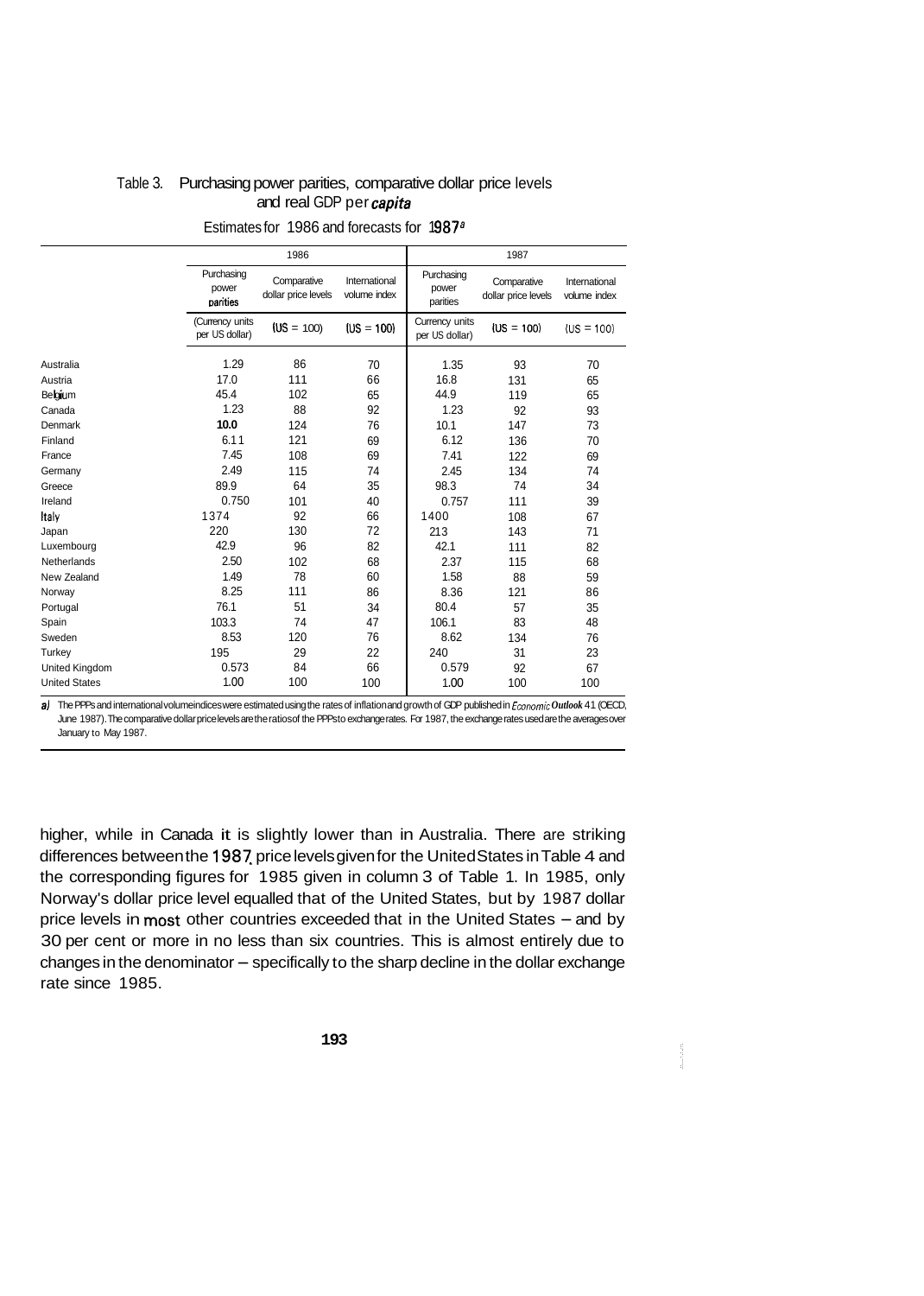**Table 4. Comparative international price levels 1987a** 

**Reference countries** = **100** 

|                                                                                  | (1) | (2)    | (3)      | (4)             | Aus Aut Bel Can Den Fin Fra Ger Gre Ire Ita Jap Lux Neth NZ Nor Por Spa Swe Tur UK US<br>(5) | (6) | (7)   | (8) |              |       |    |    |       |                                      |       |                |          |          |          | $(9)$ $(10)$ $(11)$ $(12)$ $(13)$ $(14)$ $(15)$ $(16)$ $(17)$ $(18)$ $(19)$ $(20)$ $(21)$ $(22)$ |      |
|----------------------------------------------------------------------------------|-----|--------|----------|-----------------|----------------------------------------------------------------------------------------------|-----|-------|-----|--------------|-------|----|----|-------|--------------------------------------|-------|----------------|----------|----------|----------|--------------------------------------------------------------------------------------------------|------|
| (1) Australia                                                                    |     | 100 71 |          | 78101           | 63                                                                                           |     | 68 76 |     |              |       |    |    |       | 69126 84 86 65 84 81106 77163112     |       |                |          |          |          | 69300101 93                                                                                      |      |
| (2) Austria                                                                      |     |        |          | 141100110142    | 89                                                                                           |     | 96107 |     | 98177118121  |       |    |    |       | 92118114149108230158                 |       |                |          |          |          | 98423142131                                                                                      |      |
| $(3)$ Belgium                                                                    | 128 |        |          | 91 100129 81    |                                                                                              | 88  | 98    |     |              |       |    |    |       | 89161 107110 83107103135 98209143    |       |                |          |          |          | 89384129119                                                                                      |      |
| (4) Canada                                                                       | 99  |        |          |                 | 70 77100 63                                                                                  | 68  |       |     |              |       |    |    |       | 75 69124 83 85 64 83 80105 76161 111 |       |                |          |          |          | 69297100 92                                                                                      |      |
| (5) Denmark                                                                      |     |        |          |                 | 158112124160100108120110199132136103132128167121258177 110474160147                          |     |       |     |              |       |    |    |       |                                      |       |                |          |          |          |                                                                                                  |      |
| $(6)$ Finland                                                                    |     |        |          |                 | 146104114148 93100111 101 184123126 95123118155112239164101439148136                         |     |       |     |              |       |    |    |       |                                      |       |                |          |          |          |                                                                                                  |      |
| $(7)$ France                                                                     |     |        |          |                 | 131 93 103 133 83 90 100 91 165 110 113 85 110 106 139 101 214 147 91 394 133 122            |     |       |     |              |       |    |    |       |                                      |       |                |          |          |          |                                                                                                  |      |
| (8) Germany                                                                      |     |        |          | 144102113146 91 |                                                                                              |     |       |     |              |       |    |    |       |                                      |       |                |          |          |          | 99110100181 121 124 94121 117152111 235161 100432146134                                          |      |
| $(9)$ Greece                                                                     | 80  | 56     |          | 62 80           | 50                                                                                           | 54  | 61    |     |              |       |    |    |       |                                      |       |                |          |          |          | 55100 67 69 52 67 64 84 61 130 89 55239 80 74                                                    |      |
| $(10)$ Ireland                                                                   | 119 | 85     |          | 93121           | 76                                                                                           | 82  | 91    |     | 83150100103  |       |    |    |       |                                      |       |                |          |          |          | 78100 97126 92195134 83358121111                                                                 |      |
| $(11)$ Italy                                                                     | 116 |        |          |                 | 82 91 117 73                                                                                 | 79  |       |     |              |       |    |    |       |                                      |       |                |          |          |          | 89 81 146 97100 76 97 94123 89189130 81 348117 108                                               |      |
| $(12)$ Japan                                                                     |     |        |          | 154109120155    |                                                                                              |     |       |     |              |       |    |    |       |                                      |       |                |          |          |          | 97105117107193129132100129124163118251172107461155143                                            |      |
| (13) Luxembourg                                                                  | 119 | 85     |          | 93121           | 76                                                                                           | 82  | 91    |     |              |       |    |    |       |                                      |       |                |          |          |          | 83150100103 78100 97126 92195134 83358 121 111                                                   |      |
| (14) Netherlands                                                                 | 124 |        | 88 97125 |                 | 78                                                                                           | 85  | 94    |     |              |       |    |    |       | 86155104106 80104100131 95202139     |       |                |          |          |          | 86371 125115                                                                                     |      |
| (15) New Zealand                                                                 | 95  | 67     |          | 74 96           | 60                                                                                           | 65  | 72    |     | 66 119 79 81 |       |    |    |       | 62 79 77 100                         |       |                |          |          |          | 73 154 106 66 284 96 88                                                                          |      |
| $(16)$ Norway                                                                    | 130 |        |          | 92102132        | 82                                                                                           | 89  | 99    |     | 90164109112  |       |    |    |       |                                      |       |                |          |          |          | 85109105138100212146 90390132121                                                                 |      |
| (17) Portugal                                                                    | 61  | 44     | 48       | 62              | 39                                                                                           | 42  | 47    | 43  |              | 77 51 | 53 | 40 | 51    |                                      | 50 65 |                |          | 47100 69 | 43184 62 |                                                                                                  | - 57 |
| $(18)$ Spain                                                                     | 89  | 63     | 70       | 90              | 56                                                                                           | 61  |       |     | 68 62112 75  |       | 77 | 58 | -75   |                                      |       | 72 94 69146100 |          |          | 62268    | 90 83                                                                                            |      |
| $(19)$ Sweden                                                                    |     |        |          | 144102113146    | -91                                                                                          |     |       |     |              |       |    |    |       |                                      |       |                |          |          |          | 99110100181 121 124 94121 117152111235161 100432146134                                           |      |
| $(20)$ Turkey                                                                    | 33  | 24     | 26       | -34             | 21                                                                                           | 23  | 25    |     | 23 42        | 28    | 29 |    | 22 28 |                                      | 27 35 |                |          | 26 54 37 |          | 23 100 34 31                                                                                     |      |
| $(21)$ U.K.                                                                      | 99  | 70     |          | 77100           | 63                                                                                           | 68  | 75    |     | 69124        | 83    | 85 | 64 | 83    |                                      | 80105 |                | 76161111 |          |          | 69297100 92                                                                                      |      |
| $(22)$ U.S.A.                                                                    | 108 | 76     |          | 84109           | 68                                                                                           | 74  | 82    |     | 75135 90 93  |       |    | 70 |       | 90 87114 83175120                    |       |                |          |          |          | 75323109100                                                                                      |      |
| a) Ratios of estimated PPPs for 1987 to average exchange rates January-May 1987. |     |        |          |                 |                                                                                              |     |       |     |              |       |    |    |       |                                      |       |                |          |          |          |                                                                                                  |      |

## **VI. FUTURE WORK ON PPPs**

**The calculation of PPPs is now established as a regular part of OECD's work programme. Three new developments will take place in the course of the next three years. First, it is hoped that PPPs can be calculated for the two missing Member countries** - **Switzerland and Iceland; statistical offices in both countries have indicated their willingness to participate, and it is possible that some provisional estimates will become available before the end of 1988. Secondly, both OECD and EUROSTAT are intending to adopt more sophisticated procedures for extrapolating benchmark PPPs. This will mainly involve the use of relative price deflators at a much more detailed level than hitherto. Finally, OECD and EUROSTAT are planning to**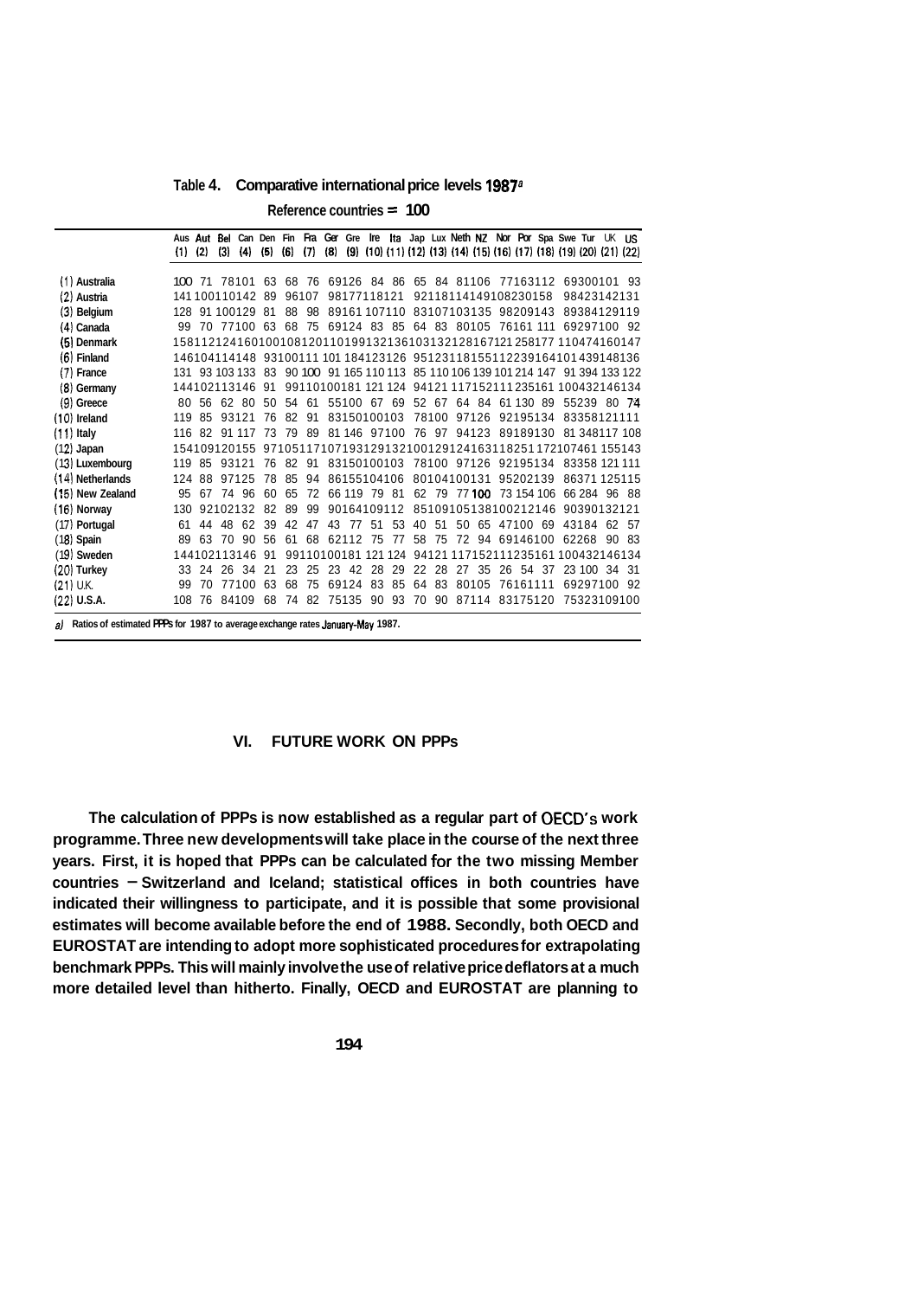**stagger the collection of prices over a two-year period so as to avoid peak loads every five years. The next benchmark year is 1990 and price collection is provisionally scheduled to start mid- 1988 and to finish mid- 1990. Prices will be adjusted to 1990 using details from relevant price indices. Both Secretariats will also be organising a rigorous review of the methodology currently employed.** 

#### NOTES

- 1. EUROSTAT also arranged for the collection of price and expenditure data for Austria, which was involved in a separate comparison with a group of East European countries under the auspices of the United Nations Economic Commission for Europe.
- *2.*  For the twelve OECD countries covered by EUROSTAT, 340 basic headings were used. The EUROSTAT classification can be aggregated to match exactly the 239 basic headings used by OECD.
- **3.**  The detailed items include 850 pharmaceutical products, 2 500 other consumer goods and services, 30 occupations in government, education and health services, 240 types of machinery and equipment, and 20 buildings and construction projects. These last are defined by detailed bills of quantity specifying the material and factor inputs.
- 4. The EKS procedure was devised by two Czechoslovakian economists Elteto and Koves and at the same time, but independently, by Bodan Szulc who is now employed in Statistics Canada. The EKS procedure used for the OECD estimates involves a weighting system based on the "characteristicity" of the specified items in each country's final expenditures. This is done to ensure that the **PPPs** are based on goods and services that are commonly found in each country.
- **5.**  Changes in living standards over time are often assessed by reference to private consumption expenditure rather than total **GDP.** However, the former aggregate is not appropriate for comparing living standards between countries because in some countries health and education services are mainly provided on a market basis (and so appear in private consumption) while elsewhere they are mostly provided on a collective basis (and so appear in government consumption).
	- 195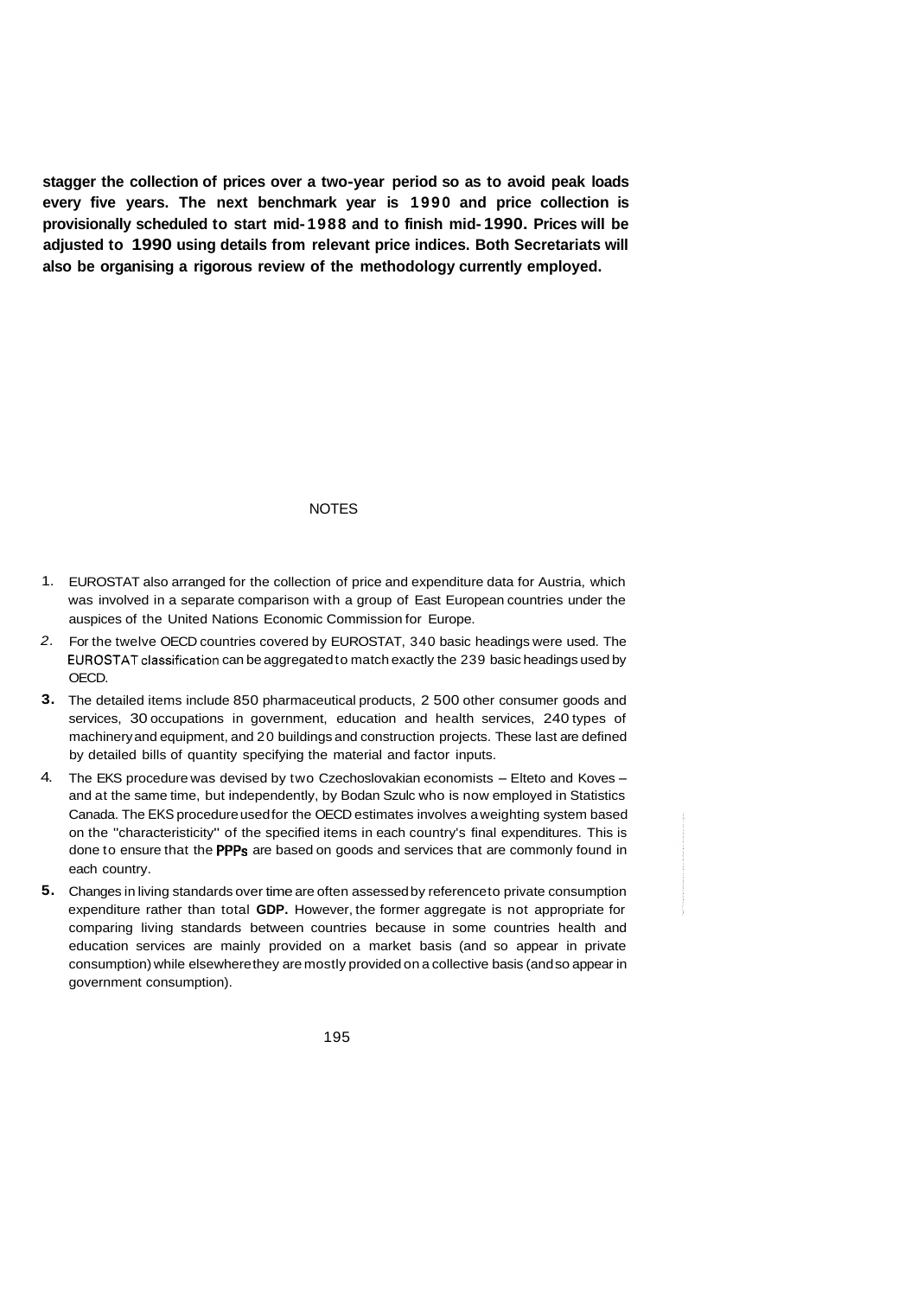#### BIBLIOGRAPHY

- Cassel, G. (1916), "The present situation of the foreign exchanges", *Economic Journal* (Vol. 26, **No.** 1, March) pp. 62-65.
- EUROSTAT (1 9831, *Comparison in Real Values of the Aggregates of €SA,* **7** *980* (Statistical Office of the European Communities, Luxembourg).
- EUROSTAT (1985), *Comparison of Price Levels and Economic Aggregates: The Results for 75 African countries,* **7** *980* (Statistical Office of the European Communities, Luxembourg).
- Geary, R.C. (1958). "A note on comparisons of exchange rates and purchasing power between countries", *Journal of the Royal Statistical Society* (Series A, Vol. 121), pp. 97-99.
- Gilbert, M., and **j**. *Kravis* (1954), *An International Comparison of National Products and Purchasing Power of Currencies: A Study of the United States, the United Kingdom, France, Germany and Italy,* (OEEC, Paris).
- Hill, T.P. (1 982). *Multilateral Measurements of* Purchasing *Power and* Real *GDP* (Statistical Office of the European Communities, Luxembourg).
- Hill, T.P. **(1** 986). "International price levels and purchasing power parities", *OECD Economic Studies, (No. 6, Spring), pp. 133-159.*
- Khamis, S.H. (1 984). "On aggregation methods for international comparisons", *The Review* of *lncome and Wealth,* (Series *30, No.* 2, June), pp. 185-205.
- Kravis, I.B., A. Heston and R. Summers (1 982). *World Product and lncome: International Comparisons of Real Gross Product* (published for the World Bank by John Hopkins University Press).
- Krinjse-Locker, H. (1984), "On the estimation of purchasing power parities on the basic heading level", *The Review of Income and Wealth,* (Series 30, No. 2, June), pp. 135-152.
- OECD (1986), *National Accounts*, Volume 1, Main Aggregates, (OECD, Paris).
- OECD (1 9871, *Economic Outlook 41,* (June 1987, OECD, Paris).
- OECD (1987), National Accounts, Volume 1, Main Aggregates, Purchasing Power Parities Supplement (OECD, Paris).
- Officer, L.H. (1976), The purchasing power parity theory of exchange rates: a review article", *IMF Staff Papers, (Vol.* XXIII, **No.** 1, March), pp. 1-60.
- Summers, R. and A. Heston (1984), "Improved international comparisons of real product and its composition, 1950-1 980", *The Review of lncome and Wealth,* (Series 30, *No.* 2, June), pp. 207-262.